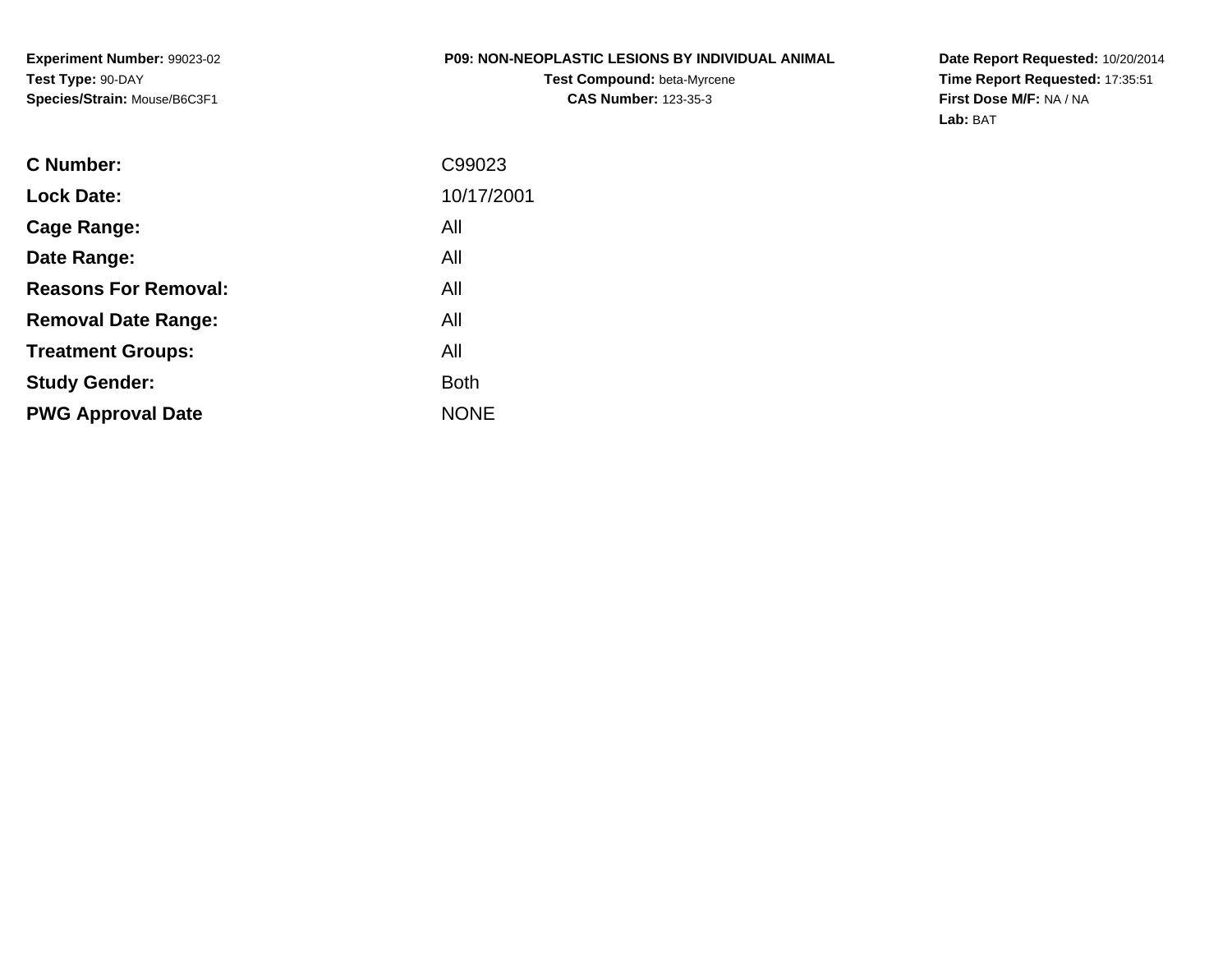**Experiment Number:** 99023-02**Test Type:** 90-DAY**Species/Strain:** Mouse/B6C3F1

## **Test Compound:** beta-Myrcene

**CAS Number:** 123-35-3

**Date Report Requested:** 10/20/2014**Time Report Requested:** 17:35:51**First Dose M/F:** NA / NA**Lab:** BAT

| <b>B6C3F1 Mouse Male</b><br>0 G/KG | DAY ON TEST      | $\boldsymbol{\theta}$<br>0<br>9<br>3<br>$\mathbf 0$ | 0<br>$\boldsymbol{\theta}$<br>9<br>$\mathfrak{z}$<br>$\mathbf 0$ | $\boldsymbol{\theta}$<br>$\boldsymbol{\theta}$<br>9<br>$\overline{\mathbf{3}}$<br>$\mathbf 0$ | 0<br>0<br>9<br>$\mathfrak{z}$<br>$\mathbf 0$ | 0<br>0<br>9<br>$\overline{\mathbf{3}}$<br>0 | $\boldsymbol{\theta}$<br>$\boldsymbol{\theta}$<br>9<br>$\mathfrak{z}$<br>$\Omega$ | $\boldsymbol{\theta}$<br>$\boldsymbol{\theta}$<br>9<br>$\overline{\mathbf{3}}$<br>$\Omega$ | 0<br>0<br>9<br>$\mathfrak{z}$<br>$\mathbf 0$ | 0<br>$\boldsymbol{\theta}$<br>9<br>$\mathfrak{z}$<br>$\mathbf 0$ | 0<br>0<br>9<br>$\mathfrak{z}$<br>$\Omega$ |                       |                |     |  |
|------------------------------------|------------------|-----------------------------------------------------|------------------------------------------------------------------|-----------------------------------------------------------------------------------------------|----------------------------------------------|---------------------------------------------|-----------------------------------------------------------------------------------|--------------------------------------------------------------------------------------------|----------------------------------------------|------------------------------------------------------------------|-------------------------------------------|-----------------------|----------------|-----|--|
|                                    | <b>ANIMAL ID</b> | 0<br>1<br>0<br>1                                    | $\mathbf 0$<br>1<br>0<br>2                                       | 0<br>1<br>0<br>3                                                                              | $\mathbf 0$<br>1<br>0<br>4                   | 0<br>1<br>$\boldsymbol{0}$<br>5             | $\mathbf 0$<br>1<br>0<br>6                                                        | $\mathbf 0$<br>1<br>$\mathbf 0$<br>$\overline{7}$                                          | $\pmb{0}$<br>1<br>0<br>8                     | $\pmb{0}$<br>1<br>$\mathbf 0$<br>9                               | $\mathbf 0$<br>1<br>1<br>$\Omega$         | <i><b>*TOTALS</b></i> |                |     |  |
| <b>Alimentary System</b>           |                  |                                                     |                                                                  |                                                                                               |                                              |                                             |                                                                                   |                                                                                            |                                              |                                                                  |                                           |                       |                |     |  |
| Esophagus                          |                  | $\pm$                                               | +                                                                | +                                                                                             | +                                            | +                                           | ٠                                                                                 | ٠                                                                                          |                                              | ٠                                                                | +                                         | 10                    |                |     |  |
| Gallbladder                        |                  | +                                                   | $\ddot{}$                                                        | +                                                                                             | $\pm$                                        | $\pm$                                       | +                                                                                 | $\ddot{}$                                                                                  | $\ddot{}$                                    | $\ddot{}$                                                        | +                                         | 10                    |                |     |  |
| Intestine Large, Cecum             |                  | $\ddot{}$                                           | $\ddot{}$                                                        | $\ddot{}$                                                                                     | $\ddot{}$                                    | $\ddot{}$                                   | $\ddot{}$                                                                         | $\ddot{}$                                                                                  | $\ddot{}$                                    | $\ddot{}$                                                        | $\ddot{}$                                 | 10                    |                |     |  |
| Intestine Large, Colon             |                  | +                                                   | +                                                                | +                                                                                             | +                                            | +                                           | +                                                                                 | +                                                                                          | $\ddot{}$                                    | +                                                                | +                                         | 10                    |                |     |  |
| Intestine Large, Rectum            |                  | +                                                   | $\ddot{}$                                                        | $\ddot{}$                                                                                     | +                                            | +                                           | $\ddot{}$                                                                         | $\ddot{}$                                                                                  | $\ddot{}$                                    | $\ddot{}$                                                        | +                                         | 10                    |                |     |  |
| Intestine Small, Duodenum          |                  | $\ddot{}$                                           | +                                                                | $\ddot{}$                                                                                     | $\ddot{}$                                    | $\ddot{}$                                   | $\ddot{}$                                                                         | $\ddot{}$                                                                                  | $+$                                          | $\ddot{}$                                                        | $\ddot{}$                                 | 10                    |                |     |  |
| Intestine Small, Ileum             |                  | +                                                   | $\ddot{}$                                                        | $\ddot{}$                                                                                     | $\ddot{}$                                    | +                                           | $\ddot{}$                                                                         | $\ddot{}$                                                                                  | $+$                                          | $\ddot{}$                                                        | $\ddot{}$                                 | 10                    |                |     |  |
| Intestine Small, Jejunum           |                  | +                                                   | +                                                                | +                                                                                             | $\ddot{}$                                    | +                                           | $\ddot{}$                                                                         | $\ddot{}$                                                                                  | $\ddot{}$                                    | +                                                                | $\ddot{}$                                 | 10                    |                |     |  |
| Liver                              |                  | +                                                   | +                                                                | $\ddot{}$                                                                                     | $\ddot{}$                                    | $\ddot{}$                                   | $\ddot{}$                                                                         | $\ddot{}$                                                                                  | $\ddot{}$                                    | $+$                                                              | $+$                                       | 10                    |                |     |  |
| Infiltration Cellular, Mixed Cell  |                  | 1                                                   | $\overline{2}$                                                   |                                                                                               | 1                                            | 1                                           | 1                                                                                 |                                                                                            | 1                                            | 1                                                                |                                           |                       | $\overline{7}$ | 1.1 |  |
| Necrosis, Focal                    |                  |                                                     |                                                                  |                                                                                               |                                              |                                             |                                                                                   |                                                                                            |                                              | 1                                                                |                                           |                       | 1              | 1.0 |  |
| Oral Mucosa                        |                  | $\ddot{}$                                           | +                                                                | +                                                                                             | +                                            | ٠                                           | +                                                                                 |                                                                                            | ÷                                            | ÷                                                                | $\ddot{}$                                 | 10                    |                |     |  |
| Pancreas                           |                  | +                                                   | $\ddot{}$                                                        | +                                                                                             | $\ddot{}$                                    | +                                           | $\ddot{}$                                                                         | $\ddot{}$                                                                                  | $\ddot{}$                                    | $\ddot{}$                                                        | +                                         | 10                    |                |     |  |
| Salivary Glands                    |                  | +                                                   | $\ddot{}$                                                        | $\ddot{}$                                                                                     | $\ddot{}$                                    | $\ddot{}$                                   | $\ddot{}$                                                                         | $\ddot{}$                                                                                  | $\ddot{}$                                    | $\ddot{}$                                                        | +                                         | 10                    |                |     |  |
| Stomach, Forestomach               |                  | $\ddot{}$                                           | +                                                                | +                                                                                             | +                                            | +                                           | $\ddot{}$                                                                         | $\ddot{}$                                                                                  | $\ddot{}$                                    | +                                                                | +                                         | 10                    |                |     |  |
| Stomach, Glandular                 |                  | $\ddot{}$                                           | Ŧ.                                                               | $\ddot{}$                                                                                     | $\ddot{}$                                    | $\ddot{}$                                   | $\ddot{}$                                                                         | $\ddot{}$                                                                                  | $\ddot{}$                                    | Ŧ.                                                               | $\ddot{}$                                 | 10                    |                |     |  |
| <b>Cardiovascular System</b>       |                  |                                                     |                                                                  |                                                                                               |                                              |                                             |                                                                                   |                                                                                            |                                              |                                                                  |                                           |                       |                |     |  |
| <b>Blood Vessel</b>                |                  | +                                                   | +                                                                | +                                                                                             | +                                            | +                                           | +                                                                                 | +                                                                                          | +                                            | +                                                                | +                                         | 10                    |                |     |  |
| Heart                              |                  | $\ddot{}$                                           |                                                                  | $\ddot{}$                                                                                     | $\ddot{}$                                    | $\ddot{}$                                   | Ŧ.                                                                                | $\ddot{}$                                                                                  | $\ddot{}$                                    | $\ddot{}$                                                        | $\ddot{}$                                 | 10                    |                |     |  |
| <b>Endocrine System</b>            |                  |                                                     |                                                                  |                                                                                               |                                              |                                             |                                                                                   |                                                                                            |                                              |                                                                  |                                           |                       |                |     |  |

\* ..Total animals with tissue examined microscopically; Total animals with lesion and mean severity grade

+ ..Tissue examined microscopically examined microscopically examined as:  $M$  ..Missing tissue 1-4 ..Lesion qualified as: X..Lesion present **A ..Autolysis precludes evaluation** A ..Autolysis precludes evaluation 1) Minimal 3) Moderate

I ..Insufficient tissue BLANK ..Not examined microscopically 2) Mild 4) Marked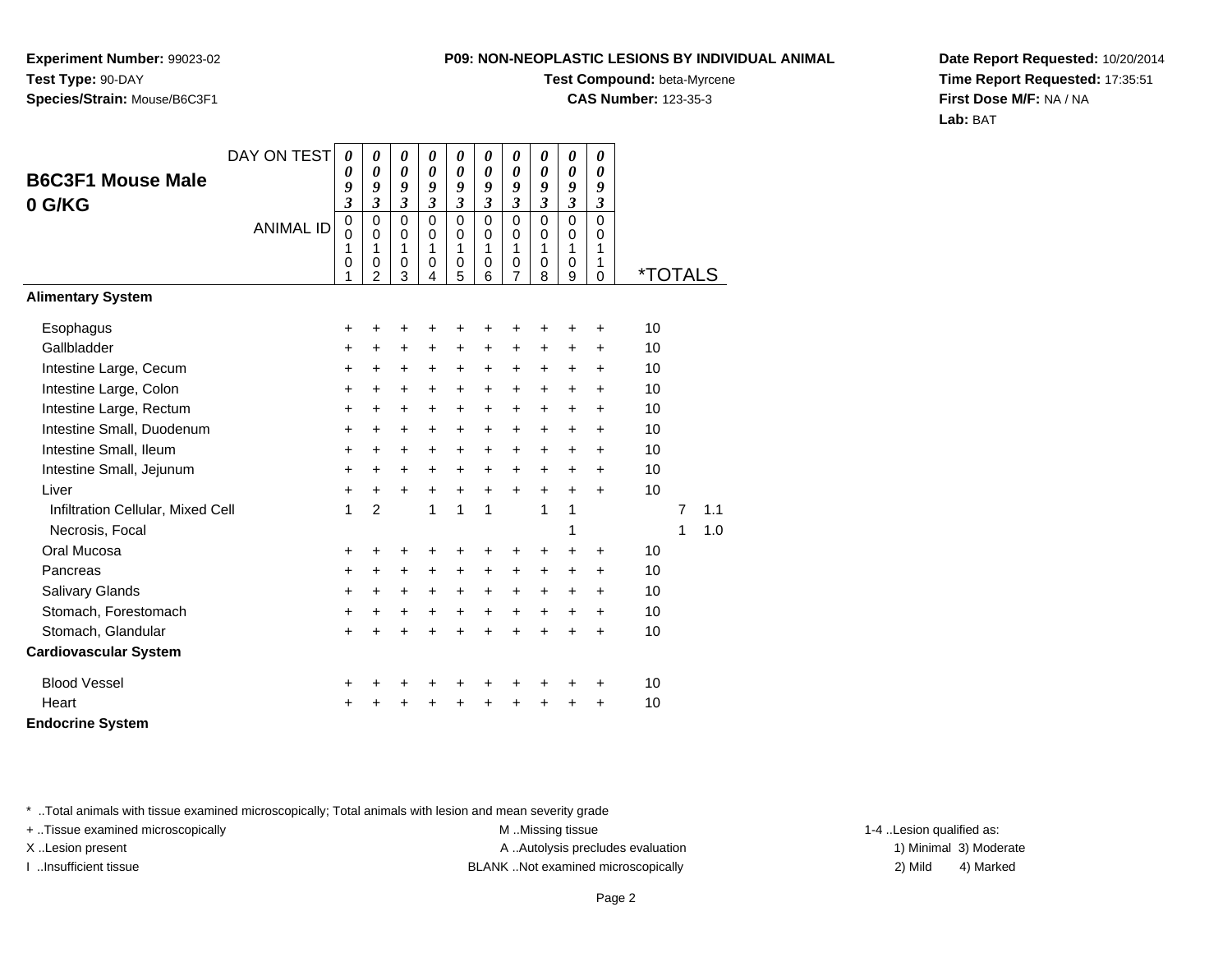**Experiment Number:** 99023-02**Test Type:** 90-DAY**Species/Strain:** Mouse/B6C3F1

### **Test Compound:** beta-Myrcene

**CAS Number:** 123-35-3

**Date Report Requested:** 10/20/2014**Time Report Requested:** 17:35:51**First Dose M/F:** NA / NA**Lab:** BAT

| <b>B6C3F1 Mouse Male</b><br>0 G/KG         | DAY ON TEST<br><b>ANIMAL ID</b> | 0<br>0<br>9<br>$\overline{\mathbf{3}}$<br>$\mathbf 0$<br>$\mathbf 0$<br>1<br>0<br>1 | 0<br>$\boldsymbol{\theta}$<br>9<br>3<br>$\mathbf 0$<br>$\mathbf 0$<br>1<br>0<br>$\overline{c}$ | $\boldsymbol{\theta}$<br>$\boldsymbol{\theta}$<br>9<br>$\mathfrak{z}$<br>$\mathbf 0$<br>$\mathbf 0$<br>1<br>$\mathbf 0$<br>3 | 0<br>$\boldsymbol{\theta}$<br>9<br>$\boldsymbol{\mathfrak{z}}$<br>$\mathbf 0$<br>0<br>1<br>0<br>4 | $\boldsymbol{\theta}$<br>$\boldsymbol{\theta}$<br>9<br>$\mathfrak{z}$<br>$\mathbf 0$<br>0<br>1<br>$\pmb{0}$<br>5 | 0<br>$\boldsymbol{\theta}$<br>9<br>$\mathfrak{z}$<br>$\mathbf 0$<br>0<br>1<br>$\mathbf 0$<br>$\,6$ | $\boldsymbol{\theta}$<br>$\boldsymbol{\theta}$<br>9<br>$\mathfrak{z}$<br>$\mathbf 0$<br>0<br>1<br>0<br>$\overline{7}$ | 0<br>0<br>9<br>$\mathfrak{z}$<br>$\mathbf 0$<br>0<br>1<br>0<br>8 | $\pmb{\theta}$<br>$\boldsymbol{\theta}$<br>9<br>$\mathfrak{z}$<br>$\mathbf 0$<br>$\mathbf 0$<br>1<br>$\,0\,$<br>$\boldsymbol{9}$ | 0<br>0<br>9<br>$\boldsymbol{\mathfrak{z}}$<br>$\mathbf 0$<br>0<br>1<br>1<br>0 | <i><b>*TOTALS</b></i> |   |     |
|--------------------------------------------|---------------------------------|-------------------------------------------------------------------------------------|------------------------------------------------------------------------------------------------|------------------------------------------------------------------------------------------------------------------------------|---------------------------------------------------------------------------------------------------|------------------------------------------------------------------------------------------------------------------|----------------------------------------------------------------------------------------------------|-----------------------------------------------------------------------------------------------------------------------|------------------------------------------------------------------|----------------------------------------------------------------------------------------------------------------------------------|-------------------------------------------------------------------------------|-----------------------|---|-----|
| <b>Adrenal Cortex</b>                      |                                 | +                                                                                   | $\ddot{}$                                                                                      | $\ddot{}$                                                                                                                    | $\ddot{}$                                                                                         | $\ddot{}$                                                                                                        | $+$                                                                                                | $\ddot{}$                                                                                                             | $\ddot{}$                                                        | $\ddot{}$                                                                                                                        | $\ddot{}$                                                                     | 10                    |   |     |
| Capsule, Hyperplasia                       |                                 | 1                                                                                   | 1                                                                                              |                                                                                                                              | 1                                                                                                 |                                                                                                                  |                                                                                                    |                                                                                                                       | 1                                                                | 1                                                                                                                                |                                                                               |                       | 5 | 1.0 |
| Adrenal Medulla                            |                                 | +                                                                                   | $\ddot{}$                                                                                      | +                                                                                                                            | +                                                                                                 | +                                                                                                                | +                                                                                                  | $\ddot{}$                                                                                                             | $\ddot{}$                                                        | +                                                                                                                                | +                                                                             | 10                    |   |     |
| Parathyroid Gland                          |                                 | +                                                                                   | +                                                                                              | $\ddot{}$                                                                                                                    | $\ddot{}$                                                                                         | $\ddot{}$                                                                                                        | $\ddot{}$                                                                                          | $\ddot{}$                                                                                                             | $\ddot{}$                                                        | $\ddot{}$                                                                                                                        | М                                                                             | 9                     |   |     |
| <b>Pituitary Gland</b>                     |                                 | $\ddot{}$                                                                           | $\ddot{}$                                                                                      | $\ddot{}$                                                                                                                    | $\ddot{}$                                                                                         | $\ddot{}$                                                                                                        | $\ddot{}$                                                                                          | $\ddot{}$                                                                                                             | $\ddot{}$                                                        | $\ddot{}$                                                                                                                        | $\ddot{}$                                                                     | 10                    |   |     |
| <b>Thyroid Gland</b>                       |                                 | $\ddot{}$                                                                           | +                                                                                              | $\ddot{}$                                                                                                                    | $\ddot{}$                                                                                         | $\ddot{}$                                                                                                        |                                                                                                    | $\ddot{}$                                                                                                             | $\ddot{}$                                                        | $\ddot{}$                                                                                                                        | +                                                                             | 10                    |   |     |
| <b>General Body System</b>                 |                                 |                                                                                     |                                                                                                |                                                                                                                              |                                                                                                   |                                                                                                                  |                                                                                                    |                                                                                                                       |                                                                  |                                                                                                                                  |                                                                               |                       |   |     |
| <b>NONE</b><br><b>Genital System</b>       |                                 |                                                                                     |                                                                                                |                                                                                                                              |                                                                                                   |                                                                                                                  |                                                                                                    |                                                                                                                       |                                                                  |                                                                                                                                  |                                                                               |                       |   |     |
| <b>Coagulating Gland</b>                   |                                 | +                                                                                   | +                                                                                              | +                                                                                                                            | +                                                                                                 | +                                                                                                                | +                                                                                                  | +                                                                                                                     | +                                                                | +                                                                                                                                | +                                                                             | 10                    |   |     |
| Epididymis                                 |                                 | $\ddot{}$                                                                           | $\ddot{}$                                                                                      | $\ddot{}$                                                                                                                    | $\ddot{}$                                                                                         | $\ddot{}$                                                                                                        | $\ddot{}$                                                                                          | $\ddot{}$                                                                                                             | $\ddot{}$                                                        | +                                                                                                                                | $\ddot{}$                                                                     | 10                    |   |     |
| <b>Preputial Gland</b>                     |                                 | +                                                                                   | +                                                                                              | +                                                                                                                            | +                                                                                                 | $\ddot{}$                                                                                                        | +                                                                                                  | $\ddot{}$                                                                                                             | +                                                                | +                                                                                                                                | +                                                                             | 10                    |   |     |
| Prostate                                   |                                 | $\ddot{}$                                                                           | +                                                                                              | $\ddot{}$                                                                                                                    | $\ddot{}$                                                                                         | $\ddot{}$                                                                                                        | $\ddot{}$                                                                                          | $\ddot{}$                                                                                                             | $\ddot{}$                                                        | $\ddot{}$                                                                                                                        | $\ddot{}$                                                                     | 10                    |   |     |
| <b>Seminal Vesicle</b>                     |                                 | +                                                                                   | +                                                                                              | +                                                                                                                            | $\ddot{}$                                                                                         | $\ddot{}$                                                                                                        | $+$                                                                                                | $\ddot{}$                                                                                                             | $\ddot{}$                                                        | $\ddot{}$                                                                                                                        | +                                                                             | 10                    |   |     |
| <b>Testes</b>                              |                                 | $\ddot{}$                                                                           | +                                                                                              | $\ddot{}$                                                                                                                    | $\ddot{}$                                                                                         | $\ddot{}$                                                                                                        | $\ddot{}$                                                                                          | $\ddot{}$                                                                                                             | ÷                                                                | $\ddot{}$                                                                                                                        | $\ddot{}$                                                                     | 10                    |   |     |
| <b>Hematopoietic System</b>                |                                 |                                                                                     |                                                                                                |                                                                                                                              |                                                                                                   |                                                                                                                  |                                                                                                    |                                                                                                                       |                                                                  |                                                                                                                                  |                                                                               |                       |   |     |
| <b>Bone Marrow</b>                         |                                 | +                                                                                   | +                                                                                              | +                                                                                                                            | +                                                                                                 | +                                                                                                                | +                                                                                                  | +                                                                                                                     | +                                                                | +                                                                                                                                | +                                                                             | 10                    |   |     |
| Lymph Node, Mandibular                     |                                 | +                                                                                   | +                                                                                              | +                                                                                                                            | +                                                                                                 | +                                                                                                                | +                                                                                                  | +                                                                                                                     | +                                                                | +                                                                                                                                | +                                                                             | 10                    |   |     |
| Lymph Node, Mesenteric                     |                                 | +                                                                                   | $\ddot{}$                                                                                      | $\ddot{}$                                                                                                                    | $\ddot{}$                                                                                         | $\ddot{}$                                                                                                        | $\ddot{}$                                                                                          | $\ddot{}$                                                                                                             | $\ddot{}$                                                        | +                                                                                                                                | $\ddot{}$                                                                     | 10                    |   |     |
| Spleen                                     |                                 | $\ddot{}$                                                                           | +                                                                                              | +                                                                                                                            | +                                                                                                 | $\ddot{}$                                                                                                        | $\ddot{}$                                                                                          | $\ddot{}$                                                                                                             | ÷                                                                | +                                                                                                                                | $\ddot{}$                                                                     | 10                    |   |     |
| Red Pulp, Hematopoietic Cell Proliferation |                                 |                                                                                     |                                                                                                |                                                                                                                              |                                                                                                   | 1                                                                                                                |                                                                                                    |                                                                                                                       |                                                                  |                                                                                                                                  |                                                                               |                       | 1 | 1.0 |

\* ..Total animals with tissue examined microscopically; Total animals with lesion and mean severity grade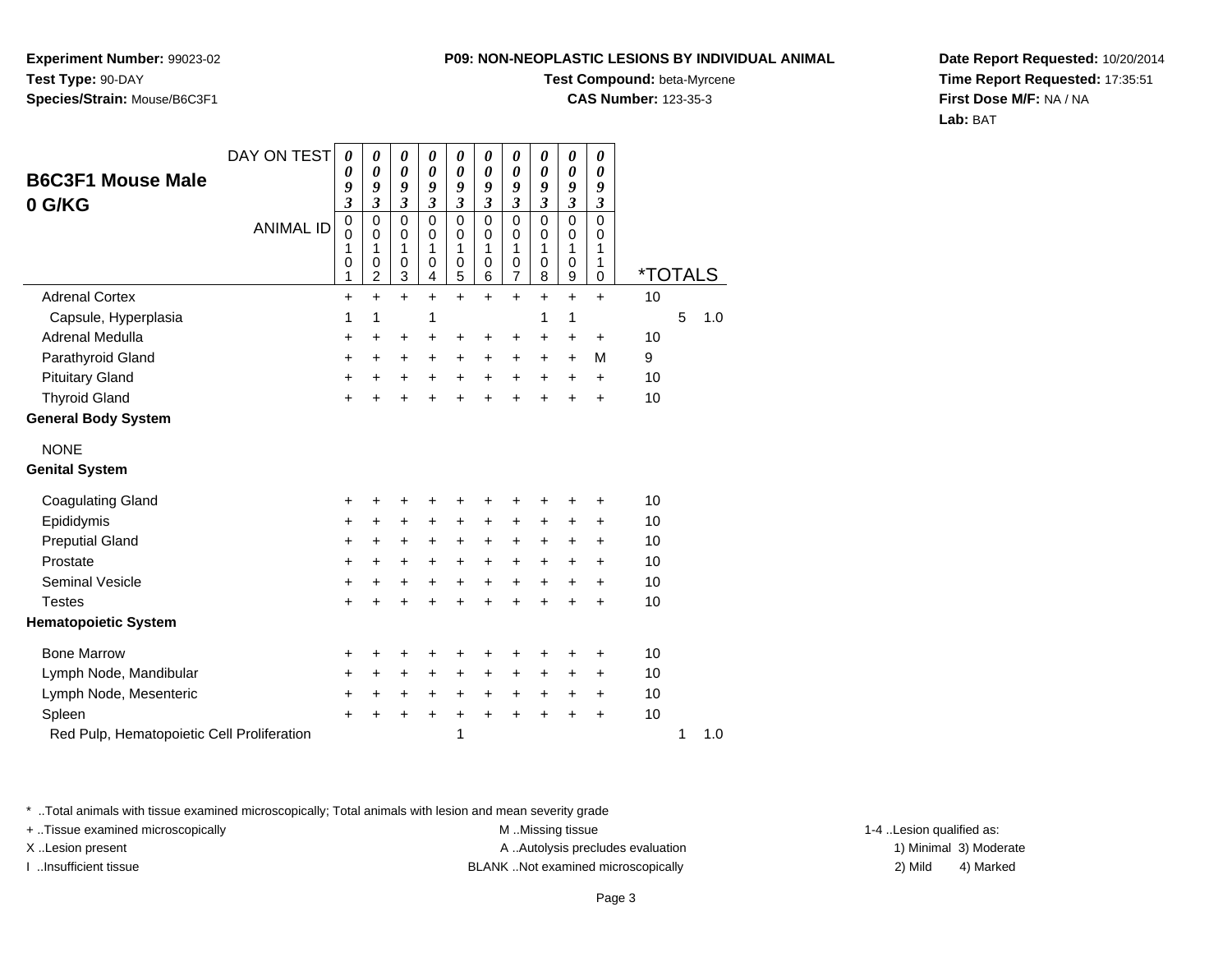**Experiment Number:** 99023-02**Test Type:** 90-DAY**Species/Strain:** Mouse/B6C3F1

### **Test Compound:** beta-Myrcene

**CAS Number:** 123-35-3

**Date Report Requested:** 10/20/2014**Time Report Requested:** 17:35:51**First Dose M/F:** NA / NA**Lab:** BAT

| <b>B6C3F1 Mouse Male</b><br>0 G/KG    | DAY ON TEST<br><b>ANIMAL ID</b> | $\boldsymbol{\theta}$<br>$\boldsymbol{\theta}$<br>9<br>$\mathfrak{z}$<br>$\mathbf 0$<br>0<br>1<br>$\pmb{0}$ | 0<br>0<br>9<br>3<br>0<br>0<br>1<br>0 | 0<br>0<br>9<br>$\mathfrak{z}$<br>$\mathbf 0$<br>0<br>1<br>0 | 0<br>0<br>9<br>3<br>$\mathbf 0$<br>0<br>1<br>0 | 0<br>0<br>9<br>3<br>$\mathsf 0$<br>0<br>$\mathbf{1}$<br>0 | 0<br>$\boldsymbol{\theta}$<br>9<br>$\overline{\mathbf{3}}$<br>$\mathbf 0$<br>0<br>1<br>$\mathbf 0$ | 0<br>$\boldsymbol{\theta}$<br>9<br>$\mathfrak{z}$<br>$\mathbf 0$<br>0<br>1<br>0 | 0<br>$\boldsymbol{\theta}$<br>9<br>3<br>$\mathbf 0$<br>0<br>1<br>0 | 0<br>$\boldsymbol{\theta}$<br>9<br>$\mathfrak{z}$<br>$\mathbf 0$<br>0<br>1<br>$\mathbf 0$ | 0<br>0<br>9<br>$\boldsymbol{\beta}$<br>$\mathbf 0$<br>0<br>1<br>1 |                       |   |     |
|---------------------------------------|---------------------------------|-------------------------------------------------------------------------------------------------------------|--------------------------------------|-------------------------------------------------------------|------------------------------------------------|-----------------------------------------------------------|----------------------------------------------------------------------------------------------------|---------------------------------------------------------------------------------|--------------------------------------------------------------------|-------------------------------------------------------------------------------------------|-------------------------------------------------------------------|-----------------------|---|-----|
|                                       |                                 | 1                                                                                                           | $\overline{c}$                       | 3                                                           | 4                                              | 5                                                         | 6                                                                                                  | $\overline{7}$                                                                  | 8                                                                  | $\boldsymbol{9}$                                                                          | 0                                                                 | <i><b>*TOTALS</b></i> |   |     |
| Thymus                                |                                 | $\ddot{}$                                                                                                   | $\ddot{}$                            | $\ddot{}$                                                   | ÷                                              | $\ddot{}$                                                 | $\ddot{}$                                                                                          | $\ddot{}$                                                                       | $\ddot{}$                                                          | $\ddot{}$                                                                                 | $\ddot{}$                                                         | 10                    |   |     |
| Cyst                                  |                                 |                                                                                                             |                                      |                                                             |                                                |                                                           |                                                                                                    |                                                                                 |                                                                    |                                                                                           | 1                                                                 |                       | 1 | 1.0 |
| <b>Integumentary System</b>           |                                 |                                                                                                             |                                      |                                                             |                                                |                                                           |                                                                                                    |                                                                                 |                                                                    |                                                                                           |                                                                   |                       |   |     |
| <b>Mammary Gland</b>                  |                                 | M                                                                                                           | M                                    | M                                                           | M                                              | M                                                         | M                                                                                                  | М                                                                               | $\ddot{}$                                                          | M                                                                                         | M                                                                 | 1                     |   |     |
| Skin                                  |                                 | $\ddot{}$                                                                                                   | +                                    | $\pm$                                                       | +                                              | +                                                         | +                                                                                                  | +                                                                               | +                                                                  | ٠                                                                                         | $\ddot{}$                                                         | 10                    |   |     |
| <b>Musculoskeletal System</b>         |                                 |                                                                                                             |                                      |                                                             |                                                |                                                           |                                                                                                    |                                                                                 |                                                                    |                                                                                           |                                                                   |                       |   |     |
| Bone                                  |                                 | +                                                                                                           |                                      |                                                             |                                                |                                                           |                                                                                                    |                                                                                 |                                                                    |                                                                                           |                                                                   | 10                    |   |     |
| <b>Nervous System</b>                 |                                 |                                                                                                             |                                      |                                                             |                                                |                                                           |                                                                                                    |                                                                                 |                                                                    |                                                                                           |                                                                   |                       |   |     |
| <b>Brain</b>                          |                                 | $\ddot{}$                                                                                                   |                                      | +                                                           |                                                |                                                           |                                                                                                    |                                                                                 |                                                                    |                                                                                           |                                                                   | 10                    |   |     |
| <b>Respiratory System</b>             |                                 |                                                                                                             |                                      |                                                             |                                                |                                                           |                                                                                                    |                                                                                 |                                                                    |                                                                                           |                                                                   |                       |   |     |
| Lung                                  |                                 | +                                                                                                           |                                      | ٠                                                           |                                                |                                                           |                                                                                                    |                                                                                 |                                                                    |                                                                                           | ٠                                                                 | 10                    |   |     |
| Nose                                  |                                 | $\ddot{}$                                                                                                   | +                                    | $+$                                                         | $\ddot{}$                                      | $\ddot{}$                                                 | $\ddot{}$                                                                                          | $\ddot{}$                                                                       | $\ddot{}$                                                          | $\ddot{}$                                                                                 | +                                                                 | 10                    |   |     |
| Trachea                               |                                 | $\ddot{}$                                                                                                   | +                                    | +                                                           | +                                              | +                                                         | +                                                                                                  | $\ddot{}$                                                                       | ÷                                                                  |                                                                                           | +                                                                 | 10                    |   |     |
| <b>Special Senses System</b>          |                                 |                                                                                                             |                                      |                                                             |                                                |                                                           |                                                                                                    |                                                                                 |                                                                    |                                                                                           |                                                                   |                       |   |     |
| Eye                                   |                                 | $\ddot{}$                                                                                                   | +                                    | ٠                                                           | +                                              | +                                                         |                                                                                                    |                                                                                 |                                                                    |                                                                                           | +                                                                 | 10                    |   |     |
| Harderian Gland                       |                                 | $\ddot{}$                                                                                                   |                                      | ٠                                                           | +                                              | +                                                         | +                                                                                                  | +                                                                               | +                                                                  | $\ddot{}$                                                                                 | $\ddot{}$                                                         | 10                    |   |     |
| <b>Urinary System</b>                 |                                 |                                                                                                             |                                      |                                                             |                                                |                                                           |                                                                                                    |                                                                                 |                                                                    |                                                                                           |                                                                   |                       |   |     |
| Kidney                                |                                 | +                                                                                                           |                                      |                                                             |                                                |                                                           |                                                                                                    |                                                                                 |                                                                    |                                                                                           | ٠                                                                 | 10                    |   |     |
| Infiltration Cellular, Mononuclear CI |                                 | 1                                                                                                           |                                      |                                                             |                                                |                                                           |                                                                                                    |                                                                                 |                                                                    |                                                                                           |                                                                   |                       | 1 | 1.0 |

\* ..Total animals with tissue examined microscopically; Total animals with lesion and mean severity grade

+ ..Tissue examined microscopically M ...Missing tissue 1-4 ... M ...Missing tissue

X..Lesion present **A ..Autolysis precludes evaluation** A ..Autolysis precludes evaluation 1) Minimal 3) Moderate I ..Insufficient tissue BLANK ..Not examined microscopically 2) Mild 4) Marked

1-4 ..Lesion qualified as: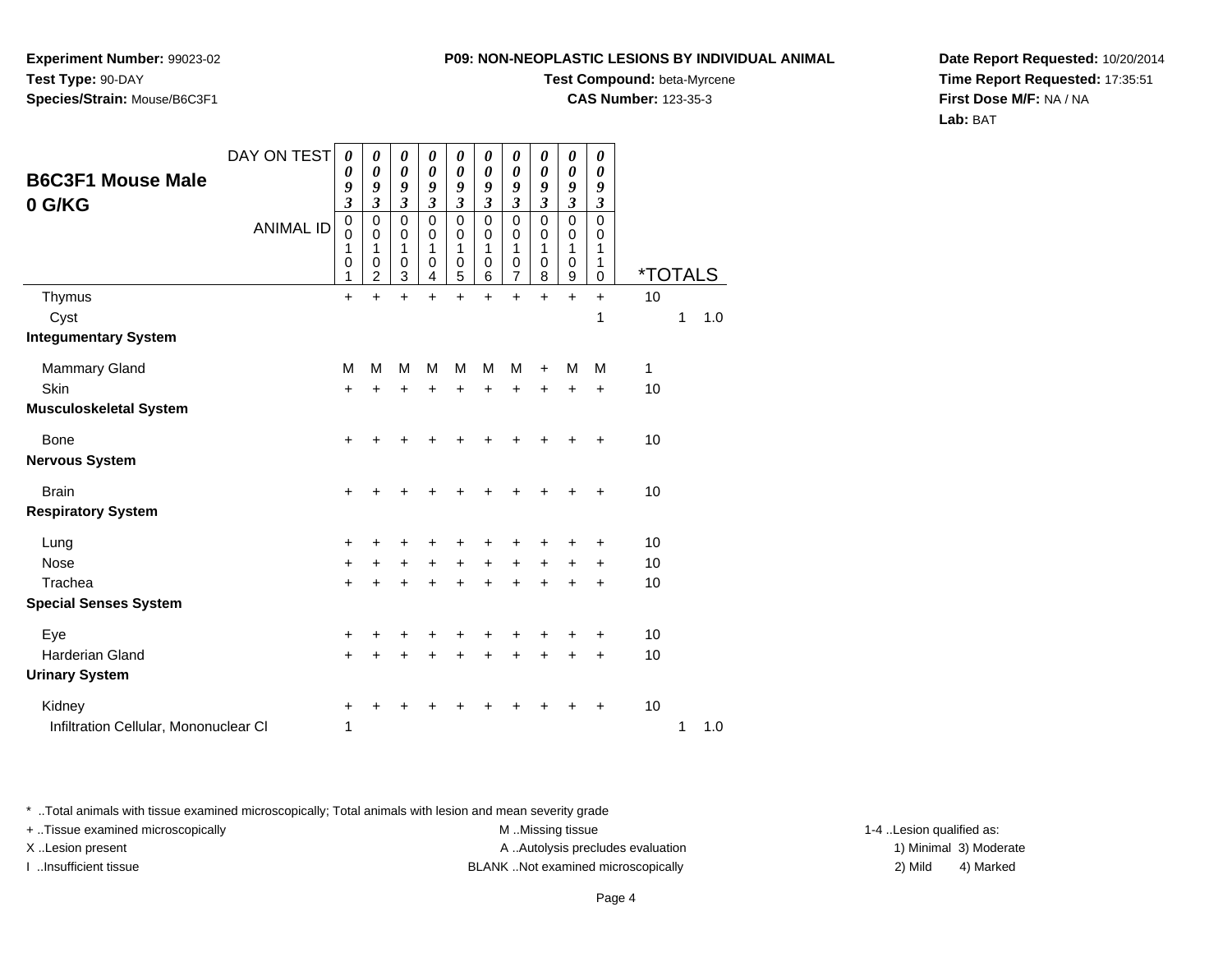**Experiment Number:** 99023-02**Test Type:** 90-DAY**Species/Strain:** Mouse/B6C3F1

# **Test Compound:** beta-Myrcene

**CAS Number:** 123-35-3

**Date Report Requested:** 10/20/2014**Time Report Requested:** 17:35:51**First Dose M/F:** NA / NA**Lab:** BAT

|                                    | DAY ON TEST | 0<br>0   | $\boldsymbol{\theta}$<br>0 | 0<br>$\boldsymbol{\theta}$ | $\boldsymbol{\theta}$<br>0 | $\boldsymbol{\theta}$<br>0 | $\boldsymbol{v}$<br>0 | $\boldsymbol{\theta}$<br>0 | $\boldsymbol{\theta}$<br>$\boldsymbol{\theta}$ | 0<br>0 | $\boldsymbol{\theta}$<br>$\boldsymbol{\theta}$ |                       |
|------------------------------------|-------------|----------|----------------------------|----------------------------|----------------------------|----------------------------|-----------------------|----------------------------|------------------------------------------------|--------|------------------------------------------------|-----------------------|
| <b>B6C3F1 Mouse Male</b><br>0 G/KG |             | 9<br>3   | 9                          | 9<br>3                     | Q                          | 9<br>3                     | о                     | 9<br>3                     | Q                                              | 9      | 9<br>3                                         |                       |
|                                    | ANIMAL ID   | 0        | 0<br>$\Omega$              | 0<br>$\Omega$              | 0<br>0                     | 0<br>0                     | 0<br>0                | 0<br>0                     | 0<br>0                                         | 0      | 0                                              |                       |
|                                    |             | $\Omega$ | 0<br>ົ                     | 0<br>З                     | 0<br>4                     | 0<br>5                     | 0<br>6                | 0<br>⇁                     | 0<br>8                                         | 9      |                                                | <i><b>*TOTALS</b></i> |
| Inflammation, Chronic Active       |             |          |                            |                            |                            |                            |                       |                            |                                                |        |                                                | 1.0                   |
| Urinary Bladder                    |             |          |                            |                            |                            |                            |                       |                            |                                                |        |                                                | 10                    |

\* ..Total animals with tissue examined microscopically; Total animals with lesion and mean severity grade

+ ..Tissue examined microscopically examined microscopically examined as:  $M$  ..Missing tissue 1-4 ..Lesion qualified as:

X..Lesion present **A ..Autolysis precludes evaluation** A ..Autolysis precludes evaluation 1) Minimal 3) Moderate I ..Insufficient tissue BLANK ..Not examined microscopically 2) Mild 4) Marked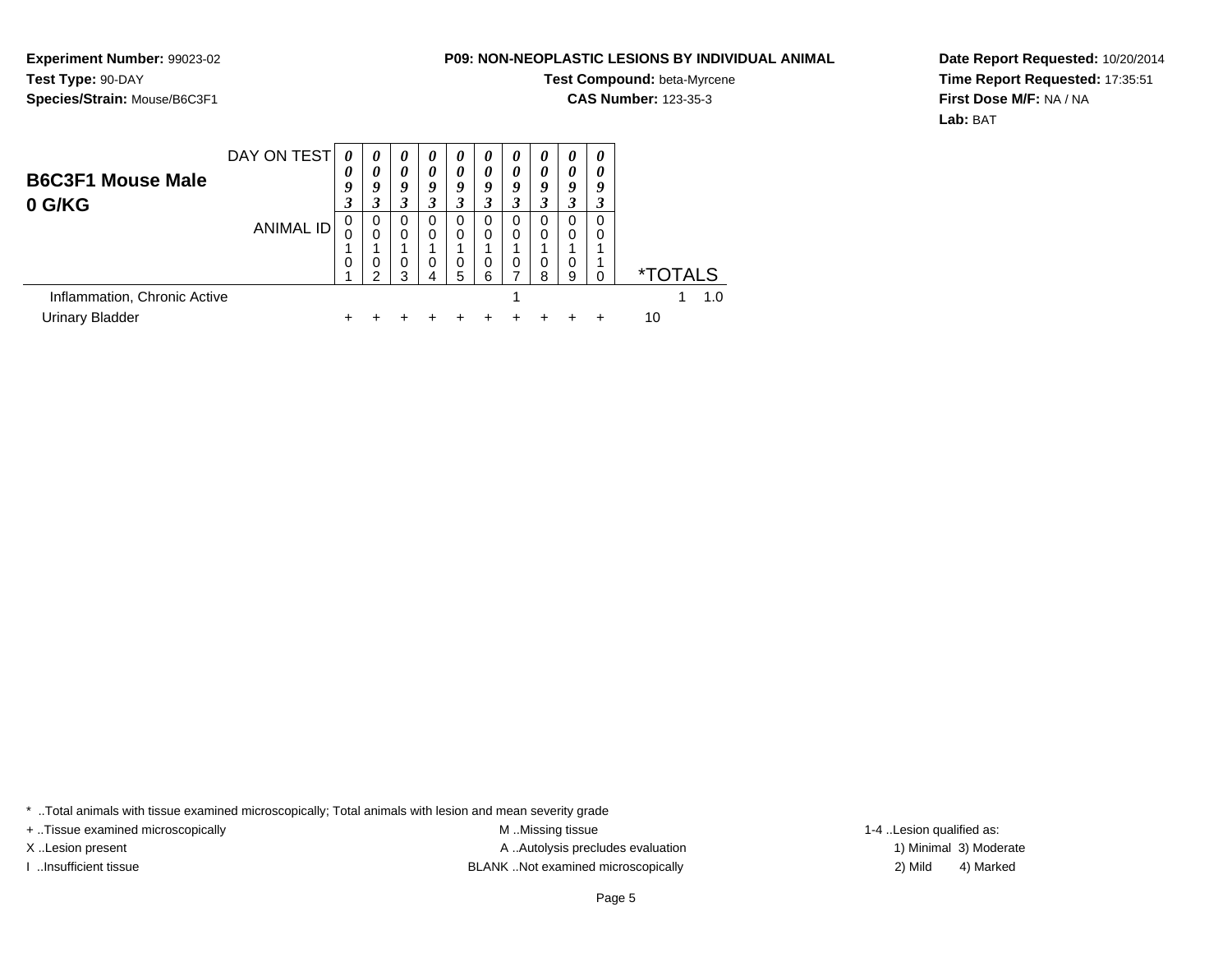**Experiment Number:** 99023-02**Test Type:** 90-DAY**Species/Strain:** Mouse/B6C3F1

# **Test Compound:** beta-Myrcene

**CAS Number:** 123-35-3

**Date Report Requested:** 10/20/2014**Time Report Requested:** 17:35:51**First Dose M/F:** NA / NA**Lab:** BAT

| <b>B6C3F1 Mouse Male</b><br>G/KG<br>0.25               | DAY ON TEST<br><b>ANIMAL ID</b> | 0<br>0<br>9<br>3<br>$\mathbf 0$         | $\boldsymbol{\theta}$<br>0<br>9<br>$\mathfrak{z}$<br>$\mathbf 0$ | 0<br>$\boldsymbol{\theta}$<br>9<br>$\mathfrak{z}$<br>$\mathbf 0$ | 0<br>$\boldsymbol{\theta}$<br>9<br>$\mathfrak{z}$<br>$\mathbf 0$ | 0<br>0<br>9<br>$\mathfrak{z}$<br>$\pmb{0}$        | 0<br>0<br>9<br>$\mathfrak{z}$<br>0                    | 0<br>$\boldsymbol{\theta}$<br>9<br>$\mathfrak{z}$<br>$\pmb{0}$ | 0<br>0<br>9<br>$\mathfrak{z}$<br>$\mathbf 0$ | 0<br>$\boldsymbol{\theta}$<br>9<br>$\mathfrak{z}$<br>$\mathbf 0$ | $\boldsymbol{\theta}$<br>0<br>9<br>3<br>$\Omega$ |                       |   |     |
|--------------------------------------------------------|---------------------------------|-----------------------------------------|------------------------------------------------------------------|------------------------------------------------------------------|------------------------------------------------------------------|---------------------------------------------------|-------------------------------------------------------|----------------------------------------------------------------|----------------------------------------------|------------------------------------------------------------------|--------------------------------------------------|-----------------------|---|-----|
|                                                        |                                 | $\mathbf 0$<br>$\overline{2}$<br>0<br>1 | $\mathbf 0$<br>$\overline{c}$<br>$\mathbf 0$<br>$\overline{2}$   | $\mathbf 0$<br>$\overline{2}$<br>$\mathbf 0$<br>3                | $\mathbf 0$<br>$\overline{2}$<br>$\mathbf 0$<br>4                | $\mathbf 0$<br>$\overline{2}$<br>$\mathbf 0$<br>5 | $\boldsymbol{0}$<br>$\frac{5}{2}$<br>$\mathbf 0$<br>6 | $\mathbf 0$<br>$\overline{2}$<br>$\mathbf 0$<br>7              | 0<br>$\boldsymbol{2}$<br>$\mathbf 0$<br>8    | $\mathbf 0$<br>$\boldsymbol{2}$<br>$\mathbf 0$<br>9              | $\Omega$<br>$\overline{c}$<br>1<br>$\mathbf 0$   | <i><b>*TOTALS</b></i> |   |     |
| <b>Alimentary System</b>                               |                                 |                                         |                                                                  |                                                                  |                                                                  |                                                   |                                                       |                                                                |                                              |                                                                  |                                                  |                       |   |     |
| Liver<br>Infiltration Cellular, Mixed Cell<br>Pancreas |                                 | +<br>1<br>+                             | +<br>1<br>$\ddot{}$                                              | +<br>1<br>$\ddot{}$                                              | +<br>$\ddot{}$                                                   | +<br>1<br>$\ddot{}$                               | +<br>$\ddot{}$                                        | +<br>1<br>$\ddot{}$                                            | +<br>1<br>$\ddot{}$                          | +<br>1<br>$\ddot{}$                                              | +<br>1<br>$\ddot{}$                              | 10<br>10              | 8 | 1.0 |
| Stomach, Forestomach<br><b>Cardiovascular System</b>   |                                 | $\ddot{}$                               | $\ddot{}$                                                        | $\ddot{}$                                                        | $\ddot{}$                                                        | $\ddot{}$                                         | $\ddot{}$                                             | $\ddot{}$                                                      | $\ddot{}$                                    | $\ddot{}$                                                        | $\ddot{}$                                        | 10                    |   |     |
| <b>NONE</b><br><b>Endocrine System</b>                 |                                 |                                         |                                                                  |                                                                  |                                                                  |                                                   |                                                       |                                                                |                                              |                                                                  |                                                  |                       |   |     |
| <b>NONE</b><br><b>General Body System</b>              |                                 |                                         |                                                                  |                                                                  |                                                                  |                                                   |                                                       |                                                                |                                              |                                                                  |                                                  |                       |   |     |
| <b>NONE</b><br><b>Genital System</b>                   |                                 |                                         |                                                                  |                                                                  |                                                                  |                                                   |                                                       |                                                                |                                              |                                                                  |                                                  |                       |   |     |
| <b>Testes</b><br><b>Hematopoietic System</b>           |                                 | +                                       |                                                                  | ٠                                                                | +                                                                | +                                                 | +                                                     | ٠                                                              | +                                            | ٠                                                                | ٠                                                | 10                    |   |     |
| <b>Bone Marrow</b>                                     |                                 | +                                       | +                                                                | +                                                                | +                                                                | +                                                 | +                                                     | $\ddot{}$                                                      | +                                            | +                                                                | +                                                | 10                    |   |     |
| Lymph Node, Mandibular                                 |                                 | +                                       | $\pm$                                                            | +                                                                | +                                                                | $\ddot{}$                                         | +                                                     | $\ddot{}$                                                      | +                                            | +                                                                | +                                                | 10                    |   |     |
| Lymph Node, Mesenteric                                 |                                 | +                                       | +                                                                | +                                                                | +                                                                | $\ddot{}$                                         | +                                                     | +                                                              | +                                            | +                                                                | +                                                | 10                    |   |     |
| Spleen<br>Thymus                                       |                                 | +<br>٠                                  | $\ddot{}$<br>+                                                   | +<br>+                                                           | +<br>+                                                           | $\ddot{}$<br>+                                    | $\ddot{}$<br>$\ddot{}$                                | $\ddot{}$<br>$\ddot{}$                                         | $\ddot{}$<br>+                               | +<br>+                                                           | $\ddot{}$<br>$\ddot{}$                           | 10<br>10              |   |     |

\* ..Total animals with tissue examined microscopically; Total animals with lesion and mean severity grade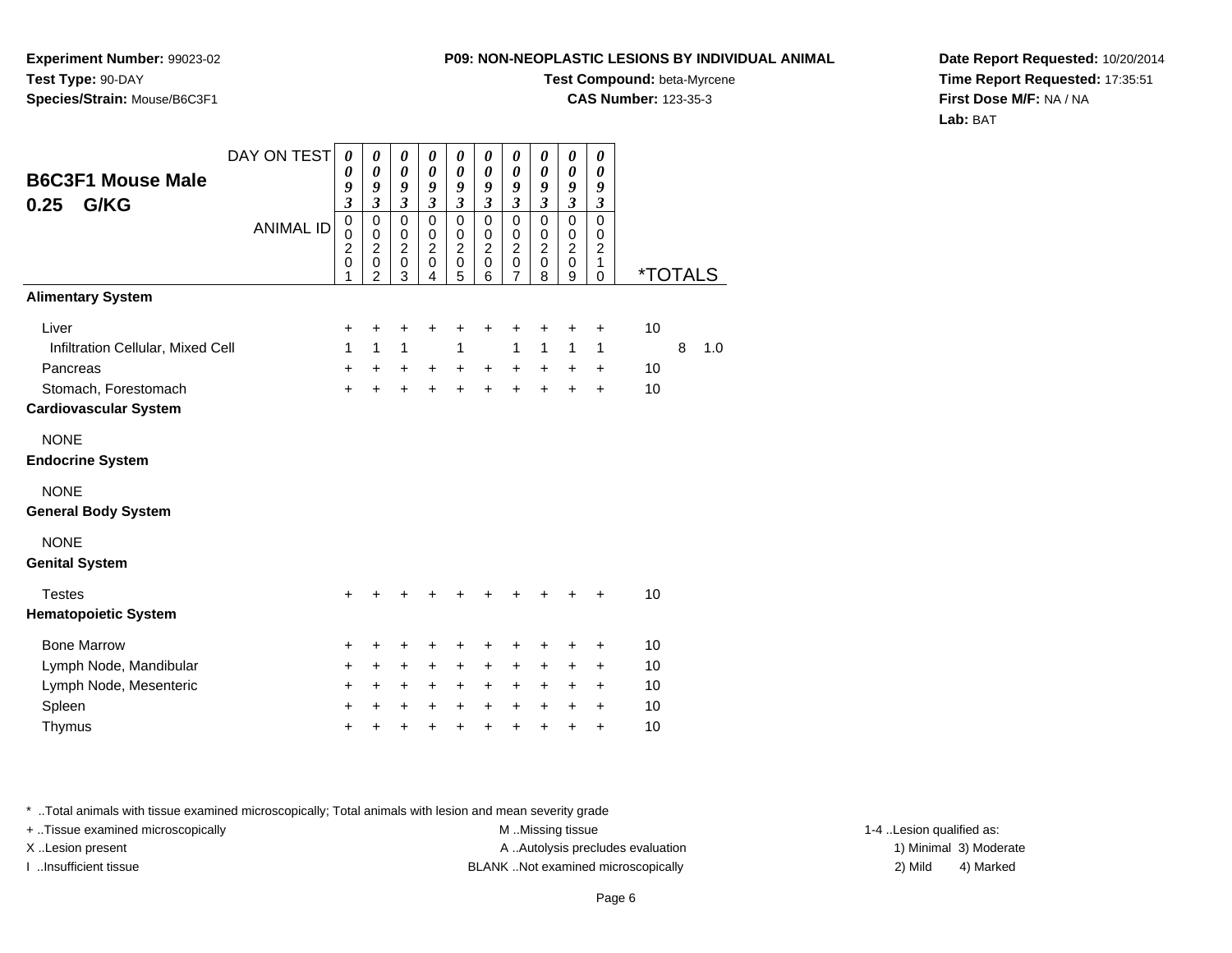**Experiment Number:** 99023-02**Test Type:** 90-DAY**Species/Strain:** Mouse/B6C3F1

#### **Test Compound:** beta-Myrcene**CAS Number:** 123-35-3

**Date Report Requested:** 10/20/2014**Time Report Requested:** 17:35:51**First Dose M/F:** NA / NA**Lab:** BAT

| <b>B6C3F1 Mouse Male</b><br>G/KG<br>0.25     | DAY ON TEST<br><b>ANIMAL ID</b> | 0<br>$\boldsymbol{\theta}$<br>9<br>$\overline{\mathbf{3}}$<br>$\mathbf 0$<br>0<br>$\frac{2}{0}$<br>1 | 0<br>$\boldsymbol{\theta}$<br>9<br>$\mathfrak{z}$<br>$\mathbf 0$<br>$\pmb{0}$<br>$\frac{2}{0}$<br>$\overline{2}$ | 0<br>$\boldsymbol{\theta}$<br>9<br>$\mathfrak{z}$<br>$\pmb{0}$<br>$\mathbf 0$<br>$\frac{2}{0}$<br>3 | 0<br>$\boldsymbol{\theta}$<br>9<br>$\mathfrak{z}$<br>$\mathbf 0$<br>$\mathbf 0$<br>$^2_{\rm 0}$<br>4 | 0<br>$\boldsymbol{\theta}$<br>9<br>$\mathfrak{z}$<br>$\mathbf 0$<br>$\pmb{0}$<br>$\frac{2}{0}$<br>5 | 0<br>$\boldsymbol{\theta}$<br>9<br>$\mathfrak{z}$<br>0<br>0<br>$\frac{2}{0}$<br>6 | 0<br>$\boldsymbol{\theta}$<br>9<br>$\overline{\mathbf{3}}$<br>0<br>$\mathbf 0$<br>$\frac{2}{0}$<br>$\overline{7}$ | 0<br>$\boldsymbol{\theta}$<br>9<br>$\mathfrak{z}$<br>$\mathbf 0$<br>$\mathbf 0$<br>$^2_{\rm 0}$<br>8 | 0<br>$\boldsymbol{\theta}$<br>9<br>$\mathfrak{z}$<br>$\mathbf 0$<br>$\pmb{0}$<br>$\frac{2}{0}$<br>9 | 0<br>0<br>9<br>$\mathfrak{z}$<br>$\mathbf 0$<br>$\mathbf 0$<br>$\boldsymbol{2}$<br>$\mathbf{1}$<br>0 |    | <i><b>*TOTALS</b></i> |     |
|----------------------------------------------|---------------------------------|------------------------------------------------------------------------------------------------------|------------------------------------------------------------------------------------------------------------------|-----------------------------------------------------------------------------------------------------|------------------------------------------------------------------------------------------------------|-----------------------------------------------------------------------------------------------------|-----------------------------------------------------------------------------------|-------------------------------------------------------------------------------------------------------------------|------------------------------------------------------------------------------------------------------|-----------------------------------------------------------------------------------------------------|------------------------------------------------------------------------------------------------------|----|-----------------------|-----|
| <b>Integumentary System</b>                  |                                 |                                                                                                      |                                                                                                                  |                                                                                                     |                                                                                                      |                                                                                                     |                                                                                   |                                                                                                                   |                                                                                                      |                                                                                                     |                                                                                                      |    |                       |     |
| <b>NONE</b><br><b>Musculoskeletal System</b> |                                 |                                                                                                      |                                                                                                                  |                                                                                                     |                                                                                                      |                                                                                                     |                                                                                   |                                                                                                                   |                                                                                                      |                                                                                                     |                                                                                                      |    |                       |     |
| <b>NONE</b><br><b>Nervous System</b>         |                                 |                                                                                                      |                                                                                                                  |                                                                                                     |                                                                                                      |                                                                                                     |                                                                                   |                                                                                                                   |                                                                                                      |                                                                                                     |                                                                                                      |    |                       |     |
| <b>NONE</b><br><b>Respiratory System</b>     |                                 |                                                                                                      |                                                                                                                  |                                                                                                     |                                                                                                      |                                                                                                     |                                                                                   |                                                                                                                   |                                                                                                      |                                                                                                     |                                                                                                      |    |                       |     |
| <b>Nose</b><br><b>Special Senses System</b>  |                                 | $\ddot{}$                                                                                            |                                                                                                                  |                                                                                                     |                                                                                                      |                                                                                                     |                                                                                   |                                                                                                                   | $\ddot{}$                                                                                            | $\ddot{}$                                                                                           | $+$                                                                                                  | 10 |                       |     |
| <b>NONE</b><br><b>Urinary System</b>         |                                 |                                                                                                      |                                                                                                                  |                                                                                                     |                                                                                                      |                                                                                                     |                                                                                   |                                                                                                                   |                                                                                                      |                                                                                                     |                                                                                                      |    |                       |     |
| Kidney<br>Nephropathy                        |                                 | $\ddot{}$                                                                                            | 1                                                                                                                |                                                                                                     |                                                                                                      |                                                                                                     |                                                                                   |                                                                                                                   |                                                                                                      | 1                                                                                                   | 1                                                                                                    | 10 | 3                     | 1.0 |

\* ..Total animals with tissue examined microscopically; Total animals with lesion and mean severity grade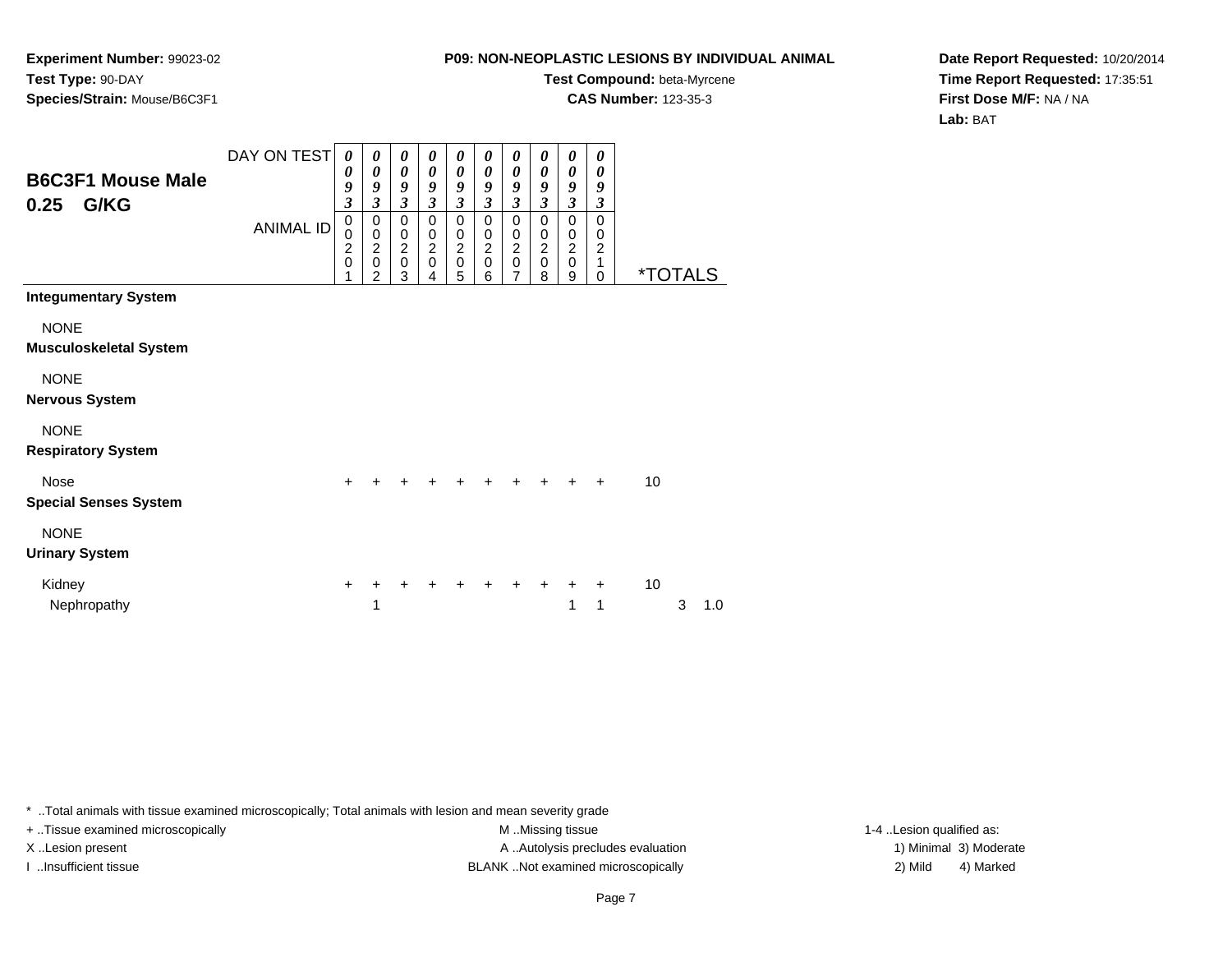**Experiment Number:** 99023-02**Test Type:** 90-DAY**Species/Strain:** Mouse/B6C3F1

# **Test Compound:** beta-Myrcene

**CAS Number:** 123-35-3

**Date Report Requested:** 10/20/2014**Time Report Requested:** 17:35:51**First Dose M/F:** NA / NA**Lab:** BAT

| DAY ON TEST<br><b>B6C3F1 Mouse Male</b><br>G/KG<br>0.5<br><b>ANIMAL ID</b> | $\boldsymbol{\theta}$<br>$\boldsymbol{\theta}$<br>9<br>3<br>$\mathbf 0$<br>$\mathbf 0$<br>$\mathbf{3}$ | 0<br>$\boldsymbol{\theta}$<br>9<br>3<br>$\mathbf 0$<br>$\mathbf 0$<br>$\ensuremath{\mathsf{3}}$ | 0<br>$\boldsymbol{\theta}$<br>9<br>$\mathfrak{z}$<br>$\mathbf 0$<br>$\mathbf 0$<br>$\sqrt{3}$ | 0<br>$\boldsymbol{\theta}$<br>9<br>$\boldsymbol{\beta}$<br>$\mathbf 0$<br>$\mathbf 0$<br>3 | 0<br>$\boldsymbol{\theta}$<br>9<br>$\mathfrak{z}$<br>$\mathbf 0$<br>$\pmb{0}$<br>$\ensuremath{\mathsf{3}}$ | 0<br>$\boldsymbol{\theta}$<br>9<br>$\mathfrak{z}$<br>$\mathbf 0$<br>$\mathbf 0$<br>$\ensuremath{\mathsf{3}}$ | 0<br>0<br>9<br>$\boldsymbol{\mathfrak{z}}$<br>$\mathsf 0$<br>0<br>$\ensuremath{\mathsf{3}}$ | 0<br>0<br>9<br>$\mathfrak{z}$<br>$\mathbf 0$<br>0<br>$\ensuremath{\mathsf{3}}$ | $\pmb{\theta}$<br>$\boldsymbol{\theta}$<br>9<br>$\boldsymbol{\mathfrak{z}}$<br>$\mathsf 0$<br>$\mathbf 0$<br>3 | 0<br>$\theta$<br>9<br>$\boldsymbol{\beta}$<br>$\Omega$<br>0<br>3 |                       |   |     |
|----------------------------------------------------------------------------|--------------------------------------------------------------------------------------------------------|-------------------------------------------------------------------------------------------------|-----------------------------------------------------------------------------------------------|--------------------------------------------------------------------------------------------|------------------------------------------------------------------------------------------------------------|--------------------------------------------------------------------------------------------------------------|---------------------------------------------------------------------------------------------|--------------------------------------------------------------------------------|----------------------------------------------------------------------------------------------------------------|------------------------------------------------------------------|-----------------------|---|-----|
|                                                                            | 0<br>1                                                                                                 | 0<br>$\overline{2}$                                                                             | 0<br>3                                                                                        | 0<br>4                                                                                     | $\pmb{0}$<br>5                                                                                             | 0<br>6                                                                                                       | 0<br>7                                                                                      | 0<br>8                                                                         | 0<br>9                                                                                                         | 1<br>$\mathbf 0$                                                 | <i><b>*TOTALS</b></i> |   |     |
| <b>Alimentary System</b>                                                   |                                                                                                        |                                                                                                 |                                                                                               |                                                                                            |                                                                                                            |                                                                                                              |                                                                                             |                                                                                |                                                                                                                |                                                                  |                       |   |     |
| Liver                                                                      | +                                                                                                      | +                                                                                               | +                                                                                             | +                                                                                          | +                                                                                                          | +                                                                                                            | +                                                                                           | +                                                                              | +                                                                                                              | $\ddot{}$                                                        | 10                    |   |     |
| Infiltration Cellular, Mixed Cell                                          | 1                                                                                                      | $\mathbf{1}$                                                                                    |                                                                                               | 1                                                                                          |                                                                                                            | 1                                                                                                            |                                                                                             |                                                                                |                                                                                                                | 1                                                                |                       | 5 | 1.0 |
| Pancreas                                                                   | +                                                                                                      | +                                                                                               | $\ddot{}$                                                                                     | +                                                                                          | $\ddot{}$                                                                                                  | $\ddot{}$                                                                                                    | +                                                                                           | $\ddot{}$                                                                      | +                                                                                                              | +                                                                | 10                    |   |     |
| Stomach, Forestomach<br><b>Cardiovascular System</b>                       | $\ddot{}$                                                                                              | $\ddot{}$                                                                                       | $\ddot{}$                                                                                     | $\ddot{}$                                                                                  | $\pm$                                                                                                      | $\ddot{}$                                                                                                    | $\ddot{}$                                                                                   | $\ddot{}$                                                                      | +                                                                                                              | $\ddot{}$                                                        | 10                    |   |     |
| <b>NONE</b><br><b>Endocrine System</b>                                     |                                                                                                        |                                                                                                 |                                                                                               |                                                                                            |                                                                                                            |                                                                                                              |                                                                                             |                                                                                |                                                                                                                |                                                                  |                       |   |     |
| <b>NONE</b><br><b>General Body System</b>                                  |                                                                                                        |                                                                                                 |                                                                                               |                                                                                            |                                                                                                            |                                                                                                              |                                                                                             |                                                                                |                                                                                                                |                                                                  |                       |   |     |
| <b>NONE</b><br><b>Genital System</b>                                       |                                                                                                        |                                                                                                 |                                                                                               |                                                                                            |                                                                                                            |                                                                                                              |                                                                                             |                                                                                |                                                                                                                |                                                                  |                       |   |     |
| <b>Testes</b><br><b>Hematopoietic System</b>                               | +                                                                                                      | +                                                                                               | +                                                                                             | +                                                                                          | +                                                                                                          | +                                                                                                            | +                                                                                           | +                                                                              | +                                                                                                              | +                                                                | 10                    |   |     |
| <b>Bone Marrow</b>                                                         | +                                                                                                      | +                                                                                               | +                                                                                             | +                                                                                          | +                                                                                                          | +                                                                                                            | +                                                                                           | +                                                                              | +                                                                                                              | +                                                                | 10                    |   |     |
| Lymph Node, Mandibular                                                     | +                                                                                                      | +                                                                                               | +                                                                                             | +                                                                                          | +                                                                                                          | +                                                                                                            | $\ddot{}$                                                                                   | +                                                                              | +                                                                                                              | $\ddot{}$                                                        | 10                    |   |     |
| Lymph Node, Mesenteric                                                     | +                                                                                                      | +                                                                                               | +                                                                                             | +                                                                                          | +                                                                                                          | +                                                                                                            | +                                                                                           | +                                                                              | +                                                                                                              | +                                                                | 10                    |   |     |
| Spleen                                                                     | +                                                                                                      | +                                                                                               | $\ddot{}$                                                                                     | $\ddot{}$                                                                                  | $\ddot{}$                                                                                                  | $\ddot{}$                                                                                                    | $\ddot{}$                                                                                   | $\ddot{}$                                                                      | +                                                                                                              | $\ddot{}$                                                        | 10                    |   |     |
| Thymus                                                                     | ÷                                                                                                      | +                                                                                               | +                                                                                             | +                                                                                          | $\pm$                                                                                                      | $\pm$                                                                                                        | $\pm$                                                                                       | +                                                                              | +                                                                                                              | $\ddot{}$                                                        | 10                    |   |     |

\* ..Total animals with tissue examined microscopically; Total animals with lesion and mean severity grade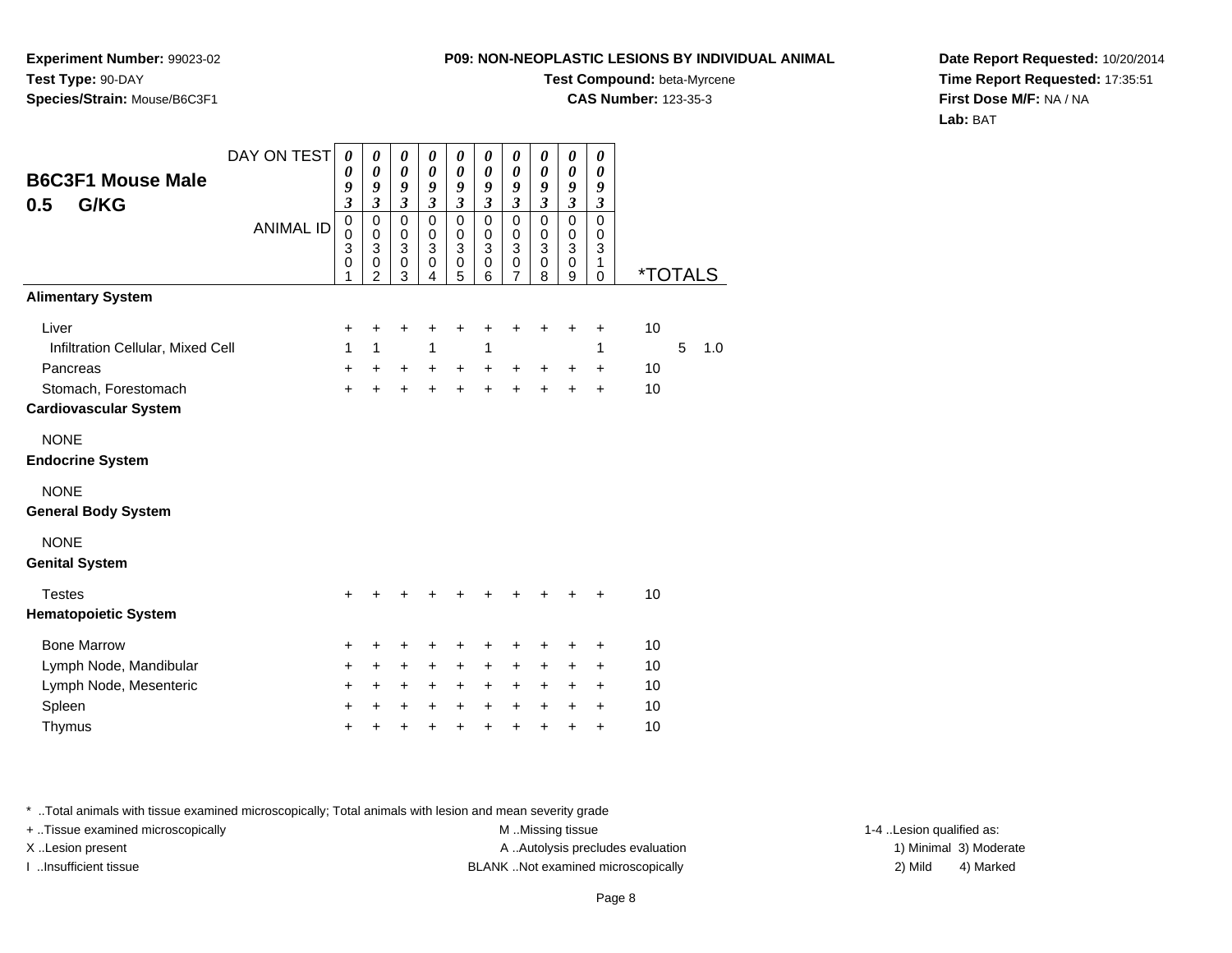**Experiment Number:** 99023-02**Test Type:** 90-DAY**Species/Strain:** Mouse/B6C3F1

# **Test Compound:** beta-Myrcene

**CAS Number:** 123-35-3

**Date Report Requested:** 10/20/2014**Time Report Requested:** 17:35:51**First Dose M/F:** NA / NA**Lab:** BAT

| <b>B6C3F1 Mouse Male</b><br>G/KG<br>0.5      | DAY ON TEST<br><b>ANIMAL ID</b> | $\boldsymbol{\theta}$<br>0<br>9<br>$\overline{\mathbf{3}}$<br>$\pmb{0}$<br>$\mathbf 0$<br>3 | $\boldsymbol{\theta}$<br>$\boldsymbol{\theta}$<br>9<br>$\mathfrak{z}$<br>$\mathbf 0$<br>$\pmb{0}$<br>$\overline{3}$ | 0<br>$\pmb{\theta}$<br>$\boldsymbol{g}$<br>$\mathfrak{z}$<br>$\pmb{0}$<br>$\begin{smallmatrix}0\\3\end{smallmatrix}$ | 0<br>$\boldsymbol{\theta}$<br>9<br>$\mathfrak{z}$<br>$\mathbf 0$<br>$\,0\,$<br>$\overline{3}$ | 0<br>$\boldsymbol{\theta}$<br>9<br>$\mathfrak{z}$<br>$\mathbf 0$<br>$\,0\,$<br>$\ensuremath{\mathsf{3}}$ | 0<br>$\boldsymbol{\theta}$<br>9<br>$\mathfrak{z}$<br>$\mathbf 0$<br>$\pmb{0}$<br>$\mathbf{3}$ | 0<br>$\boldsymbol{\theta}$<br>9<br>$\boldsymbol{\mathfrak{z}}$<br>$\pmb{0}$<br>$\,0\,$<br>$\overline{3}$ | 0<br>0<br>9<br>$\mathfrak{z}$<br>$\mathbf 0$<br>$\pmb{0}$<br>3 | 0<br>0<br>9<br>$\overline{\mathbf{3}}$<br>$\mathbf 0$<br>$\,0\,$<br>$\overline{3}$ | 0<br>0<br>9<br>$\boldsymbol{\beta}$<br>$\mathbf 0$<br>0<br>3 |                       |                |     |
|----------------------------------------------|---------------------------------|---------------------------------------------------------------------------------------------|---------------------------------------------------------------------------------------------------------------------|----------------------------------------------------------------------------------------------------------------------|-----------------------------------------------------------------------------------------------|----------------------------------------------------------------------------------------------------------|-----------------------------------------------------------------------------------------------|----------------------------------------------------------------------------------------------------------|----------------------------------------------------------------|------------------------------------------------------------------------------------|--------------------------------------------------------------|-----------------------|----------------|-----|
|                                              |                                 | $\mathbf 0$                                                                                 | $\mathbf 0$<br>$\overline{2}$                                                                                       | $\mathsf 0$<br>3                                                                                                     | $\mathbf 0$<br>4                                                                              | $\mathbf 0$<br>5                                                                                         | $\mathbf 0$<br>6                                                                              | $\pmb{0}$<br>$\overline{7}$                                                                              | 0<br>8                                                         | 0<br>9                                                                             | 1<br>0                                                       | <i><b>*TOTALS</b></i> |                |     |
| <b>Integumentary System</b>                  |                                 |                                                                                             |                                                                                                                     |                                                                                                                      |                                                                                               |                                                                                                          |                                                                                               |                                                                                                          |                                                                |                                                                                    |                                                              |                       |                |     |
| <b>NONE</b><br><b>Musculoskeletal System</b> |                                 |                                                                                             |                                                                                                                     |                                                                                                                      |                                                                                               |                                                                                                          |                                                                                               |                                                                                                          |                                                                |                                                                                    |                                                              |                       |                |     |
| <b>NONE</b><br><b>Nervous System</b>         |                                 |                                                                                             |                                                                                                                     |                                                                                                                      |                                                                                               |                                                                                                          |                                                                                               |                                                                                                          |                                                                |                                                                                    |                                                              |                       |                |     |
| <b>NONE</b><br><b>Respiratory System</b>     |                                 |                                                                                             |                                                                                                                     |                                                                                                                      |                                                                                               |                                                                                                          |                                                                                               |                                                                                                          |                                                                |                                                                                    |                                                              |                       |                |     |
| <b>Nose</b><br><b>Special Senses System</b>  |                                 | $+$                                                                                         | $\div$                                                                                                              |                                                                                                                      |                                                                                               | ٠                                                                                                        | $\ddot{}$                                                                                     | ÷                                                                                                        | ÷                                                              | ÷                                                                                  | $\ddot{+}$                                                   | 10                    |                |     |
| <b>NONE</b><br><b>Urinary System</b>         |                                 |                                                                                             |                                                                                                                     |                                                                                                                      |                                                                                               |                                                                                                          |                                                                                               |                                                                                                          |                                                                |                                                                                    |                                                              |                       |                |     |
| Kidney<br>Renal Tubule, Necrosis             |                                 | +<br>1                                                                                      |                                                                                                                     |                                                                                                                      |                                                                                               |                                                                                                          | 1                                                                                             |                                                                                                          |                                                                |                                                                                    | $\ddot{}$                                                    | 10                    | $\overline{c}$ | 1.0 |

\* ..Total animals with tissue examined microscopically; Total animals with lesion and mean severity grade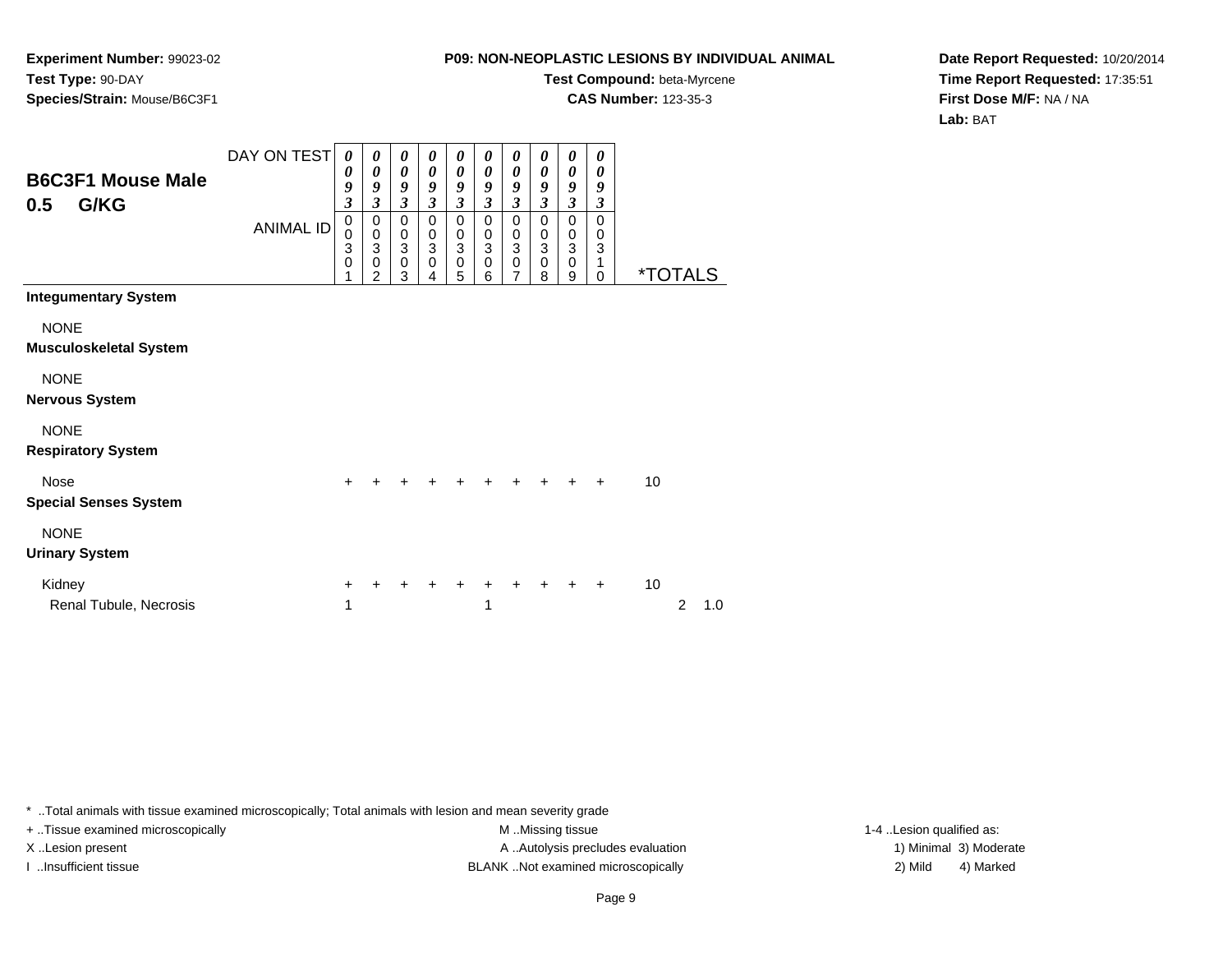**Experiment Number:** 99023-02**Test Type:** 90-DAY**Species/Strain:** Mouse/B6C3F1

### **Test Compound:** beta-Myrcene

**CAS Number:** 123-35-3

**Date Report Requested:** 10/20/2014**Time Report Requested:** 17:35:51**First Dose M/F:** NA / NA**Lab:** BAT

| DAY ON TEST                           | 0                                              | 0                                             | 0                                                    | 0                                                                | 0                                                   | 0                                                                | 0                                                      | 0                                                      | 0                                      | 0                                          |                       |   |     |
|---------------------------------------|------------------------------------------------|-----------------------------------------------|------------------------------------------------------|------------------------------------------------------------------|-----------------------------------------------------|------------------------------------------------------------------|--------------------------------------------------------|--------------------------------------------------------|----------------------------------------|--------------------------------------------|-----------------------|---|-----|
| <b>B6C3F1 Mouse Male</b>              | 0<br>9                                         | $\boldsymbol{\theta}$<br>9                    | $\boldsymbol{\theta}$<br>9                           | $\boldsymbol{\theta}$<br>9                                       | 0<br>9                                              | $\boldsymbol{\theta}$<br>9                                       | 0<br>9                                                 | 0<br>9                                                 | $\boldsymbol{\theta}$<br>9             | $\boldsymbol{\theta}$<br>9                 |                       |   |     |
| G/KG<br>1.0                           | $\overline{\mathbf{3}}$                        | $\overline{\mathbf{3}}$                       | $\mathfrak{z}$                                       | $\overline{\mathbf{3}}$                                          | $\overline{\mathbf{3}}$                             | $\mathfrak{z}$                                                   | $\mathfrak{z}$                                         | $\mathfrak{z}$                                         | $\mathfrak{z}$                         | $\boldsymbol{\beta}$                       |                       |   |     |
| <b>ANIMAL ID</b>                      | $\mathbf 0$<br>$\mathbf 0$<br>4<br>$\mathbf 0$ | $\Omega$<br>$\Omega$<br>4<br>$\mathbf 0$<br>2 | $\mathbf 0$<br>0<br>$\overline{4}$<br>$\pmb{0}$<br>3 | $\mathbf 0$<br>$\mathbf 0$<br>$\overline{4}$<br>$\mathbf 0$<br>4 | $\mathbf 0$<br>$\mathbf 0$<br>4<br>$\mathbf 0$<br>5 | $\mathbf 0$<br>$\mathbf 0$<br>$\overline{4}$<br>$\mathbf 0$<br>6 | $\mathbf 0$<br>0<br>$\overline{4}$<br>$\mathbf 0$<br>7 | $\mathbf 0$<br>0<br>$\overline{4}$<br>$\mathsf 0$<br>8 | $\Omega$<br>0<br>4<br>$\mathbf 0$<br>9 | $\mathbf{0}$<br>0<br>4<br>1<br>$\mathbf 0$ | <i><b>*TOTALS</b></i> |   |     |
| <b>Alimentary System</b>              |                                                |                                               |                                                      |                                                                  |                                                     |                                                                  |                                                        |                                                        |                                        |                                            |                       |   |     |
| Esophagus                             | +                                              | +                                             | +                                                    | +                                                                | +                                                   | +                                                                | +                                                      | +                                                      | +                                      | +                                          | 10                    |   |     |
| Gallbladder                           | $\ddot{}$                                      | $\ddot{}$                                     | $\ddot{}$                                            | $\ddot{}$                                                        | +                                                   | $\ddot{}$                                                        | +                                                      | $\ddot{}$                                              | $\ddot{}$                              | $\ddot{}$                                  | 10                    |   |     |
| Intestine Large, Cecum                | +                                              | $\pm$                                         | $+$                                                  | $\ddot{}$                                                        | $\ddot{}$                                           | +                                                                | $\ddot{}$                                              | $\ddot{}$                                              | $\ddot{}$                              | $\ddot{}$                                  | 10                    |   |     |
| Intestine Large, Colon                | $\ddot{}$                                      | $\ddot{}$                                     | $\ddot{}$                                            | $\ddot{}$                                                        | $\ddot{}$                                           | $\ddot{}$                                                        | $\ddot{}$                                              | +                                                      | $\ddot{}$                              | $\ddot{}$                                  | 10                    |   |     |
| Intestine Large, Rectum               | $\ddot{}$                                      | +                                             | +                                                    | +                                                                | +                                                   | $\ddot{}$                                                        | +                                                      | +                                                      | +                                      | +                                          | 10                    |   |     |
| Intestine Small, Duodenum             | $\ddot{}$                                      | +                                             | $\ddot{}$                                            | $\ddot{}$                                                        | $\ddot{}$                                           | $\ddot{}$                                                        | $\ddot{}$                                              | $\ddot{}$                                              | $\ddot{}$                              | $\ddot{}$                                  | 10                    |   |     |
| Intestine Small, Ileum                | +                                              | +                                             | $\ddot{}$                                            | $\ddot{}$                                                        | $\ddot{}$                                           | $\ddot{}$                                                        | $\ddot{}$                                              | $\ddot{}$                                              | $\ddot{}$                              | $\ddot{}$                                  | 10                    |   |     |
| Intestine Small, Jejunum              | +                                              | $\div$                                        | $\pm$                                                | $\ddot{}$                                                        | $\ddot{}$                                           | $\ddot{}$                                                        | +                                                      | $\ddot{}$                                              | +                                      | +                                          | 10                    |   |     |
| Liver                                 | $\ddot{}$                                      | $\ddot{}$                                     | $\pm$                                                | $\ddot{}$                                                        | $\ddot{}$                                           | $\ddot{}$                                                        | $\ddot{}$                                              | $\ddot{}$                                              | $\ddot{}$                              | ÷                                          | 10                    |   |     |
| Centrilobular, Hypertrophy            |                                                |                                               | 1                                                    | 1                                                                |                                                     | 1                                                                |                                                        |                                                        |                                        |                                            |                       | 3 | 1.0 |
| Infiltration Cellular, Mixed Cell     |                                                | 1                                             |                                                      |                                                                  |                                                     | 1                                                                |                                                        | 1                                                      |                                        |                                            |                       | 3 | 1.0 |
| Oral Mucosa                           | +                                              | +                                             | ٠                                                    | ÷                                                                | +                                                   | +                                                                | +                                                      | +                                                      | +                                      | $\ddot{}$                                  | 10                    |   |     |
| Pancreas                              | +                                              | $\ddot{}$                                     | $\ddot{}$                                            | $\ddot{}$                                                        | $\ddot{}$                                           | $\ddot{}$                                                        | $\ddot{}$                                              | $\ddot{}$                                              | +                                      | +                                          | 10                    |   |     |
| Salivary Glands                       | $\ddot{}$                                      | $\ddot{}$                                     | $\ddot{}$                                            | $\ddot{}$                                                        | $\ddot{}$                                           | $\ddot{}$                                                        | $\ddot{}$                                              | $\ddot{}$                                              | $\ddot{}$                              | $\ddot{}$                                  | 10                    |   |     |
| Infiltration Cellular, Mononuclear CI |                                                |                                               |                                                      | 1                                                                |                                                     |                                                                  |                                                        |                                                        |                                        |                                            |                       | 1 | 1.0 |
| Stomach, Forestomach                  | +                                              |                                               |                                                      | +                                                                | +                                                   | +                                                                | +                                                      | +                                                      | +                                      | +                                          | 10                    |   |     |
| Stomach, Glandular                    | +                                              |                                               |                                                      |                                                                  | +                                                   | $\ddot{}$                                                        | +                                                      | +                                                      |                                        | $\ddot{}$                                  | 10                    |   |     |
| <b>Cardiovascular System</b>          |                                                |                                               |                                                      |                                                                  |                                                     |                                                                  |                                                        |                                                        |                                        |                                            |                       |   |     |
| <b>Blood Vessel</b>                   | +                                              |                                               |                                                      |                                                                  |                                                     |                                                                  |                                                        |                                                        |                                        | +                                          | 10                    |   |     |
| Heart                                 | +                                              |                                               |                                                      |                                                                  | +                                                   | +                                                                | +                                                      | +                                                      | +                                      | +                                          | 10                    |   |     |

\* ..Total animals with tissue examined microscopically; Total animals with lesion and mean severity grade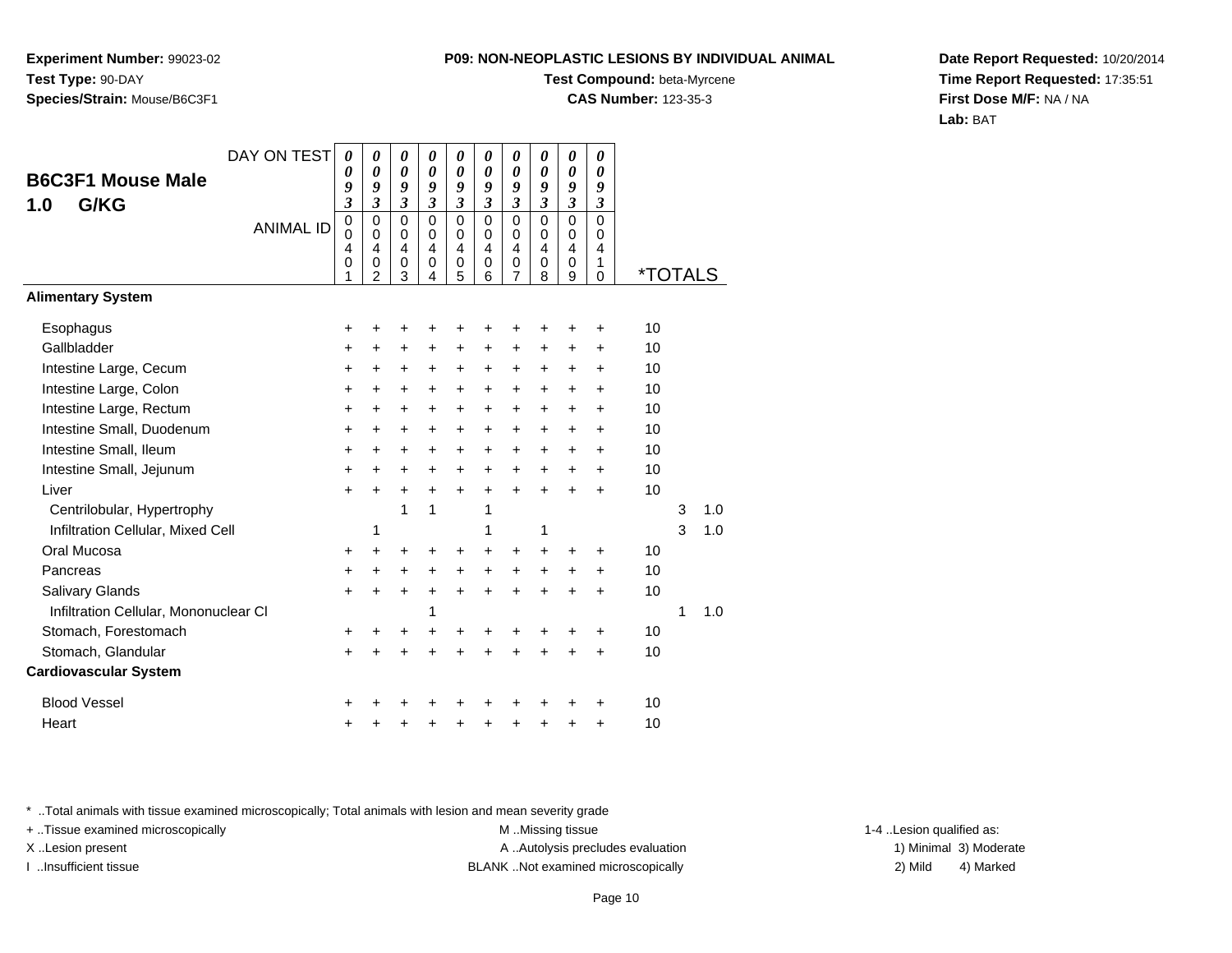**Experiment Number:** 99023-02**Test Type:** 90-DAY**Species/Strain:** Mouse/B6C3F1

### **Test Compound:** beta-Myrcene

**CAS Number:** 123-35-3

**Date Report Requested:** 10/20/2014**Time Report Requested:** 17:35:51**First Dose M/F:** NA / NA**Lab:** BAT

| <b>B6C3F1 Mouse Male</b><br>G/KG<br>1.0 | DAY ON TEST<br><b>ANIMAL ID</b> | 0<br>0<br>9<br>$\overline{\mathbf{3}}$<br>$\mathbf 0$<br>$\mathbf 0$<br>$\overline{4}$<br>0 | 0<br>0<br>9<br>$\overline{\mathbf{3}}$<br>$\pmb{0}$<br>$\mathbf 0$<br>$\overline{4}$<br>$\pmb{0}$ | 0<br>$\boldsymbol{\theta}$<br>9<br>$\overline{\mathbf{3}}$<br>$\mathbf 0$<br>$\mathbf 0$<br>4<br>$\boldsymbol{0}$ | 0<br>$\boldsymbol{\theta}$<br>9<br>$\mathfrak{z}$<br>$\mathbf 0$<br>$\mathbf 0$<br>$\overline{4}$<br>0 | 0<br>$\boldsymbol{\theta}$<br>9<br>$\mathfrak{z}$<br>$\mathbf 0$<br>$\mathbf 0$<br>$\overline{4}$<br>$\boldsymbol{0}$ | 0<br>0<br>9<br>$\overline{\mathbf{3}}$<br>$\mathbf 0$<br>$\mathbf 0$<br>$\overline{4}$<br>0 | 0<br>$\boldsymbol{\theta}$<br>9<br>$\mathfrak{z}$<br>$\pmb{0}$<br>$\mathbf 0$<br>4<br>$\,0\,$ | 0<br>$\boldsymbol{\theta}$<br>9<br>$\overline{\mathbf{3}}$<br>$\mathbf 0$<br>$\mathbf 0$<br>4<br>0 | 0<br>$\boldsymbol{\theta}$<br>9<br>$\overline{\mathbf{3}}$<br>$\mathbf 0$<br>$\mathbf 0$<br>$\overline{4}$<br>$\pmb{0}$ | 0<br>0<br>9<br>$\mathfrak{z}$<br>$\mathbf 0$<br>0<br>4<br>1 |                       |   |     |
|-----------------------------------------|---------------------------------|---------------------------------------------------------------------------------------------|---------------------------------------------------------------------------------------------------|-------------------------------------------------------------------------------------------------------------------|--------------------------------------------------------------------------------------------------------|-----------------------------------------------------------------------------------------------------------------------|---------------------------------------------------------------------------------------------|-----------------------------------------------------------------------------------------------|----------------------------------------------------------------------------------------------------|-------------------------------------------------------------------------------------------------------------------------|-------------------------------------------------------------|-----------------------|---|-----|
|                                         |                                 | 1                                                                                           | $\overline{2}$                                                                                    | 3                                                                                                                 | 4                                                                                                      | 5                                                                                                                     | 6                                                                                           | $\overline{7}$                                                                                | 8                                                                                                  | 9                                                                                                                       | $\mathbf 0$                                                 | <i><b>*TOTALS</b></i> |   |     |
| <b>Endocrine System</b>                 |                                 |                                                                                             |                                                                                                   |                                                                                                                   |                                                                                                        |                                                                                                                       |                                                                                             |                                                                                               |                                                                                                    |                                                                                                                         |                                                             |                       |   |     |
| <b>Adrenal Cortex</b>                   |                                 | $\ddot{}$                                                                                   | $\ddot{}$                                                                                         | $\ddot{}$                                                                                                         | $\ddot{}$                                                                                              | $\ddot{}$                                                                                                             | $\ddot{}$                                                                                   | $\ddot{}$                                                                                     | +                                                                                                  | $\ddot{}$                                                                                                               | $\ddot{}$                                                   | 10                    |   |     |
| Capsule, Hyperplasia                    |                                 | 1                                                                                           |                                                                                                   |                                                                                                                   | 1                                                                                                      |                                                                                                                       |                                                                                             | 1                                                                                             |                                                                                                    |                                                                                                                         |                                                             |                       | 3 | 1.0 |
| Adrenal Medulla                         |                                 | +                                                                                           | +                                                                                                 | +                                                                                                                 | +                                                                                                      | +                                                                                                                     | +                                                                                           | +                                                                                             | +                                                                                                  | +                                                                                                                       | +                                                           | 10                    |   |     |
| Parathyroid Gland                       |                                 | +                                                                                           | $\ddot{}$                                                                                         | +                                                                                                                 | $\ddot{}$                                                                                              | $\ddot{}$                                                                                                             | M                                                                                           | $\ddot{}$                                                                                     | +                                                                                                  | $\ddot{}$                                                                                                               | $\ddot{}$                                                   | 9                     |   |     |
| <b>Pituitary Gland</b>                  |                                 | +                                                                                           | $\ddot{}$                                                                                         | $\ddot{}$                                                                                                         | $\ddot{}$                                                                                              | $\ddot{}$                                                                                                             | $\ddot{}$                                                                                   | $\ddot{}$                                                                                     | $\ddot{}$                                                                                          | $\ddot{}$                                                                                                               | $\ddot{}$                                                   | 10                    |   |     |
| <b>Thyroid Gland</b>                    |                                 | $\ddot{}$                                                                                   | $\ddot{}$                                                                                         | $\ddot{}$                                                                                                         | $\ddot{}$                                                                                              | $\ddot{}$                                                                                                             | $\ddot{}$                                                                                   | $\ddot{}$                                                                                     | $\ddot{}$                                                                                          | $\ddot{}$                                                                                                               | $\ddot{}$                                                   | 10                    |   |     |
| <b>General Body System</b>              |                                 |                                                                                             |                                                                                                   |                                                                                                                   |                                                                                                        |                                                                                                                       |                                                                                             |                                                                                               |                                                                                                    |                                                                                                                         |                                                             |                       |   |     |
| <b>NONE</b>                             |                                 |                                                                                             |                                                                                                   |                                                                                                                   |                                                                                                        |                                                                                                                       |                                                                                             |                                                                                               |                                                                                                    |                                                                                                                         |                                                             |                       |   |     |
| <b>Genital System</b>                   |                                 |                                                                                             |                                                                                                   |                                                                                                                   |                                                                                                        |                                                                                                                       |                                                                                             |                                                                                               |                                                                                                    |                                                                                                                         |                                                             |                       |   |     |
| <b>Coagulating Gland</b>                |                                 | +                                                                                           | +                                                                                                 | +                                                                                                                 | +                                                                                                      | +                                                                                                                     | +                                                                                           | +                                                                                             | +                                                                                                  | +                                                                                                                       | +                                                           | 10                    |   |     |
| Epididymis                              |                                 | +                                                                                           | +                                                                                                 | +                                                                                                                 | +                                                                                                      | +                                                                                                                     | +                                                                                           | +                                                                                             | +                                                                                                  | $\ddot{}$                                                                                                               | $\ddot{}$                                                   | 10                    |   |     |
| <b>Preputial Gland</b>                  |                                 | $\ddot{}$                                                                                   | $\ddot{}$                                                                                         | $\ddot{}$                                                                                                         | $\ddot{}$                                                                                              | $\ddot{}$                                                                                                             | $\ddot{}$                                                                                   | $\ddot{}$                                                                                     | $\ddot{}$                                                                                          | $\ddot{}$                                                                                                               | $\ddot{}$                                                   | 10                    |   |     |
| Prostate                                |                                 | +                                                                                           | +                                                                                                 | +                                                                                                                 | +                                                                                                      | $\ddot{}$                                                                                                             | +                                                                                           | $\ddot{}$                                                                                     | $\ddot{}$                                                                                          | $\ddot{}$                                                                                                               | $\ddot{}$                                                   | 10                    |   |     |
| <b>Seminal Vesicle</b>                  |                                 | +                                                                                           | +                                                                                                 | +                                                                                                                 | +                                                                                                      | $\ddot{}$                                                                                                             | +                                                                                           | $\ddot{}$                                                                                     | +                                                                                                  | $\ddot{}$                                                                                                               | $\ddot{}$                                                   | 10                    |   |     |
| <b>Testes</b>                           |                                 | $\ddot{}$                                                                                   | $\ddot{}$                                                                                         | $\ddot{}$                                                                                                         | $\ddot{}$                                                                                              | $\ddot{}$                                                                                                             | $\ddot{}$                                                                                   | $\ddot{}$                                                                                     | $\ddot{}$                                                                                          | $\ddot{}$                                                                                                               | $\ddot{}$                                                   | 10                    |   |     |
| <b>Hematopoietic System</b>             |                                 |                                                                                             |                                                                                                   |                                                                                                                   |                                                                                                        |                                                                                                                       |                                                                                             |                                                                                               |                                                                                                    |                                                                                                                         |                                                             |                       |   |     |
| <b>Bone Marrow</b>                      |                                 | +                                                                                           | +                                                                                                 | +                                                                                                                 | +                                                                                                      | +                                                                                                                     | +                                                                                           | +                                                                                             | +                                                                                                  | +                                                                                                                       | +                                                           | 10                    |   |     |
| Lymph Node, Mandibular                  |                                 | M                                                                                           | $\ddot{}$                                                                                         | +                                                                                                                 | +                                                                                                      | +                                                                                                                     | +                                                                                           | +                                                                                             | +                                                                                                  | $\ddot{}$                                                                                                               | +                                                           | 9                     |   |     |
| Lymph Node, Mesenteric                  |                                 | +                                                                                           | +                                                                                                 | +                                                                                                                 | +                                                                                                      | $\ddot{}$                                                                                                             | +                                                                                           | +                                                                                             | +                                                                                                  | $\ddot{}$                                                                                                               | $\ddot{}$                                                   | 10                    |   |     |
| Spleen                                  |                                 | +                                                                                           | +                                                                                                 | +                                                                                                                 | +                                                                                                      | +                                                                                                                     | $\ddot{}$                                                                                   | $\ddot{}$                                                                                     | $\ddot{}$                                                                                          | $\ddot{}$                                                                                                               | $\ddot{}$                                                   | 10                    |   |     |

\* ..Total animals with tissue examined microscopically; Total animals with lesion and mean severity grade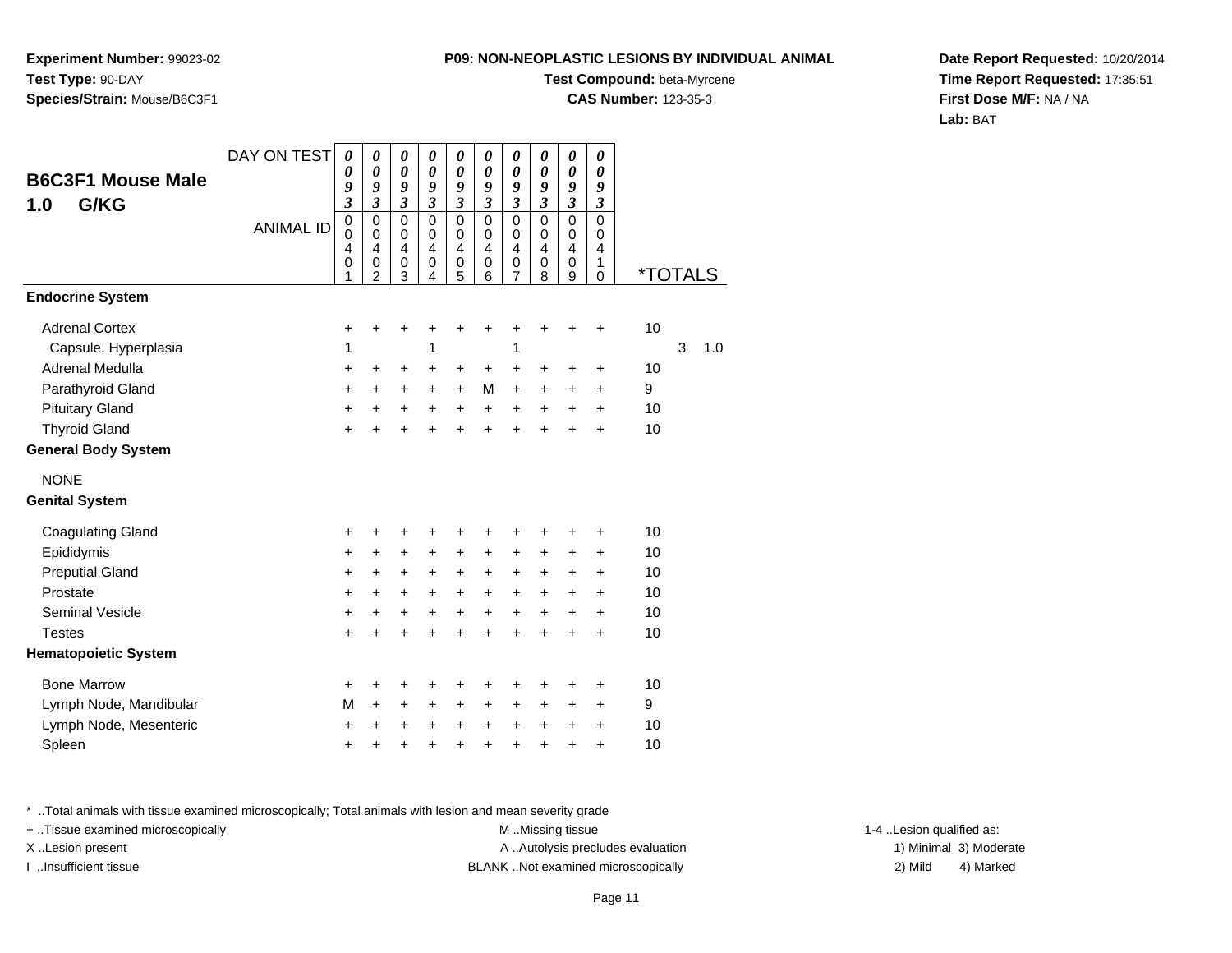**Experiment Number:** 99023-02**Test Type:** 90-DAY**Species/Strain:** Mouse/B6C3F1

#### **Test Compound:** beta-Myrcene

**CAS Number:** 123-35-3

**Date Report Requested:** 10/20/2014**Time Report Requested:** 17:35:51**First Dose M/F:** NA / NA**Lab:** BAT

| <b>B6C3F1 Mouse Male</b>      | DAY ON TEST      | 0<br>0<br>9                                                | 0<br>$\boldsymbol{\theta}$<br>9                                          | 0<br>0<br>9                                               | 0<br>0<br>9                                                     | 0<br>0<br>9                          | 0<br>$\boldsymbol{\theta}$<br>9                                                  | 0<br>0<br>9                                                          | 0<br>0<br>9                                                                   | 0<br>$\boldsymbol{\theta}$<br>9                                | 0<br>0<br>9                                    |                       |   |     |
|-------------------------------|------------------|------------------------------------------------------------|--------------------------------------------------------------------------|-----------------------------------------------------------|-----------------------------------------------------------------|--------------------------------------|----------------------------------------------------------------------------------|----------------------------------------------------------------------|-------------------------------------------------------------------------------|----------------------------------------------------------------|------------------------------------------------|-----------------------|---|-----|
| G/KG<br>1.0                   | <b>ANIMAL ID</b> | $\overline{\mathbf{3}}$<br>$\mathbf 0$<br>0<br>4<br>0<br>1 | $\mathfrak{z}$<br>$\mathbf 0$<br>$\mathbf 0$<br>$\overline{4}$<br>0<br>2 | $\mathfrak{z}$<br>$\pmb{0}$<br>$\mathbf 0$<br>4<br>0<br>3 | $\mathfrak{z}$<br>$\mathbf 0$<br>$\pmb{0}$<br>4<br>$\,0\,$<br>4 | 3<br>$\mathbf 0$<br>0<br>4<br>0<br>5 | $\mathfrak{z}$<br>$\mathbf 0$<br>$\mathbf 0$<br>$\overline{4}$<br>$\pmb{0}$<br>6 | $\boldsymbol{\beta}$<br>$\mathbf 0$<br>0<br>$\overline{4}$<br>0<br>7 | $\boldsymbol{\mathfrak{z}}$<br>$\mathbf 0$<br>0<br>4<br>$\boldsymbol{0}$<br>8 | $\mathfrak{z}$<br>0<br>$\mathbf 0$<br>$\overline{4}$<br>0<br>9 | 3<br>$\mathbf 0$<br>$\mathbf 0$<br>4<br>1<br>0 | <i><b>*TOTALS</b></i> |   |     |
| Spleen                        |                  | $\ddot{}$                                                  | $\ddot{}$                                                                | $\ddot{}$                                                 | $\ddot{}$                                                       | $\ddot{}$                            | $\ddot{}$                                                                        | $\ddot{}$                                                            | $\ddot{}$                                                                     | $\ddot{}$                                                      | $\ddot{}$                                      | 10                    |   |     |
| Thymus                        |                  | $\ddot{}$                                                  | $\ddot{}$                                                                | $\ddot{}$                                                 | $\ddot{}$                                                       | $\ddot{}$                            | $\ddot{}$                                                                        | $\ddot{}$                                                            | $\ddot{}$                                                                     | $\ddot{}$                                                      | $\ddot{}$                                      | 10                    |   |     |
| Cyst                          |                  |                                                            |                                                                          |                                                           |                                                                 | 1                                    |                                                                                  |                                                                      |                                                                               |                                                                |                                                |                       | 1 | 1.0 |
| <b>Integumentary System</b>   |                  |                                                            |                                                                          |                                                           |                                                                 |                                      |                                                                                  |                                                                      |                                                                               |                                                                |                                                |                       |   |     |
| <b>Mammary Gland</b>          |                  | M                                                          | M                                                                        | M                                                         | M                                                               | M                                    | M                                                                                | M                                                                    | M                                                                             | M                                                              | М                                              | $\mathbf 0$           |   |     |
| Skin                          |                  | $\ddot{}$                                                  | $\ddot{}$                                                                | +                                                         | $\ddot{}$                                                       | $\ddot{}$                            | $\ddot{}$                                                                        | $\ddot{}$                                                            | $\ddot{}$                                                                     | $\ddot{}$                                                      | $\ddot{}$                                      | 10                    |   |     |
| <b>Musculoskeletal System</b> |                  |                                                            |                                                                          |                                                           |                                                                 |                                      |                                                                                  |                                                                      |                                                                               |                                                                |                                                |                       |   |     |
| <b>Bone</b>                   |                  | +                                                          |                                                                          |                                                           |                                                                 |                                      |                                                                                  |                                                                      |                                                                               |                                                                | +                                              | 10                    |   |     |
| <b>Nervous System</b>         |                  |                                                            |                                                                          |                                                           |                                                                 |                                      |                                                                                  |                                                                      |                                                                               |                                                                |                                                |                       |   |     |
| <b>Brain</b>                  |                  | +                                                          | +                                                                        |                                                           |                                                                 |                                      |                                                                                  |                                                                      |                                                                               | +                                                              | +                                              | 10                    |   |     |
| <b>Respiratory System</b>     |                  |                                                            |                                                                          |                                                           |                                                                 |                                      |                                                                                  |                                                                      |                                                                               |                                                                |                                                |                       |   |     |
| Lung                          |                  | +                                                          |                                                                          |                                                           |                                                                 |                                      |                                                                                  |                                                                      |                                                                               |                                                                | +                                              | 10                    |   |     |
| <b>Nose</b>                   |                  | $\ddot{}$                                                  | +                                                                        | +                                                         | +                                                               | +                                    | $\ddot{}$                                                                        | +                                                                    | +                                                                             | $\ddot{}$                                                      | $\ddot{}$                                      | 10                    |   |     |
| Respirat Epith, Inflammation  |                  |                                                            | 1                                                                        |                                                           |                                                                 |                                      |                                                                                  |                                                                      |                                                                               |                                                                |                                                |                       | 1 | 1.0 |
| Trachea                       |                  | $\ddot{}$                                                  | +                                                                        |                                                           |                                                                 |                                      |                                                                                  |                                                                      |                                                                               |                                                                | +                                              | 10                    |   |     |
| <b>Special Senses System</b>  |                  |                                                            |                                                                          |                                                           |                                                                 |                                      |                                                                                  |                                                                      |                                                                               |                                                                |                                                |                       |   |     |
| Eye                           |                  | +                                                          | +                                                                        | +                                                         | +                                                               | +                                    | +                                                                                |                                                                      | +                                                                             | +                                                              | +                                              | 10                    |   |     |
| <b>Harderian Gland</b>        |                  | ٠                                                          |                                                                          |                                                           | +                                                               |                                      |                                                                                  |                                                                      |                                                                               | +                                                              | $\ddot{}$                                      | 10                    |   |     |
| <b>Urinary System</b>         |                  |                                                            |                                                                          |                                                           |                                                                 |                                      |                                                                                  |                                                                      |                                                                               |                                                                |                                                |                       |   |     |

\* ..Total animals with tissue examined microscopically; Total animals with lesion and mean severity grade

+ ..Tissue examined microscopically examined microscopically examined as:  $M$  ..Missing tissue 1-4 ..Lesion qualified as: X..Lesion present **A ..Autolysis precludes evaluation** A ..Autolysis precludes evaluation 1) Minimal 3) Moderate

I ..Insufficient tissue BLANK ..Not examined microscopically 2) Mild 4) Marked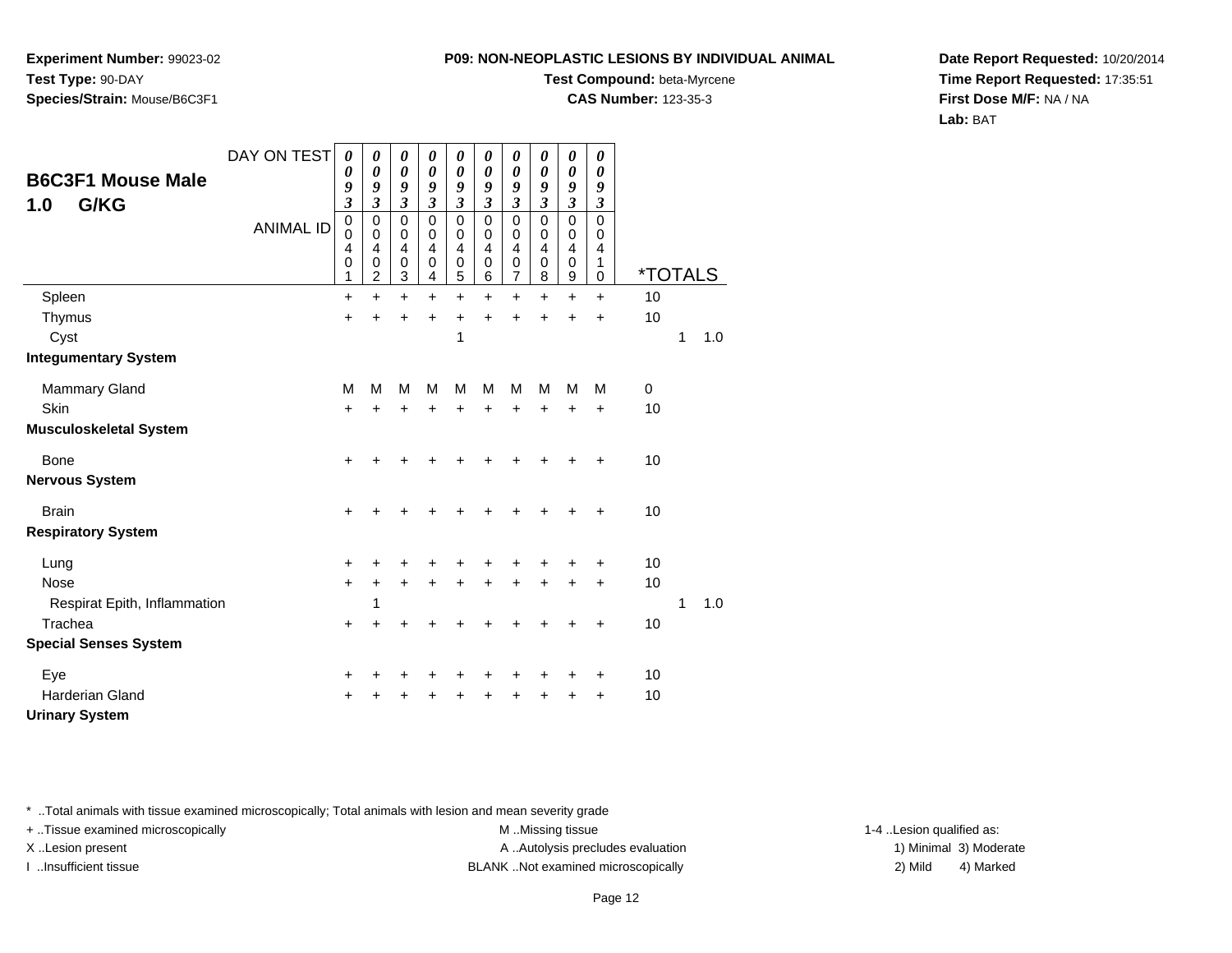**Experiment Number:** 99023-02**Test Type:** 90-DAY**Species/Strain:** Mouse/B6C3F1

# **Test Compound:** beta-Myrcene

**CAS Number:** 123-35-3

**Date Report Requested:** 10/20/2014**Time Report Requested:** 17:35:51**First Dose M/F:** NA / NA**Lab:** BAT

| <b>B6C3F1 Mouse Male</b><br>G/KG<br>1.0         | DAY ON TEST      | 0<br>0<br>9<br>3 | 0<br>0<br>9<br>3      | $\boldsymbol{\theta}$<br>0<br>9<br>$\boldsymbol{\beta}$ | 0<br>0<br>9<br>3             | 0<br>$\boldsymbol{\theta}$<br>9<br>3 | 0<br>$\theta$<br>9<br>3 | 0<br>$\boldsymbol{\theta}$<br>9<br>3 | 0<br>0<br>9<br>3      | 0<br>0<br>9<br>3             | 0<br>0<br>9<br>3 |                       |               |     |
|-------------------------------------------------|------------------|------------------|-----------------------|---------------------------------------------------------|------------------------------|--------------------------------------|-------------------------|--------------------------------------|-----------------------|------------------------------|------------------|-----------------------|---------------|-----|
|                                                 | <b>ANIMAL ID</b> | 0<br>0<br>4<br>0 | 0<br>0<br>4<br>0<br>⌒ | 0<br>0<br>4<br>0<br>3                                   | 0<br>$\Omega$<br>4<br>0<br>4 | 0<br>0<br>4<br>0<br>5                | 0<br>0<br>4<br>0<br>6   | 0<br>0<br>4<br>0<br>⇁                | 0<br>0<br>4<br>0<br>8 | 0<br>$\Omega$<br>4<br>0<br>9 | 0<br>0<br>4<br>0 | <i><b>*TOTALS</b></i> |               |     |
| Kidney<br>Nephropathy<br><b>Urinary Bladder</b> |                  | ٠                |                       | +                                                       |                              |                                      |                         |                                      |                       | 1                            | 1                | 10<br>10              | $\mathcal{P}$ | 1.0 |

\* ..Total animals with tissue examined microscopically; Total animals with lesion and mean severity grade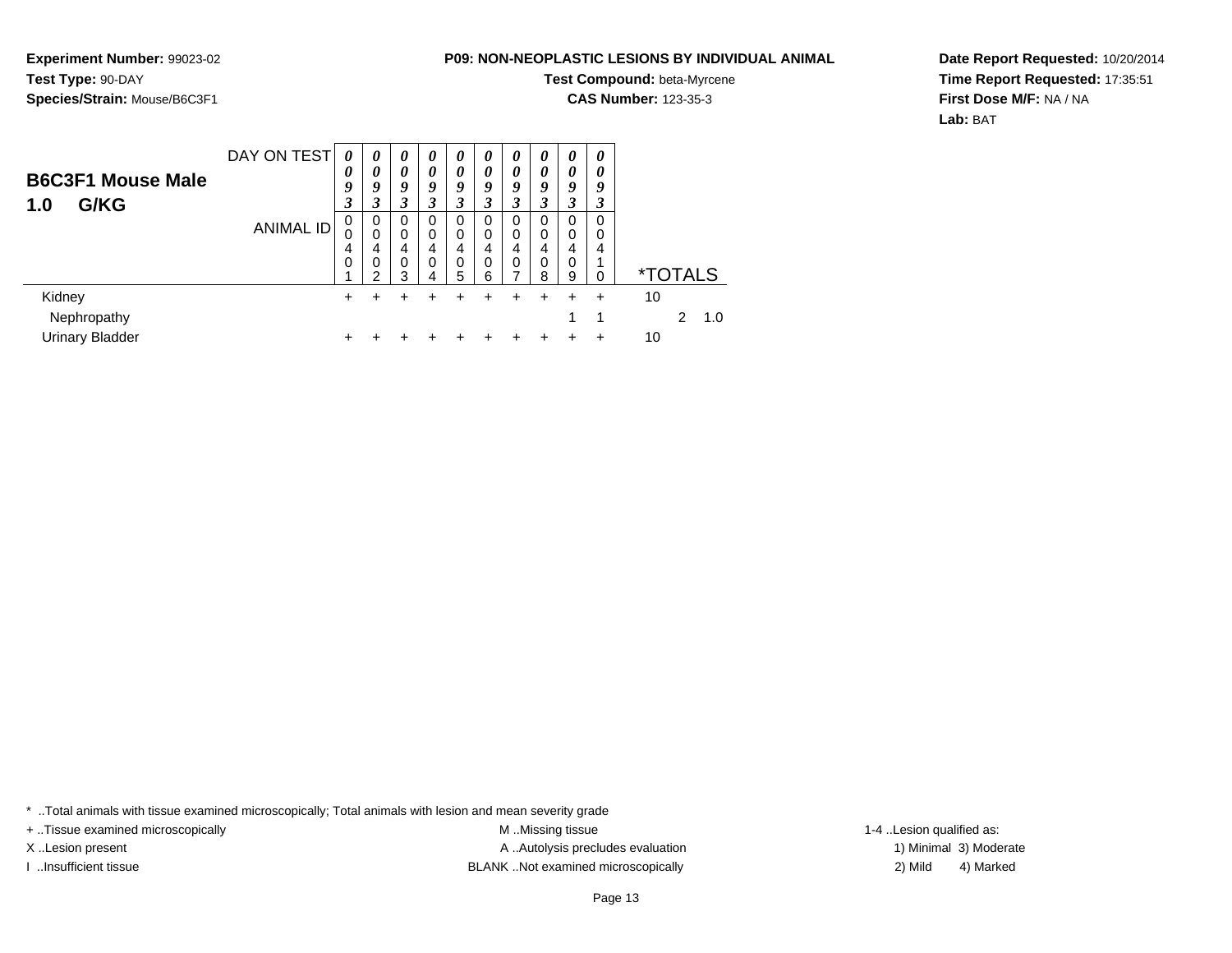**Experiment Number:** 99023-02**Test Type:** 90-DAY**Species/Strain:** Mouse/B6C3F1

### **Test Compound:** beta-Myrcene

**CAS Number:** 123-35-3

**Date Report Requested:** 10/20/2014**Time Report Requested:** 17:35:51**First Dose M/F:** NA / NA**Lab:** BAT

| <b>B6C3F1 Mouse Male</b>          | DAY ON TEST      | 0<br>0<br>0                                       | 0<br>0<br>9                                                                       | 0<br>$\boldsymbol{\theta}$<br>$\frac{2}{2}$ | 0<br>0<br>$\overline{\mathbf{c}}$                | 0<br>$\boldsymbol{\theta}$<br>$\overline{\mathbf{c}}$ | 0<br>$\boldsymbol{\theta}$<br>$\boldsymbol{2}$                       | $\boldsymbol{\theta}$<br>$\boldsymbol{\theta}$<br>$\overline{\mathbf{c}}$ | 0<br>$\boldsymbol{\theta}$<br>$\boldsymbol{\theta}$ | 0<br>0<br>$\boldsymbol{2}$                                    | 0<br>0<br>$\boldsymbol{2}$                                           |                       |                |     |
|-----------------------------------|------------------|---------------------------------------------------|-----------------------------------------------------------------------------------|---------------------------------------------|--------------------------------------------------|-------------------------------------------------------|----------------------------------------------------------------------|---------------------------------------------------------------------------|-----------------------------------------------------|---------------------------------------------------------------|----------------------------------------------------------------------|-----------------------|----------------|-----|
| G/KG<br>2.0                       | <b>ANIMAL ID</b> | 8<br>$\mathbf 0$<br>$\overline{0}$<br>5<br>0<br>1 | $\overline{\mathbf{3}}$<br>$\mathbf 0$<br>$\mathbf 0$<br>5<br>0<br>$\overline{2}$ | $\overline{0}$<br>0<br>5<br>0<br>3          | $\overline{\mathbf{3}}$<br>0<br>0<br>5<br>0<br>4 | $\boldsymbol{l}$<br>$\mathbf 0$<br>0<br>5<br>0<br>5   | $\overline{\mathbf{3}}$<br>$\mathbf 0$<br>0<br>5<br>$\mathbf 0$<br>6 | $\boldsymbol{4}$<br>$\mathbf 0$<br>0<br>5<br>$\mathbf 0$<br>7             | 7<br>$\mathbf 0$<br>0<br>5<br>$\mathbf 0$<br>8      | $\overline{\mathbf{c}}$<br>$\overline{0}$<br>0<br>5<br>0<br>9 | $\boldsymbol{l}$<br>$\mathbf 0$<br>$\mathbf 0$<br>5<br>1<br>$\Omega$ | <i><b>*TOTALS</b></i> |                |     |
| <b>Alimentary System</b>          |                  |                                                   |                                                                                   |                                             |                                                  |                                                       |                                                                      |                                                                           |                                                     |                                                               |                                                                      |                       |                |     |
| Esophagus                         |                  | +                                                 | +                                                                                 | +                                           | +                                                | +                                                     |                                                                      |                                                                           |                                                     |                                                               | +                                                                    | 10                    |                |     |
| Gallbladder                       |                  | +                                                 | +                                                                                 | +                                           | +                                                | A                                                     | $\ddot{}$                                                            | +                                                                         | ÷                                                   | $\ddot{}$                                                     | +                                                                    | 9                     |                |     |
| Intestine Large, Cecum            |                  | $\ddot{}$                                         | $\ddot{}$                                                                         | +                                           | $\ddot{}$                                        | $\ddot{}$                                             | $\ddot{}$                                                            | +                                                                         | $\ddot{}$                                           | +                                                             | $\ddot{}$                                                            | 10                    |                |     |
| Intestine Large, Colon            |                  | +                                                 | $\ddot{}$                                                                         | $\ddot{}$                                   | L                                                | A                                                     | $\ddot{}$                                                            | $\ddot{}$                                                                 | $\ddot{}$                                           | $\ddot{}$                                                     | $\ddot{}$                                                            | 8                     |                |     |
| Intestine Large, Rectum           |                  | $\ddot{}$                                         | $\ddot{}$                                                                         | $\ddot{}$                                   | +                                                | $\ddot{}$                                             | +                                                                    | $\ddot{}$                                                                 | $\ddot{}$                                           | $\ddot{}$                                                     | $\ddot{}$                                                            | 10                    |                |     |
| Intestine Small, Duodenum         |                  | $\ddot{}$                                         | $\pm$                                                                             | $\pm$                                       | $\ddot{}$                                        | A                                                     | $\ddot{}$                                                            | $\ddot{}$                                                                 | $\ddot{}$                                           | +                                                             | $\ddot{}$                                                            | 9                     |                |     |
| Intestine Small, Ileum            |                  | +                                                 | +                                                                                 | +                                           | $\ddot{}$                                        | A                                                     | $\ddot{}$                                                            | $\ddot{}$                                                                 | $\ddot{}$                                           | +                                                             | $\ddot{}$                                                            | 9                     |                |     |
| Intestine Small, Jejunum          |                  | +                                                 | $\pm$                                                                             | +                                           | $\ddot{}$                                        | A                                                     | $\ddot{}$                                                            | $\ddot{}$                                                                 | $\ddot{}$                                           | $\ddot{}$                                                     | A                                                                    | 8                     |                |     |
| Liver                             |                  | $\ddot{}$                                         | $\ddot{}$                                                                         | $\ddot{}$                                   | $\ddot{}$                                        | $\ddot{}$                                             | $\ddot{}$                                                            | $\ddot{}$                                                                 | $\ddot{}$                                           | $\ddot{}$                                                     | $\ddot{}$                                                            | 10                    |                |     |
| Centrilobular, Hypertrophy        |                  |                                                   | 1                                                                                 |                                             |                                                  |                                                       | 1                                                                    | 2                                                                         | $\overline{2}$                                      | 1                                                             |                                                                      |                       | 5              | 1.4 |
| Centrilobular, Necrosis           |                  |                                                   |                                                                                   | 1                                           | $\overline{2}$                                   | 1                                                     | 1                                                                    |                                                                           |                                                     | 1                                                             | 2                                                                    |                       | 6              | 1.3 |
| Infiltration Cellular, Mixed Cell |                  | 1                                                 |                                                                                   |                                             |                                                  | 1                                                     |                                                                      |                                                                           |                                                     |                                                               |                                                                      |                       | $\overline{2}$ | 1.0 |
| Oral Mucosa                       |                  | +                                                 | +                                                                                 | +                                           | +                                                | $\ddot{}$                                             | +                                                                    | +                                                                         | +                                                   | +                                                             | +                                                                    | 10                    |                |     |
| Pancreas                          |                  | +                                                 | +                                                                                 | +                                           | +                                                | $\ddot{}$                                             | +                                                                    | +                                                                         | $\ddot{}$                                           | +                                                             | +                                                                    | 10                    |                |     |
| Degeneration                      |                  |                                                   |                                                                                   | 3                                           | $\overline{2}$                                   |                                                       | $\overline{2}$                                                       | $\mathbf{1}$                                                              | $\overline{2}$                                      | $\overline{2}$                                                | $\overline{2}$                                                       |                       | $\overline{7}$ | 2.0 |
| <b>Salivary Glands</b>            |                  | +                                                 | $\pm$                                                                             | $\ddot{}$                                   | $\ddot{}$                                        | $\ddot{}$                                             | $\ddot{}$                                                            | $\ddot{}$                                                                 | $\ddot{}$                                           | +                                                             | $\ddot{}$                                                            | 10                    |                |     |
| Stomach, Forestomach              |                  | +                                                 | $\pm$                                                                             | +                                           | +                                                | +                                                     | +                                                                    | $\ddot{}$                                                                 | $\ddot{}$                                           | $\ddot{}$                                                     | $\ddot{}$                                                            | 10                    |                |     |
| Epithelium, Hyperplasia           |                  | 2                                                 |                                                                                   | 1                                           |                                                  |                                                       | 2                                                                    | 2                                                                         | 3                                                   |                                                               |                                                                      |                       | 5              | 2.0 |
| Inflammation                      |                  | $\overline{2}$                                    |                                                                                   | 2                                           | $\overline{2}$                                   |                                                       | $\overline{2}$                                                       | 1                                                                         | 3                                                   |                                                               |                                                                      |                       | 6              | 2.0 |
| Ulcer                             |                  | 2                                                 |                                                                                   | 2                                           | 1                                                |                                                       | 1                                                                    | 1                                                                         | $\overline{2}$                                      |                                                               |                                                                      |                       | 6              | 1.5 |
| Stomach, Glandular                |                  | +                                                 | ٠                                                                                 | +                                           | +                                                | +                                                     | +                                                                    | $\ddot{}$                                                                 | $\ddot{}$                                           | ┿                                                             | ٠                                                                    | 10                    |                |     |
|                                   |                  |                                                   |                                                                                   |                                             |                                                  |                                                       |                                                                      |                                                                           |                                                     |                                                               |                                                                      |                       |                |     |

\* ..Total animals with tissue examined microscopically; Total animals with lesion and mean severity grade

+ ..Tissue examined microscopically examined microscopically examined as: M ..Missing tissue 1-4 ..Lesion qualified as:

X..Lesion present **A ..Autolysis precludes evaluation** A ..Autolysis precludes evaluation 1) Minimal 3) Moderate I ..Insufficient tissue BLANK ..Not examined microscopically 2) Mild 4) Marked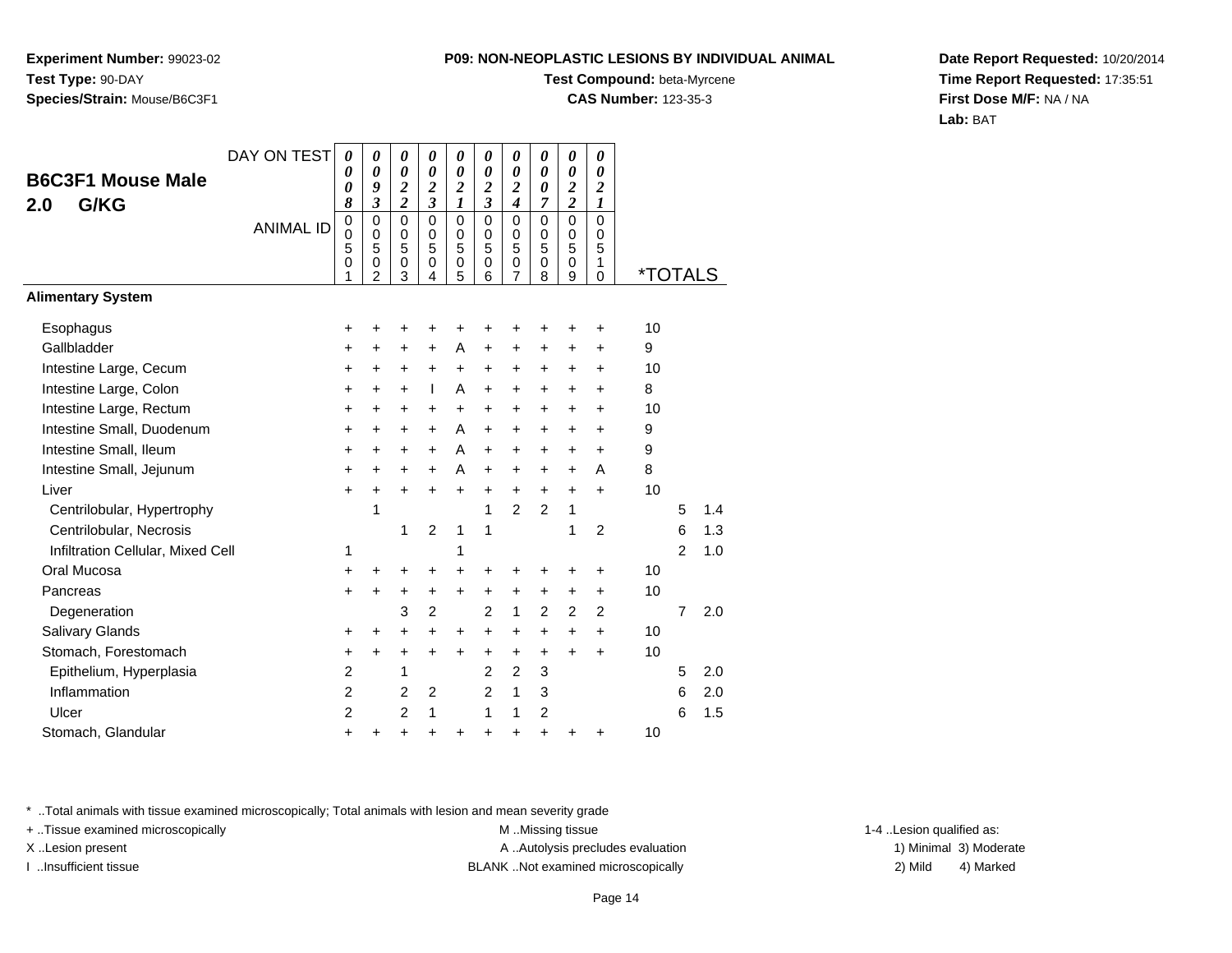**Experiment Number:** 99023-02**Test Type:** 90-DAY**Species/Strain:** Mouse/B6C3F1

#### **Test Compound:** beta-Myrcene

**CAS Number:** 123-35-3

**Date Report Requested:** 10/20/2014**Time Report Requested:** 17:35:51**First Dose M/F:** NA / NA**Lab:** BAT

| <b>B6C3F1 Mouse Male</b><br>G/KG<br>2.0 | DAY ON TEST      | 0<br>0<br>0<br>8                          | 0<br>0<br>9<br>$\overline{\mathbf{3}}$       | 0<br>$\boldsymbol{\theta}$<br>$\frac{2}{2}$ | 0<br>0<br>$\frac{2}{3}$                   | $\boldsymbol{\theta}$<br>$\boldsymbol{\theta}$<br>$\frac{2}{1}$ | 0<br>$\boldsymbol{\theta}$<br>$\frac{2}{3}$         | $\boldsymbol{\theta}$<br>$\boldsymbol{\theta}$<br>$\frac{2}{4}$ | 0<br>$\boldsymbol{\theta}$<br>$\boldsymbol{\theta}$<br>$\overline{7}$ | $\boldsymbol{\theta}$<br>$\boldsymbol{\theta}$<br>$\frac{2}{2}$ | 0<br>0<br>$\overline{\mathbf{c}}$<br>$\boldsymbol{l}$ |                       |        |            |
|-----------------------------------------|------------------|-------------------------------------------|----------------------------------------------|---------------------------------------------|-------------------------------------------|-----------------------------------------------------------------|-----------------------------------------------------|-----------------------------------------------------------------|-----------------------------------------------------------------------|-----------------------------------------------------------------|-------------------------------------------------------|-----------------------|--------|------------|
|                                         | <b>ANIMAL ID</b> | $\mathbf 0$<br>$\mathbf 0$<br>5<br>0<br>1 | $\mathbf 0$<br>0<br>5<br>0<br>$\overline{2}$ | $\mathbf 0$<br>$\mathbf 0$<br>5<br>0<br>3   | $\mathbf 0$<br>$\mathbf 0$<br>5<br>0<br>4 | $\pmb{0}$<br>$\mathbf 0$<br>5<br>$\mathbf 0$<br>5               | $\mathbf 0$<br>$\mathbf 0$<br>5<br>$\mathbf 0$<br>6 | $\pmb{0}$<br>$\mathbf 0$<br>5<br>$\mathbf 0$<br>$\overline{7}$  | $\mathbf 0$<br>$\mathbf 0$<br>5<br>$\mathbf 0$<br>8                   | $\mathbf 0$<br>$\pmb{0}$<br>5<br>$\mathbf 0$<br>9               | $\mathbf 0$<br>$\mathbf 0$<br>5<br>1<br>$\Omega$      | <i><b>*TOTALS</b></i> |        |            |
| Inflammation<br>Ulcer                   |                  |                                           |                                              |                                             |                                           |                                                                 | 1                                                   |                                                                 |                                                                       | 1                                                               |                                                       |                       | 1<br>1 | 1.0<br>1.0 |
| <b>Cardiovascular System</b>            |                  |                                           |                                              |                                             |                                           |                                                                 |                                                     |                                                                 |                                                                       |                                                                 |                                                       |                       |        |            |
| <b>Blood Vessel</b>                     |                  | M                                         | $\ddot{}$                                    | +                                           | +                                         | +                                                               | +                                                   | +                                                               | +                                                                     | +                                                               | +                                                     | 9                     |        |            |
| Heart                                   |                  | $\ddot{}$                                 | $\ddot{}$                                    | +                                           |                                           | $\ddot{}$                                                       | Ŧ.                                                  | $\ddot{}$                                                       |                                                                       | $\ddot{}$                                                       | $\ddot{}$                                             | 10                    |        |            |
| <b>Endocrine System</b>                 |                  |                                           |                                              |                                             |                                           |                                                                 |                                                     |                                                                 |                                                                       |                                                                 |                                                       |                       |        |            |
| <b>Adrenal Cortex</b>                   |                  | +                                         | +                                            | +                                           | ٠                                         | +                                                               | +                                                   | +                                                               |                                                                       | +                                                               | +                                                     | 10                    |        |            |
| Capsule, Hyperplasia                    |                  | 1                                         | 1                                            |                                             |                                           |                                                                 | 1                                                   |                                                                 |                                                                       |                                                                 | 1                                                     |                       | 4      | 1.0        |
| Adrenal Medulla                         |                  | +                                         | $\ddot{}$                                    | $\ddot{}$                                   | +                                         | $\ddot{}$                                                       | $\ddot{}$                                           | $\ddot{}$                                                       | $\ddot{}$                                                             | $\ddot{}$                                                       | $\ddot{}$                                             | 10                    |        |            |
| Parathyroid Gland                       |                  | M                                         | M                                            | $\ddot{}$                                   | $\ddot{}$                                 | M                                                               | $\ddot{}$                                           | $\ddot{}$                                                       | +                                                                     | $\ddot{}$                                                       | $\ddot{}$                                             | $\overline{7}$        |        |            |
| <b>Pituitary Gland</b>                  |                  | $\ddot{}$                                 | +                                            | $\ddot{}$                                   | $\ddot{}$                                 | $\ddot{}$                                                       | $\ddot{}$                                           | $\ddot{}$                                                       | $\ddot{}$                                                             | $\ddot{}$                                                       | $\ddot{}$                                             | 10                    |        |            |
| <b>Thyroid Gland</b>                    |                  | +                                         | $\ddot{}$                                    | +                                           | $\ddot{}$                                 | $\ddot{}$                                                       | $\ddot{}$                                           | $\ddot{}$                                                       | $\ddot{}$                                                             | $\ddot{}$                                                       | $\ddot{}$                                             | 10                    |        |            |
| <b>General Body System</b>              |                  |                                           |                                              |                                             |                                           |                                                                 |                                                     |                                                                 |                                                                       |                                                                 |                                                       |                       |        |            |
| <b>NONE</b>                             |                  |                                           |                                              |                                             |                                           |                                                                 |                                                     |                                                                 |                                                                       |                                                                 |                                                       |                       |        |            |
| <b>Genital System</b>                   |                  |                                           |                                              |                                             |                                           |                                                                 |                                                     |                                                                 |                                                                       |                                                                 |                                                       |                       |        |            |
| <b>Coagulating Gland</b>                |                  | +                                         | +                                            | +                                           | +                                         | +                                                               | +                                                   | +                                                               | +                                                                     | $\ddot{}$                                                       | M                                                     | 9                     |        |            |
| Epididymis                              |                  | +                                         | +                                            | +                                           | +                                         | +                                                               | +                                                   | $\ddot{}$                                                       | +                                                                     | +                                                               | +                                                     | 10                    |        |            |
| <b>Preputial Gland</b>                  |                  | +                                         | $\ddot{}$                                    | +                                           | $\pm$                                     | $\ddot{}$                                                       | +                                                   | $\ddot{}$                                                       | +                                                                     | $\ddot{}$                                                       | $\ddot{}$                                             | 10                    |        |            |
| Prostate                                |                  | +                                         | +                                            | +                                           | +                                         | $\ddot{}$                                                       | $\ddot{}$                                           | $\ddot{}$                                                       | $\ddot{}$                                                             | $\ddot{}$                                                       | $\ddot{}$                                             | 10                    |        |            |
| <b>Seminal Vesicle</b>                  |                  | +                                         | +                                            | +                                           | $\ddot{}$                                 | $\ddot{}$                                                       | $\ddot{}$                                           | $\ddot{}$                                                       | $\ddot{}$                                                             | $\ddot{}$                                                       | $\ddot{}$                                             | 10                    |        |            |
| <b>Testes</b>                           |                  | +                                         | +                                            | +                                           | +                                         | +                                                               | +                                                   | $\ddot{}$                                                       | +                                                                     | $\ddot{}$                                                       | $\ddot{}$                                             | 10                    |        |            |

\* ..Total animals with tissue examined microscopically; Total animals with lesion and mean severity grade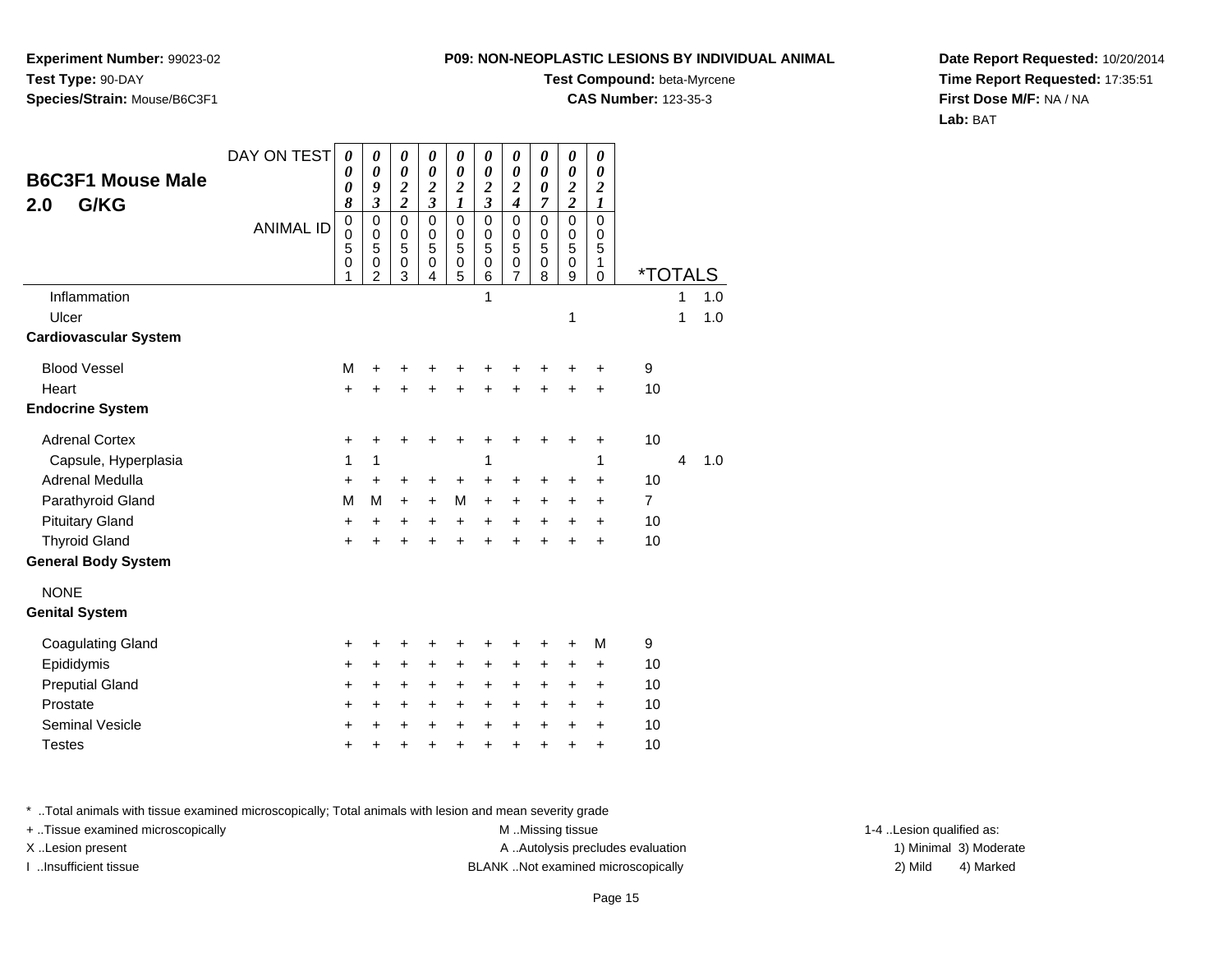**Experiment Number:** 99023-02**Test Type:** 90-DAY**Species/Strain:** Mouse/B6C3F1

#### **Test Compound:** beta-Myrcene

**CAS Number:** 123-35-3

**Date Report Requested:** 10/20/2014**Time Report Requested:** 17:35:52**First Dose M/F:** NA / NA**Lab:** BAT

| <b>B6C3F1 Mouse Male</b><br>G/KG<br>2.0 | DAY ON TEST<br><b>ANIMAL ID</b> | $\boldsymbol{\theta}$<br>0<br>0<br>8<br>$\pmb{0}$<br>0<br>5<br>0<br>1 | 0<br>0<br>9<br>$\mathfrak{z}$<br>$\mathbf 0$<br>0<br>5<br>0<br>$\overline{c}$ | 0<br>0<br>$\boldsymbol{2}$<br>$\overline{\mathbf{c}}$<br>0<br>0<br>5<br>0<br>3 | 0<br>0<br>$\boldsymbol{2}$<br>$\overline{\mathbf{3}}$<br>$\Omega$<br>0<br>5<br>$\Omega$<br>4 | 0<br>$\boldsymbol{\theta}$<br>$\boldsymbol{2}$<br>1<br>$\Omega$<br>0<br>5<br>$\mathbf 0$<br>5 | $\boldsymbol{\theta}$<br>0<br>$\boldsymbol{2}$<br>$\boldsymbol{\beta}$<br>$\Omega$<br>0<br>5<br>$\mathbf 0$<br>6 | 0<br>0<br>$\boldsymbol{2}$<br>$\boldsymbol{4}$<br>$\mathbf 0$<br>0<br>5<br>0<br>$\overline{7}$ | 0<br>0<br>0<br>7<br>$\mathbf 0$<br>0<br>5<br>$\mathbf 0$<br>8 | 0<br>0<br>$\boldsymbol{2}$<br>$\overline{2}$<br>$\mathbf 0$<br>0<br>5<br>$\mathbf 0$<br>9 | 0<br>$\boldsymbol{\theta}$<br>$\boldsymbol{2}$<br>$\boldsymbol{l}$<br>$\mathbf 0$<br>0<br>5<br>1<br>0 | <i><b>*TOTALS</b></i> |                |     |
|-----------------------------------------|---------------------------------|-----------------------------------------------------------------------|-------------------------------------------------------------------------------|--------------------------------------------------------------------------------|----------------------------------------------------------------------------------------------|-----------------------------------------------------------------------------------------------|------------------------------------------------------------------------------------------------------------------|------------------------------------------------------------------------------------------------|---------------------------------------------------------------|-------------------------------------------------------------------------------------------|-------------------------------------------------------------------------------------------------------|-----------------------|----------------|-----|
| <b>Testes</b>                           |                                 | $\ddot{}$                                                             | $\ddot{}$                                                                     | $+$                                                                            | $\ddot{}$                                                                                    | $\ddot{}$                                                                                     | $\ddot{}$                                                                                                        | $\ddot{}$                                                                                      | $\ddot{}$                                                     | $\ddot{}$                                                                                 | $+$                                                                                                   | 10                    |                |     |
| Germinal Epith, Degeneration            |                                 |                                                                       |                                                                               |                                                                                | 3                                                                                            |                                                                                               | 3                                                                                                                |                                                                                                |                                                               |                                                                                           |                                                                                                       |                       | $\overline{2}$ | 3.0 |
| <b>Hematopoietic System</b>             |                                 |                                                                       |                                                                               |                                                                                |                                                                                              |                                                                                               |                                                                                                                  |                                                                                                |                                                               |                                                                                           |                                                                                                       |                       |                |     |
| <b>Bone Marrow</b>                      |                                 | $\ddot{}$                                                             | +                                                                             | +                                                                              | +                                                                                            | +                                                                                             |                                                                                                                  | +                                                                                              | +                                                             | +                                                                                         | $\ddot{}$                                                                                             | 10                    |                |     |
| Atrophy                                 |                                 |                                                                       |                                                                               | 1                                                                              | 1                                                                                            |                                                                                               | 1                                                                                                                | 1                                                                                              |                                                               | 1                                                                                         | 1                                                                                                     |                       | 6              | 1.0 |
| Lymph Node, Mandibular                  |                                 | $\ddot{}$                                                             | $\ddot{}$                                                                     | +                                                                              | $\ddot{}$                                                                                    | +                                                                                             | $\ddot{}$                                                                                                        | M                                                                                              | $\ddot{}$                                                     | +                                                                                         | $\ddot{}$                                                                                             | 9                     |                |     |
| <b>Necrosis</b>                         |                                 |                                                                       |                                                                               | 3                                                                              |                                                                                              | $\overline{2}$                                                                                | $\overline{2}$                                                                                                   |                                                                                                | $\overline{2}$                                                | 3                                                                                         |                                                                                                       |                       | 5              | 2.4 |
| Lymph Node, Mesenteric                  |                                 | $\ddot{}$                                                             | +                                                                             | +                                                                              | +                                                                                            | +                                                                                             | +                                                                                                                | +                                                                                              | +                                                             | +                                                                                         | $\ddot{}$                                                                                             | 10                    |                |     |
| <b>Necrosis</b>                         |                                 |                                                                       |                                                                               | 3                                                                              | $\overline{c}$                                                                               | 3                                                                                             | $\mathbf{3}$                                                                                                     | 3                                                                                              | 3                                                             | 3                                                                                         |                                                                                                       |                       | $\overline{7}$ | 2.9 |
| Spleen                                  |                                 | $\ddot{}$                                                             | $\ddot{}$                                                                     | +                                                                              | $\ddot{}$                                                                                    | $\ddot{}$                                                                                     | $\ddot{}$                                                                                                        | $\ddot{}$                                                                                      | $\ddot{}$                                                     | +                                                                                         | $\ddot{}$                                                                                             | 10                    |                |     |
| Lymph Follic, Necrosis                  |                                 |                                                                       |                                                                               | 3                                                                              | 3                                                                                            | 3                                                                                             | $\overline{2}$                                                                                                   | 3                                                                                              | 3                                                             | 3                                                                                         | 3                                                                                                     |                       | 8              | 2.9 |
| Thymus                                  |                                 | +                                                                     | +                                                                             | $\ddot{}$                                                                      | $\ddot{}$                                                                                    | $\ddot{}$                                                                                     | $\ddot{}$                                                                                                        | $\ddot{}$                                                                                      | $\ddot{}$                                                     | +                                                                                         | $\ddot{}$                                                                                             | 10                    |                |     |
| Necrosis                                |                                 | 1                                                                     | 1                                                                             | 4                                                                              | $\overline{4}$                                                                               | 4                                                                                             | $\overline{4}$                                                                                                   | 4                                                                                              | 4                                                             | 4                                                                                         | 4                                                                                                     |                       | 10             | 3.4 |
| <b>Integumentary System</b>             |                                 |                                                                       |                                                                               |                                                                                |                                                                                              |                                                                                               |                                                                                                                  |                                                                                                |                                                               |                                                                                           |                                                                                                       |                       |                |     |
| <b>Mammary Gland</b>                    |                                 | M                                                                     | M                                                                             | M                                                                              | M                                                                                            | M                                                                                             | M                                                                                                                | M                                                                                              | M                                                             | M                                                                                         | М                                                                                                     | 0                     |                |     |
| Skin                                    |                                 | $\ddot{}$                                                             | +                                                                             | +                                                                              | +                                                                                            | $\ddot{}$                                                                                     | $\ddot{}$                                                                                                        | $\ddot{}$                                                                                      | $\ddot{}$                                                     | $\ddot{}$                                                                                 | $\ddot{}$                                                                                             | 10                    |                |     |
| <b>Musculoskeletal System</b>           |                                 |                                                                       |                                                                               |                                                                                |                                                                                              |                                                                                               |                                                                                                                  |                                                                                                |                                                               |                                                                                           |                                                                                                       |                       |                |     |
| <b>Bone</b>                             |                                 | $\ddot{}$                                                             |                                                                               |                                                                                |                                                                                              |                                                                                               |                                                                                                                  |                                                                                                |                                                               | +                                                                                         | $\ddot{}$                                                                                             | 10                    |                |     |
| <b>Nervous System</b>                   |                                 |                                                                       |                                                                               |                                                                                |                                                                                              |                                                                                               |                                                                                                                  |                                                                                                |                                                               |                                                                                           |                                                                                                       |                       |                |     |
| <b>Brain</b>                            |                                 |                                                                       |                                                                               |                                                                                |                                                                                              |                                                                                               |                                                                                                                  |                                                                                                |                                                               |                                                                                           | ٠                                                                                                     | 10                    |                |     |
| Ventricle, Hydrocephalus                |                                 |                                                                       |                                                                               |                                                                                |                                                                                              |                                                                                               |                                                                                                                  | $\overline{2}$                                                                                 |                                                               |                                                                                           |                                                                                                       |                       | 1              | 2.0 |

\* ..Total animals with tissue examined microscopically; Total animals with lesion and mean severity grade

| + Tissue examined microscopically | M Missing tissue                   | 1-4 Lesion qualified as: |                        |
|-----------------------------------|------------------------------------|--------------------------|------------------------|
| X Lesion present                  | A Autolysis precludes evaluation   |                          | 1) Minimal 3) Moderate |
| …Insufficient tissue              | BLANK Not examined microscopically | 2) Mild                  | 4) Marked              |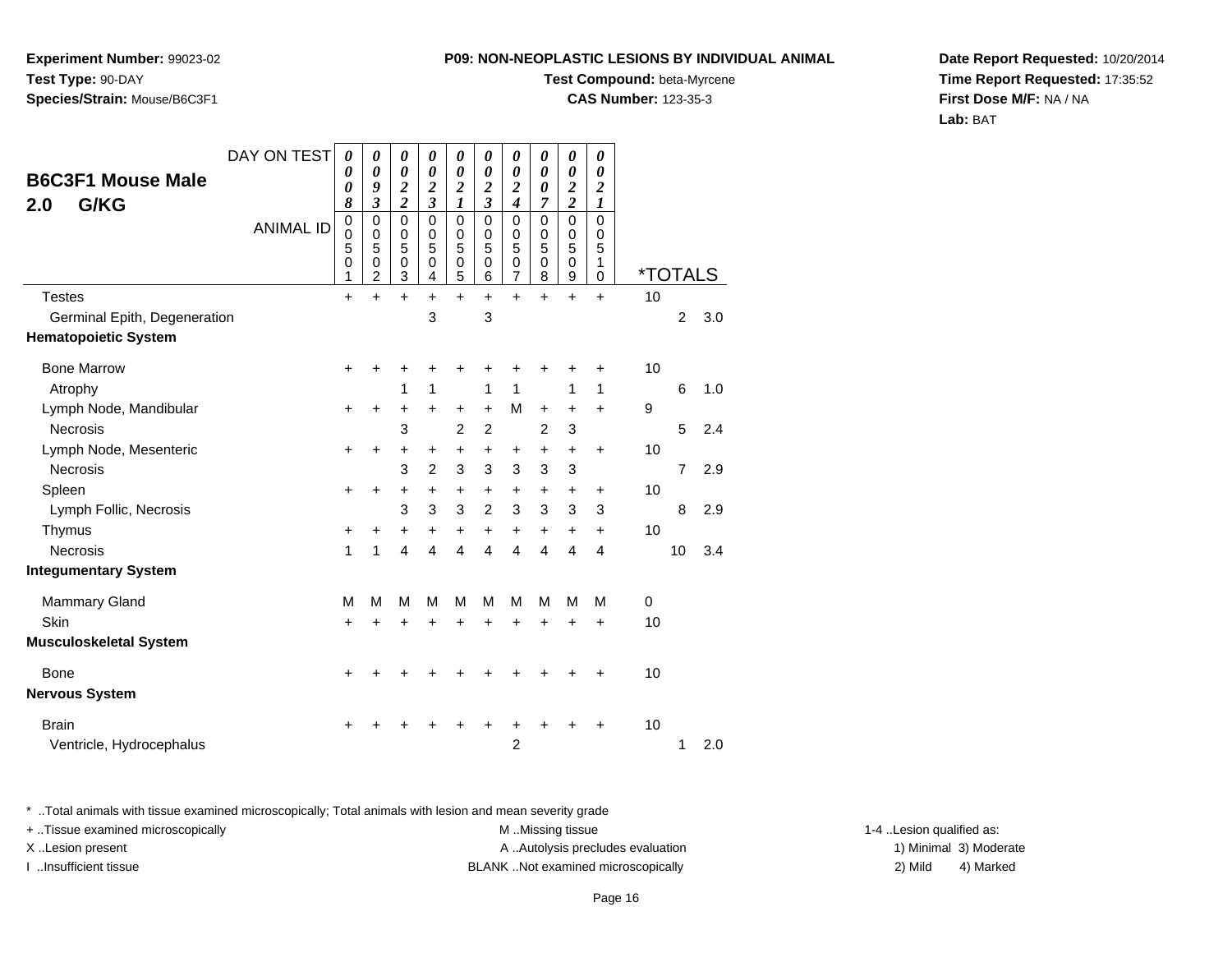**Experiment Number:** 99023-02**Test Type:** 90-DAY**Species/Strain:** Mouse/B6C3F1

### **Test Compound:** beta-Myrcene

**CAS Number:** 123-35-3

**Date Report Requested:** 10/20/2014**Time Report Requested:** 17:35:52**First Dose M/F:** NA / NA**Lab:** BAT

| <b>B6C3F1 Mouse Male</b><br>G/KG<br>2.0 | DAY ON TEST<br><b>ANIMAL ID</b> | 0<br>0<br>0<br>8<br>$\mathbf 0$<br>0<br>5<br>$\mathbf 0$ | 0<br>0<br>9<br>$\mathfrak{z}$<br>0<br>$\pmb{0}$<br>5<br>$\mathbf 0$<br>2 | $\boldsymbol{\theta}$<br>$\boldsymbol{\theta}$<br>$\frac{2}{2}$<br>$\mathbf 0$<br>$\,0\,$<br>5<br>$\mathbf 0$<br>3 | 0<br>0<br>$\frac{2}{3}$<br>$\Omega$<br>0<br>5<br>$\Omega$<br>4 | 0<br>$\boldsymbol{\theta}$<br>$\frac{2}{1}$<br>0<br>$\begin{array}{c} 0 \\ 5 \end{array}$<br>$\mathbf 0$<br>5 | 0<br>$\boldsymbol{\theta}$<br>$\frac{2}{3}$<br>0<br>0<br>5<br>0<br>6 | 0<br>0<br>$\frac{2}{4}$<br>0<br>$\boldsymbol{0}$<br>5<br>$\mathbf 0$<br>7 | 0<br>$\boldsymbol{\theta}$<br>$\boldsymbol{\theta}$<br>$\overline{7}$<br>$\Omega$<br>$\mathbf 0$<br>5<br>$\mathbf 0$<br>8 | 0<br>$\boldsymbol{\theta}$<br>$\frac{2}{2}$<br>$\mathbf 0$<br>$\pmb{0}$<br>$\overline{5}$<br>$\mathbf 0$<br>9 | 0<br>0<br>$\boldsymbol{2}$<br>$\boldsymbol{l}$<br>$\Omega$<br>0<br>5<br>1<br>0 | <i><b>*TOTALS</b></i> |   |     |
|-----------------------------------------|---------------------------------|----------------------------------------------------------|--------------------------------------------------------------------------|--------------------------------------------------------------------------------------------------------------------|----------------------------------------------------------------|---------------------------------------------------------------------------------------------------------------|----------------------------------------------------------------------|---------------------------------------------------------------------------|---------------------------------------------------------------------------------------------------------------------------|---------------------------------------------------------------------------------------------------------------|--------------------------------------------------------------------------------|-----------------------|---|-----|
| <b>Respiratory System</b>               |                                 |                                                          |                                                                          |                                                                                                                    |                                                                |                                                                                                               |                                                                      |                                                                           |                                                                                                                           |                                                                                                               |                                                                                |                       |   |     |
| Lung<br>Arteriole, Thrombosis           |                                 | $\pm$                                                    |                                                                          |                                                                                                                    |                                                                |                                                                                                               |                                                                      |                                                                           |                                                                                                                           |                                                                                                               |                                                                                | 10                    | 1 | 1.0 |
| Nose                                    |                                 | $+$                                                      | ÷                                                                        | +                                                                                                                  | +                                                              | $\pm$                                                                                                         | +                                                                    | +                                                                         |                                                                                                                           |                                                                                                               | ÷                                                                              | 10                    |   |     |
| Olfactory Epi, Degeneration             |                                 |                                                          |                                                                          |                                                                                                                    | 2                                                              | 1                                                                                                             | 2                                                                    | 1                                                                         | 1                                                                                                                         | 1                                                                                                             | 1                                                                              |                       | 7 | 1.3 |
| Trachea                                 |                                 | +                                                        |                                                                          |                                                                                                                    |                                                                | $\ddot{}$                                                                                                     |                                                                      | $\ddot{}$                                                                 |                                                                                                                           |                                                                                                               | $\div$                                                                         | 10                    |   |     |
| <b>Special Senses System</b>            |                                 |                                                          |                                                                          |                                                                                                                    |                                                                |                                                                                                               |                                                                      |                                                                           |                                                                                                                           |                                                                                                               |                                                                                |                       |   |     |
| Eye                                     |                                 | +                                                        |                                                                          | +                                                                                                                  |                                                                |                                                                                                               |                                                                      |                                                                           |                                                                                                                           |                                                                                                               |                                                                                | 10                    |   |     |
| <b>Harderian Gland</b>                  |                                 | $+$                                                      | +                                                                        | $\ddot{}$                                                                                                          | +                                                              | +                                                                                                             | +                                                                    | +                                                                         | $\ddot{}$                                                                                                                 | $\ddot{}$                                                                                                     | $+$                                                                            | 10                    |   |     |
| <b>Urinary System</b>                   |                                 |                                                          |                                                                          |                                                                                                                    |                                                                |                                                                                                               |                                                                      |                                                                           |                                                                                                                           |                                                                                                               |                                                                                |                       |   |     |
| Kidney                                  |                                 | +                                                        |                                                                          |                                                                                                                    |                                                                |                                                                                                               |                                                                      |                                                                           |                                                                                                                           |                                                                                                               |                                                                                | 10                    |   |     |
| Nephropathy                             |                                 |                                                          | 1                                                                        |                                                                                                                    |                                                                |                                                                                                               |                                                                      |                                                                           |                                                                                                                           |                                                                                                               |                                                                                |                       | 1 | 1.0 |
| Renal Tubule, Necrosis                  |                                 |                                                          |                                                                          | 1                                                                                                                  |                                                                | 1                                                                                                             |                                                                      | 1                                                                         | 3                                                                                                                         | 1                                                                                                             | 1                                                                              |                       | 6 | 1.3 |
| <b>Urinary Bladder</b>                  |                                 | ٠                                                        |                                                                          |                                                                                                                    |                                                                |                                                                                                               |                                                                      |                                                                           |                                                                                                                           |                                                                                                               | $\ddot{}$                                                                      | 10                    |   |     |

\* ..Total animals with tissue examined microscopically; Total animals with lesion and mean severity grade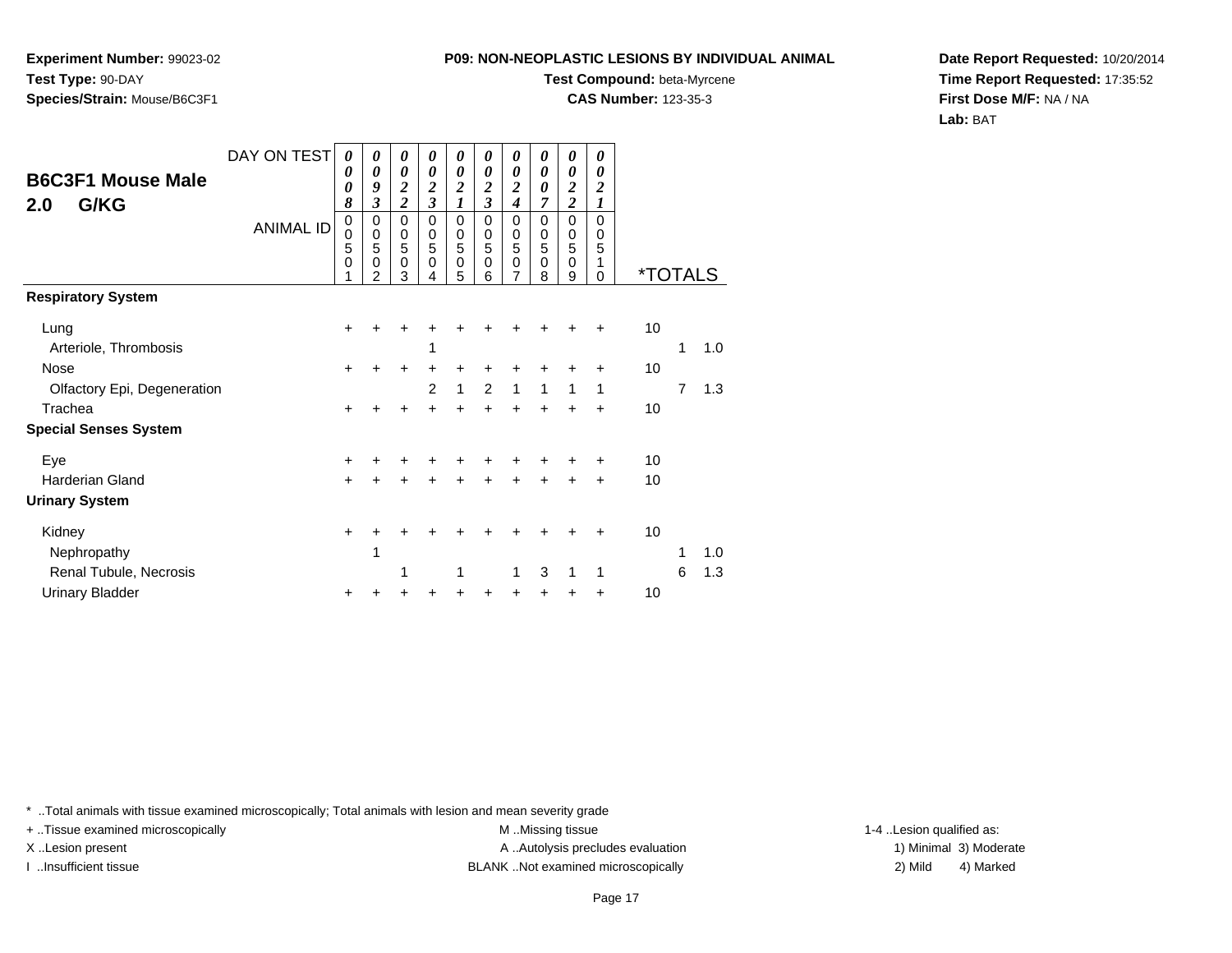**Experiment Number:** 99023-02**Test Type:** 90-DAY**Species/Strain:** Mouse/B6C3F1

#### **Test Compound:** beta-Myrcene

**CAS Number:** 123-35-3

**Date Report Requested:** 10/20/2014**Time Report Requested:** 17:35:52**First Dose M/F:** NA / NA**Lab:** BAT

| DAY ON TEST                   | 0                                         | 0                                                      | 0                               | 0                               | 0                                              | 0                                         | 0                                         | 0                               | 0                               | $\boldsymbol{\theta}$                               |    |    |     |                       |
|-------------------------------|-------------------------------------------|--------------------------------------------------------|---------------------------------|---------------------------------|------------------------------------------------|-------------------------------------------|-------------------------------------------|---------------------------------|---------------------------------|-----------------------------------------------------|----|----|-----|-----------------------|
|                               | 0                                         | 0                                                      | 0                               |                                 | 0                                              |                                           | 0                                         |                                 | 0                               | 0                                                   |    |    |     |                       |
|                               | 3                                         | $\overline{\mathbf{c}}$                                | 3                               | 3                               | 3                                              | $\overline{c}$                            | 3                                         | 3                               | 3                               | $\mathfrak{z}$                                      |    |    |     |                       |
| <b>ANIMAL ID</b>              | $\mathbf 0$<br>$\mathbf 0$<br>6<br>0<br>1 | $\mathbf 0$<br>$\mathbf 0$<br>6<br>0<br>$\overline{2}$ | 0<br>$\mathbf 0$<br>6<br>0<br>3 | $\mathbf 0$<br>0<br>6<br>0<br>4 | 0<br>$\mathbf 0$<br>6<br>0<br>5                | $\mathbf 0$<br>$\mathbf 0$<br>6<br>0<br>6 | $\mathbf 0$<br>$\mathbf 0$<br>6<br>0<br>7 | $\mathbf 0$<br>0<br>6<br>0<br>8 | 0<br>$\mathbf 0$<br>6<br>0<br>9 | $\mathbf 0$<br>$\mathbf 0$<br>6<br>1<br>$\mathbf 0$ |    |    |     |                       |
|                               |                                           |                                                        |                                 |                                 |                                                |                                           |                                           |                                 |                                 |                                                     |    |    |     |                       |
|                               | +                                         | +                                                      | ٠                               | +                               | +                                              | +                                         | +                                         | +                               | +                               | $\ddot{}$                                           | 10 |    |     |                       |
|                               | +                                         | +                                                      | +                               | +                               | +                                              | $\ddot{}$                                 | $\ddot{}$                                 | $\ddot{}$                       | A                               | A                                                   | 8  |    |     |                       |
|                               | $\ddot{}$                                 | $\ddot{}$                                              | +                               | +                               | +                                              | +                                         | $\ddot{}$                                 | +                               | $\ddot{}$                       | A                                                   | 9  |    |     |                       |
|                               | $\ddot{}$                                 | +                                                      | +                               | $\ddot{}$                       | +                                              | +                                         | $\ddot{}$                                 | +                               | A                               | Α                                                   | 8  |    |     |                       |
|                               | $\ddot{}$                                 | $\ddot{}$                                              | $\ddot{}$                       | A                               | $\ddot{}$                                      | $\ddot{}$                                 | $\ddot{}$                                 | $\ddot{}$                       | $\ddot{}$                       | $\ddot{}$                                           | 9  |    |     |                       |
|                               | $\ddot{}$                                 | $\ddot{}$                                              | $\ddot{}$                       | A                               | +                                              | +                                         | $\ddot{}$                                 | A                               | A                               | A                                                   | 6  |    |     |                       |
|                               | $\ddot{}$                                 | $\pm$                                                  | $\pm$                           | A                               | +                                              | $\ddot{}$                                 | $\pm$                                     | $\ddot{}$                       | A                               | A                                                   | 7  |    |     |                       |
|                               | $\ddot{}$                                 | $\ddot{}$                                              | $\ddot{}$                       | A                               | $\ddot{}$                                      | $\ddot{}$                                 | $\ddot{}$                                 | A                               | A                               | A                                                   | 6  |    |     |                       |
|                               | $\ddot{}$                                 | $\ddot{}$                                              | $\ddot{}$                       | $\ddot{}$                       | $\ddot{}$                                      | $\ddot{}$                                 | +                                         | $\ddot{}$                       | $\ddot{}$                       | $\ddot{}$                                           | 10 |    |     |                       |
| Centrilobular, Mineralization |                                           |                                                        |                                 |                                 |                                                |                                           | 1                                         |                                 |                                 |                                                     |    | 1  | 1.0 |                       |
|                               | 4                                         | 3                                                      | 3                               | 2                               | $\overline{2}$                                 | 1                                         | $\overline{2}$                            | $\overline{2}$                  | 3                               | $\overline{2}$                                      |    | 10 | 2.4 |                       |
|                               |                                           |                                                        |                                 |                                 |                                                |                                           | 1                                         |                                 |                                 |                                                     |    | 1  | 1.0 |                       |
|                               | +                                         | +                                                      | +                               | +                               | +                                              | +                                         | $\ddot{}$                                 | $\ddot{}$                       | +                               | +                                                   | 10 |    |     |                       |
|                               | +                                         | +                                                      | +                               | +                               | +                                              | +                                         | +                                         | +                               | +                               | +                                                   | 10 |    |     |                       |
|                               | 1                                         | 2                                                      | $\overline{2}$                  | 2                               | 1                                              | $\overline{2}$                            | $\overline{2}$                            | 1                               | $\overline{2}$                  | 2                                                   |    | 10 | 1.7 |                       |
|                               | $\ddot{}$                                 | $\ddot{}$                                              | +                               | $\ddot{}$                       | $\ddot{}$                                      | $\ddot{}$                                 | +                                         | +                               | $\ddot{}$                       | $\ddot{}$                                           | 10 |    |     |                       |
|                               | $\ddot{}$                                 | +                                                      | +                               | $\ddot{}$                       | $\ddot{}$                                      | $\ddot{}$                                 | +                                         | +                               | $\ddot{}$                       | $\ddot{}$                                           | 10 |    |     |                       |
|                               |                                           | 3                                                      |                                 | 1                               | 1                                              | 1                                         | $\overline{4}$                            | 3                               | 1                               | 4                                                   |    | 8  | 2.3 |                       |
|                               |                                           |                                                        |                                 |                                 |                                                | 1                                         |                                           |                                 |                                 |                                                     |    | 1  | 1.0 |                       |
|                               |                                           | 3                                                      |                                 | 1                               | 1                                              |                                           | 3                                         | 4                               |                                 | 2                                                   |    | 6  | 2.3 |                       |
|                               | +                                         | +                                                      | ٠                               | ٠                               | +                                              | +                                         | +                                         | +                               | +                               | +                                                   | 10 |    |     |                       |
|                               |                                           | 0                                                      | 0                               | 0                               | $\boldsymbol{\theta}$<br>$\boldsymbol{\theta}$ | 0                                         | $\theta$<br>$\boldsymbol{\theta}$         | 0                               | $\theta$<br>0                   | 0                                                   | 0  |    |     | <i><b>*TOTALS</b></i> |

\* ..Total animals with tissue examined microscopically; Total animals with lesion and mean severity grade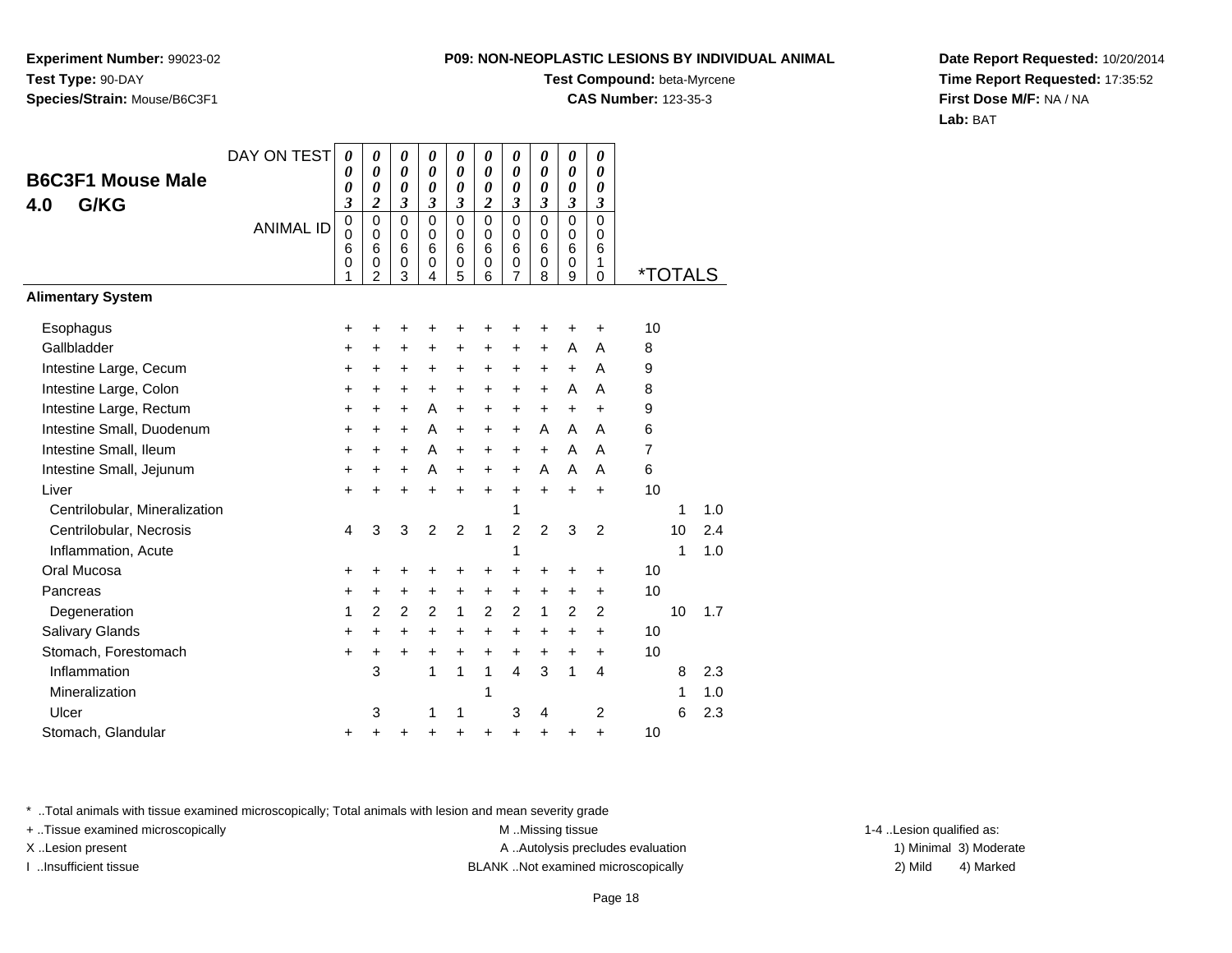**Experiment Number:** 99023-02**Test Type:** 90-DAY**Species/Strain:** Mouse/B6C3F1

### **Test Compound:** beta-Myrcene

**CAS Number:** 123-35-3

**Date Report Requested:** 10/20/2014**Time Report Requested:** 17:35:52**First Dose M/F:** NA / NA**Lab:** BAT

| <b>B6C3F1 Mouse Male</b><br>G/KG<br>4.0 | DAY ON TEST      | 0<br>0<br>0<br>3                        | 0<br>0<br>0<br>$\overline{\mathbf{c}}$       | 0<br>0<br>0<br>$\mathfrak{z}$                     | $\boldsymbol{\theta}$<br>$\boldsymbol{\theta}$<br>$\boldsymbol{\theta}$<br>$\mathfrak{z}$ | 0<br>$\boldsymbol{\theta}$<br>$\boldsymbol{\theta}$<br>$\boldsymbol{\beta}$ | $\boldsymbol{\theta}$<br>$\boldsymbol{\theta}$<br>$\boldsymbol{\theta}$<br>$\boldsymbol{2}$ | $\boldsymbol{\theta}$<br>$\boldsymbol{\theta}$<br>$\boldsymbol{\theta}$<br>$\boldsymbol{\beta}$ | 0<br>0<br>$\boldsymbol{\theta}$<br>$\boldsymbol{\beta}$ | 0<br>$\boldsymbol{\theta}$<br>$\boldsymbol{\theta}$<br>$\boldsymbol{\beta}$ | 0<br>0<br>0<br>$\mathfrak{z}$                    |                       |   |     |
|-----------------------------------------|------------------|-----------------------------------------|----------------------------------------------|---------------------------------------------------|-------------------------------------------------------------------------------------------|-----------------------------------------------------------------------------|---------------------------------------------------------------------------------------------|-------------------------------------------------------------------------------------------------|---------------------------------------------------------|-----------------------------------------------------------------------------|--------------------------------------------------|-----------------------|---|-----|
|                                         | <b>ANIMAL ID</b> | $\pmb{0}$<br>$\mathbf 0$<br>6<br>0<br>1 | $\mathbf 0$<br>0<br>6<br>0<br>$\overline{2}$ | $\mathbf 0$<br>$\pmb{0}$<br>6<br>$\mathbf 0$<br>3 | $\mathbf 0$<br>$\mathbf 0$<br>6<br>$\mathbf 0$<br>4                                       | $\mathbf 0$<br>$\mathbf 0$<br>6<br>$\mathbf 0$<br>5                         | $\mathbf 0$<br>$\mathbf 0$<br>6<br>$\mathbf 0$<br>6                                         | $\mathbf 0$<br>$\mathbf 0$<br>6<br>$\mathbf 0$<br>7                                             | $\mathbf 0$<br>$\mathbf 0$<br>6<br>0<br>8               | $\mathbf 0$<br>$\mathbf 0$<br>$6\phantom{1}6$<br>$\mathbf 0$<br>9           | $\mathbf 0$<br>$\mathbf 0$<br>6<br>1<br>$\Omega$ | <i><b>*TOTALS</b></i> |   |     |
| <b>Cardiovascular System</b>            |                  |                                         |                                              |                                                   |                                                                                           |                                                                             |                                                                                             |                                                                                                 |                                                         |                                                                             |                                                  |                       |   |     |
| <b>Blood Vessel</b>                     |                  | +                                       | +                                            | +                                                 | +                                                                                         | +                                                                           | +                                                                                           | +                                                                                               |                                                         | +                                                                           | ÷                                                | 10                    |   |     |
| Heart                                   |                  | $\ddot{}$                               | $\ddot{}$                                    | $\ddot{}$                                         | $\ddot{}$                                                                                 | $\ddot{}$                                                                   | $\ddot{}$                                                                                   | $\ddot{}$                                                                                       | $\ddot{}$                                               | $\ddot{}$                                                                   | $\ddot{}$                                        | 10                    |   |     |
| <b>Endocrine System</b>                 |                  |                                         |                                              |                                                   |                                                                                           |                                                                             |                                                                                             |                                                                                                 |                                                         |                                                                             |                                                  |                       |   |     |
| <b>Adrenal Cortex</b>                   |                  | +                                       | +                                            | +                                                 | +                                                                                         | +                                                                           | +                                                                                           | +                                                                                               | +                                                       | +                                                                           | +                                                | 10                    |   |     |
| Capsule, Hyperplasia                    |                  |                                         |                                              |                                                   | 1                                                                                         |                                                                             |                                                                                             |                                                                                                 |                                                         | 1                                                                           |                                                  |                       | 2 | 1.0 |
| Adrenal Medulla                         |                  | +                                       | +                                            | $\ddot{}$                                         | $\ddot{}$                                                                                 | $\ddot{}$                                                                   | $\ddot{}$                                                                                   | $\ddot{}$                                                                                       | +                                                       | $\ddot{}$                                                                   | $\ddot{}$                                        | 10                    |   |     |
| Parathyroid Gland                       |                  | +                                       | M                                            | $+$                                               | M                                                                                         | $\ddot{}$                                                                   | M                                                                                           | $\ddot{}$                                                                                       | М                                                       | $\ddot{}$                                                                   | $\ddot{}$                                        | 6                     |   |     |
| <b>Pituitary Gland</b>                  |                  | +                                       | +                                            | +                                                 | $\ddot{}$                                                                                 | $\ddot{}$                                                                   | $\ddot{}$                                                                                   | $\ddot{}$                                                                                       | $\ddot{}$                                               | $\ddot{}$                                                                   | +                                                | 10                    |   |     |
| <b>Thyroid Gland</b>                    |                  | +                                       | +                                            | +                                                 | $\ddot{}$                                                                                 | $\ddot{}$                                                                   | $\ddot{}$                                                                                   | $\ddot{}$                                                                                       | $\ddot{}$                                               | $\ddot{}$                                                                   | $\ddot{}$                                        | 10                    |   |     |
| <b>General Body System</b>              |                  |                                         |                                              |                                                   |                                                                                           |                                                                             |                                                                                             |                                                                                                 |                                                         |                                                                             |                                                  |                       |   |     |
| <b>NONE</b>                             |                  |                                         |                                              |                                                   |                                                                                           |                                                                             |                                                                                             |                                                                                                 |                                                         |                                                                             |                                                  |                       |   |     |
| <b>Genital System</b>                   |                  |                                         |                                              |                                                   |                                                                                           |                                                                             |                                                                                             |                                                                                                 |                                                         |                                                                             |                                                  |                       |   |     |
| <b>Coagulating Gland</b>                |                  | +                                       | +                                            | +                                                 | +                                                                                         | +                                                                           |                                                                                             | +                                                                                               |                                                         | +                                                                           | +                                                | 10                    |   |     |
| Epididymis                              |                  | +                                       | +                                            | +                                                 | +                                                                                         | $\ddot{}$                                                                   | $\ddot{}$                                                                                   | $\ddot{}$                                                                                       | +                                                       | $\ddot{}$                                                                   | +                                                | 10                    |   |     |
| <b>Preputial Gland</b>                  |                  | +                                       | +                                            | $\ddot{}$                                         | $\ddot{}$                                                                                 | $\ddot{}$                                                                   | $\ddot{}$                                                                                   | $\ddot{}$                                                                                       | $\ddot{}$                                               | $\ddot{}$                                                                   | $\ddot{}$                                        | 10                    |   |     |
| Prostate                                |                  | +                                       | +                                            | +                                                 | +                                                                                         | $\ddot{}$                                                                   | $\ddot{}$                                                                                   | $\ddot{}$                                                                                       | +                                                       | $\ddot{}$                                                                   | +                                                | 10                    |   |     |
| <b>Seminal Vesicle</b>                  |                  | +                                       | $\ddot{}$                                    | +                                                 | +                                                                                         | $\ddot{}$                                                                   | $\ddot{}$                                                                                   | $\ddot{}$                                                                                       | $\ddot{}$                                               | $\ddot{}$                                                                   | $\ddot{}$                                        | 10                    |   |     |
| <b>Testes</b>                           |                  | +                                       | +                                            | ٠                                                 | +                                                                                         | +                                                                           | +                                                                                           | +                                                                                               | +                                                       | +                                                                           | $\ddot{}$                                        | 10                    |   |     |
| .                                       |                  |                                         |                                              |                                                   |                                                                                           |                                                                             |                                                                                             |                                                                                                 |                                                         |                                                                             |                                                  |                       |   |     |

**Hematopoietic System**

\* ..Total animals with tissue examined microscopically; Total animals with lesion and mean severity grade

+ ..Tissue examined microscopically M ...Missing tissue 1-4 ... M ...Missing tissue

X..Lesion present **A ..Autolysis precludes evaluation** A ..Autolysis precludes evaluation 1) Minimal 3) Moderate I ..Insufficient tissue BLANK ..Not examined microscopically 2) Mild 4) Marked

1-4 ..Lesion qualified as: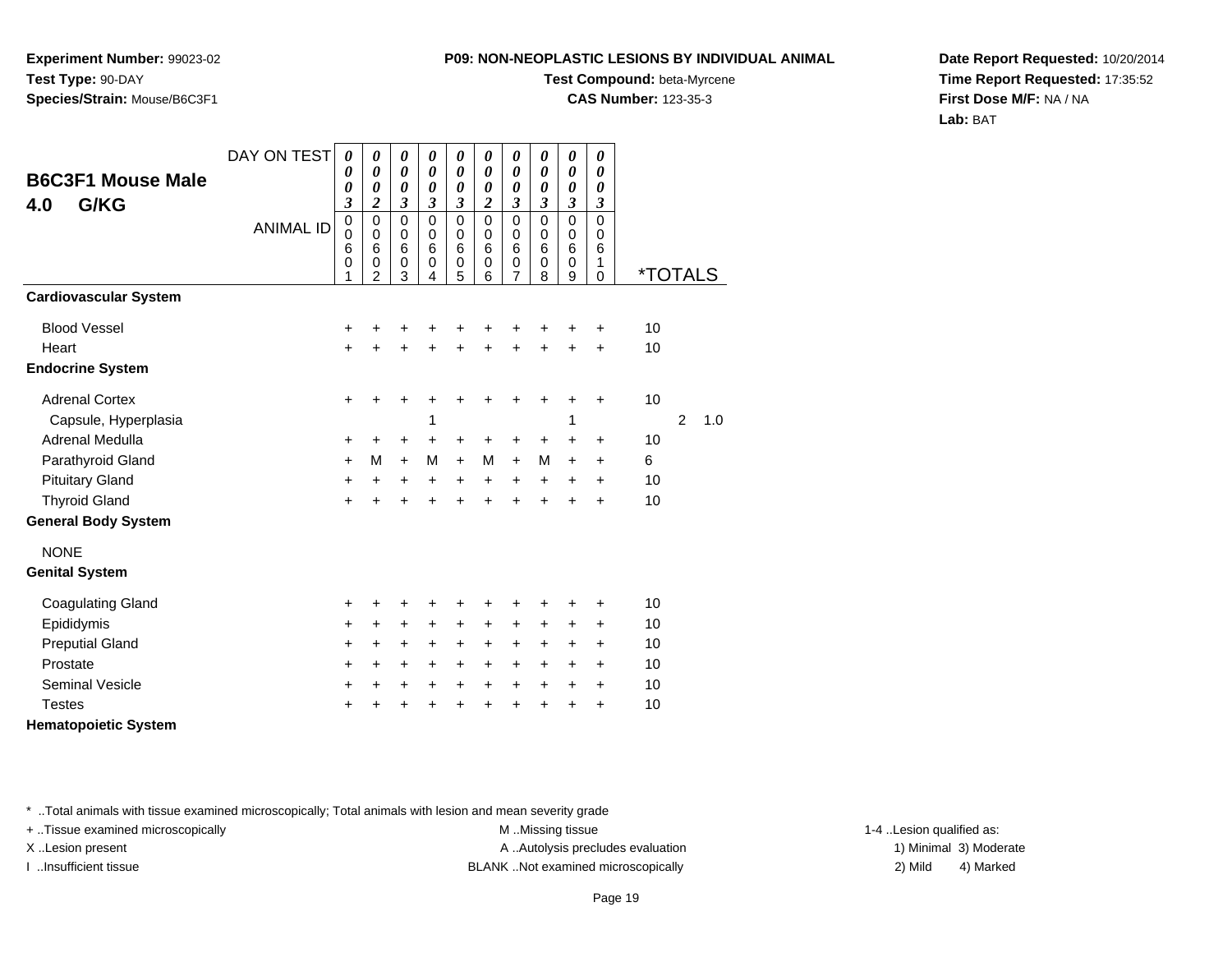**Experiment Number:** 99023-02**Test Type:** 90-DAY**Species/Strain:** Mouse/B6C3F1

#### **Test Compound:** beta-Myrcene

**CAS Number:** 123-35-3

**Date Report Requested:** 10/20/2014**Time Report Requested:** 17:35:52**First Dose M/F:** NA / NA**Lab:** BAT

| <b>B6C3F1 Mouse Male</b>      | DAY ON TEST      | $\boldsymbol{\theta}$<br>0      | $\boldsymbol{\theta}$<br>0                   | $\boldsymbol{\theta}$<br>0      | 0<br>0                | $\pmb{\theta}$<br>0                       | $\pmb{\theta}$<br>$\boldsymbol{\theta}$ | $\boldsymbol{\theta}$<br>$\boldsymbol{\theta}$ | $\pmb{\theta}$<br>0                           | $\boldsymbol{\theta}$<br>$\boldsymbol{\theta}$ | $\pmb{\theta}$<br>0             |             |                       |     |
|-------------------------------|------------------|---------------------------------|----------------------------------------------|---------------------------------|-----------------------|-------------------------------------------|-----------------------------------------|------------------------------------------------|-----------------------------------------------|------------------------------------------------|---------------------------------|-------------|-----------------------|-----|
| G/KG<br>4.0                   |                  | 0<br>$\boldsymbol{\beta}$       | $\boldsymbol{\theta}$<br>2                   | 0<br>3                          | 0<br>3                | 0<br>3                                    | $\boldsymbol{\theta}$<br>$\overline{c}$ | $\boldsymbol{\theta}$<br>3                     | $\boldsymbol{\theta}$<br>$\boldsymbol{\beta}$ | 0<br>3                                         | 0<br>3                          |             |                       |     |
|                               | <b>ANIMAL ID</b> | $\mathbf 0$<br>0<br>6<br>0<br>1 | $\mathbf 0$<br>0<br>6<br>0<br>$\overline{c}$ | $\mathbf 0$<br>0<br>6<br>0<br>3 | 0<br>0<br>6<br>0<br>4 | $\mathbf 0$<br>$\mathbf 0$<br>6<br>0<br>5 | $\Omega$<br>$\Omega$<br>6<br>0<br>6     | $\mathbf 0$<br>0<br>6<br>0<br>7                | $\mathbf 0$<br>0<br>6<br>0<br>8               | 0<br>0<br>6<br>0<br>9                          | $\mathbf 0$<br>0<br>6<br>1<br>0 |             | <i><b>*TOTALS</b></i> |     |
| <b>Bone Marrow</b>            |                  | $\ddot{}$                       | $+$                                          | $\ddot{}$                       | $+$                   | $\ddot{}$                                 | $\ddot{}$                               | $\ddot{}$                                      | $\ddot{}$                                     | $+$                                            | $\ddot{}$                       | 10          |                       |     |
| Atrophy                       |                  | 3                               |                                              | $\overline{2}$                  |                       |                                           |                                         |                                                |                                               |                                                |                                 |             | $\overline{2}$        | 2.5 |
| Lymph Node, Mandibular        |                  | +                               | +                                            | $\ddot{}$                       | +                     | +                                         | +                                       | +                                              | +                                             |                                                | +                               | 10          |                       |     |
| <b>Necrosis</b>               |                  | $\overline{2}$                  | 1                                            | $\overline{2}$                  | $\overline{2}$        | $\mathbf{1}$                              | 1                                       |                                                |                                               | $\overline{2}$                                 | $\overline{2}$                  |             | 8                     | 1.6 |
| Lymph Node, Mesenteric        |                  | $\ddot{}$                       | $\ddot{}$                                    | $\ddot{}$                       | $\ddot{}$             | $\ddot{}$                                 | $\ddot{}$                               | $\ddot{}$                                      | $\ddot{}$                                     | $\ddot{}$                                      | $\ddot{}$                       | 10          |                       |     |
| Necrosis                      |                  | 3                               | $\overline{2}$                               | $\overline{2}$                  | 3                     | $\overline{c}$                            | $\overline{2}$                          | $\overline{c}$                                 | $\overline{c}$                                | $\overline{c}$                                 | $\overline{2}$                  |             | 10                    | 2.2 |
| Spleen                        |                  | $\ddot{}$                       | $\ddot{}$                                    | $\ddot{}$                       | +                     | $\ddot{}$                                 | $\ddot{}$                               | $\ddot{}$                                      | $+$                                           | $+$                                            | $\ddot{}$                       | 10          |                       |     |
| Congestion                    |                  |                                 |                                              |                                 | $\overline{2}$        | $\overline{c}$                            |                                         |                                                |                                               |                                                |                                 |             | $\overline{2}$        | 2.0 |
| Lymph Follic, Necrosis        |                  | 3                               | 1                                            | 3                               | $\overline{2}$        | $\overline{c}$                            | 1                                       | $\overline{c}$                                 | $\overline{c}$                                | $\overline{2}$                                 | $\overline{2}$                  |             | 10                    | 2.0 |
| Thymus                        |                  | $\ddot{}$                       | +                                            | +                               | +                     | +                                         | $\ddot{}$                               | $\ddot{}$                                      | $\ddot{}$                                     | +                                              | $\ddot{}$                       | 10          |                       |     |
| <b>Necrosis</b>               |                  | 3                               | 3                                            | $\overline{4}$                  | 3                     | $\overline{2}$                            | $\overline{2}$                          | $\overline{2}$                                 | $\overline{4}$                                | 4                                              | 3                               |             | 10                    | 3.0 |
| <b>Integumentary System</b>   |                  |                                 |                                              |                                 |                       |                                           |                                         |                                                |                                               |                                                |                                 |             |                       |     |
| <b>Mammary Gland</b>          |                  | м                               | М                                            | M                               | М                     | M                                         | M                                       | M                                              | М                                             | M                                              | M                               | $\mathbf 0$ |                       |     |
| Skin                          |                  | +                               | +                                            | +                               | +                     | +                                         | +                                       | +                                              | +                                             | +                                              | $\ddot{}$                       | 10          |                       |     |
| <b>Musculoskeletal System</b> |                  |                                 |                                              |                                 |                       |                                           |                                         |                                                |                                               |                                                |                                 |             |                       |     |
| Bone                          |                  | +                               |                                              |                                 |                       |                                           |                                         |                                                |                                               |                                                | +                               | 10          |                       |     |
| <b>Nervous System</b>         |                  |                                 |                                              |                                 |                       |                                           |                                         |                                                |                                               |                                                |                                 |             |                       |     |
| <b>Brain</b>                  |                  | $\ddot{}$                       |                                              |                                 |                       |                                           |                                         |                                                |                                               |                                                | ٠                               | 10          |                       |     |
| <b>Respiratory System</b>     |                  |                                 |                                              |                                 |                       |                                           |                                         |                                                |                                               |                                                |                                 |             |                       |     |
| Lung                          |                  | +                               |                                              |                                 |                       |                                           |                                         |                                                |                                               |                                                | ٠                               | 10          |                       |     |
| Congestion                    |                  | 1                               |                                              |                                 |                       | $\overline{2}$                            |                                         |                                                |                                               |                                                |                                 |             | $\overline{2}$        | 1.5 |

\* ..Total animals with tissue examined microscopically; Total animals with lesion and mean severity grade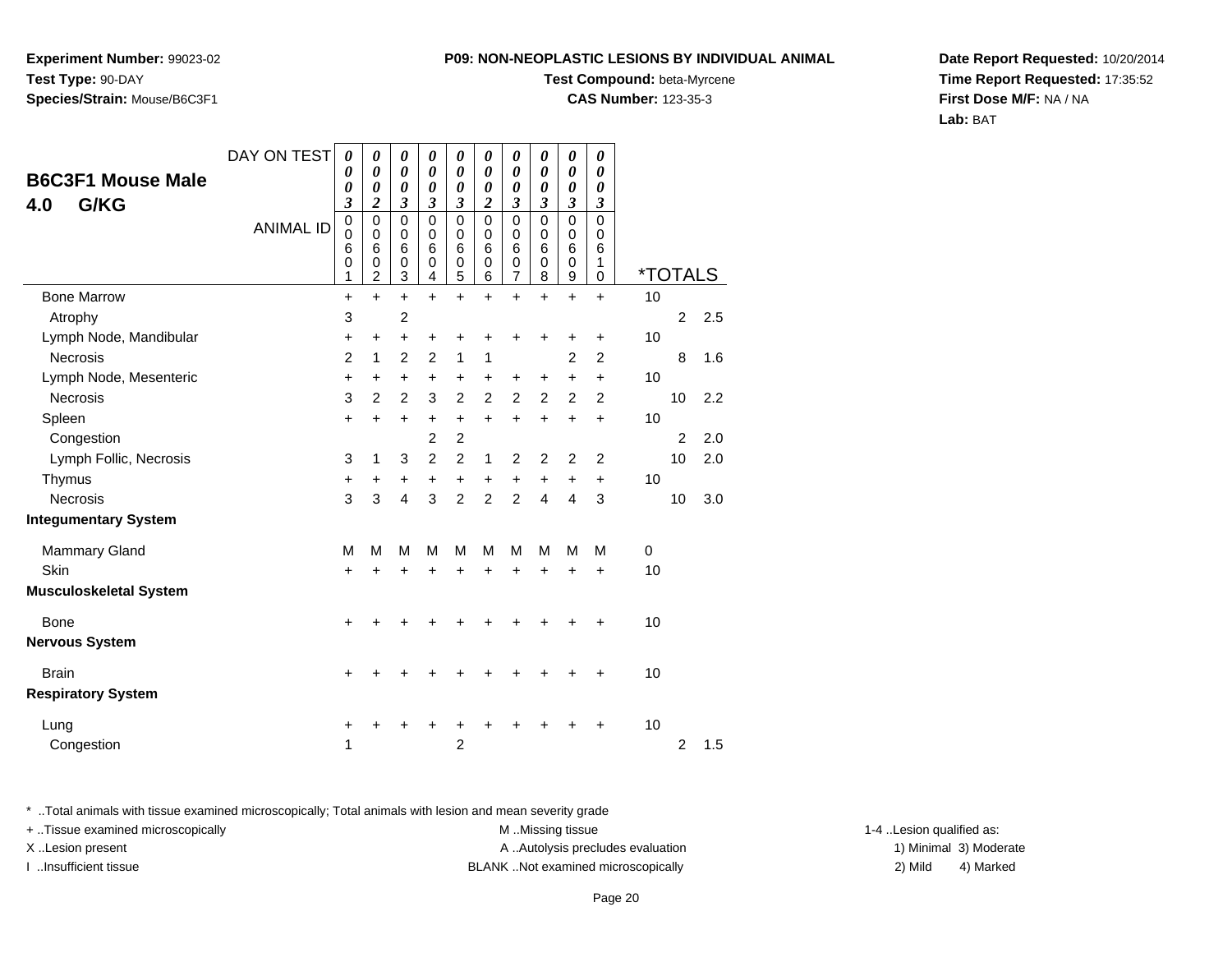**Experiment Number:** 99023-02**Test Type:** 90-DAY**Species/Strain:** Mouse/B6C3F1

## **Test Compound:** beta-Myrcene

**CAS Number:** 123-35-3

**Date Report Requested:** 10/20/2014**Time Report Requested:** 17:35:52**First Dose M/F:** NA / NA**Lab:** BAT

| <b>B6C3F1 Mouse Male</b><br>G/KG<br>4.0 | DAY ON TEST<br><b>ANIMAL ID</b> | 0<br>0<br>0<br>3<br>0 | 0<br>0<br>0<br>$\overline{\mathbf{c}}$<br>$\Omega$ | 0<br>0<br>0<br>3<br>$\Omega$ | 0<br>$\boldsymbol{\theta}$<br>0<br>3<br>$\Omega$ | $\boldsymbol{\theta}$<br>0<br>0<br>3<br>$\Omega$ | 0<br>0<br>0<br>$\boldsymbol{2}$<br>$\Omega$ | 0<br>0<br>0<br>3<br>$\Omega$ | 0<br>0<br>0<br>3<br>$\Omega$ | 0<br>0<br>0<br>3<br>0                  | 0<br>0<br>0<br>3<br>$\Omega$ |                       |    |     |
|-----------------------------------------|---------------------------------|-----------------------|----------------------------------------------------|------------------------------|--------------------------------------------------|--------------------------------------------------|---------------------------------------------|------------------------------|------------------------------|----------------------------------------|------------------------------|-----------------------|----|-----|
|                                         |                                 | 0<br>6<br>0           | $\mathbf 0$<br>6<br>0<br>2                         | 0<br>6<br>$\mathbf 0$<br>3   | 0<br>6<br>$\Omega$                               | 0<br>6<br>$\mathbf 0$<br>5                       | 0<br>6<br>$\mathbf 0$<br>6                  | 0<br>6<br>$\mathbf 0$<br>7   | 0<br>6<br>$\Omega$<br>8      | $\pmb{0}$<br>$6\phantom{1}6$<br>0<br>9 | 0<br>6<br>1<br>$\Omega$      | <i><b>*TOTALS</b></i> |    |     |
| Inflammation, Suppurative               |                                 |                       |                                                    |                              |                                                  |                                                  |                                             |                              |                              | 1                                      |                              |                       | 1  | 1.0 |
| Nose                                    |                                 | ٠                     |                                                    |                              |                                                  |                                                  |                                             | +                            | $\div$                       | +                                      | $\ddot{}$                    | 10                    |    |     |
| Olfactory Epi, Degeneration             |                                 | 1                     |                                                    | $\overline{2}$               |                                                  | 2                                                |                                             | 1                            | 1                            | 1                                      | $\overline{2}$               |                       | 7  | 1.4 |
| Trachea                                 |                                 | $\pm$                 |                                                    | +                            | $\ddot{}$                                        | $\pm$                                            | $\ddot{}$                                   | +                            | $\ddot{}$                    | $\ddot{}$                              | $\ddot{}$                    | 10                    |    |     |
| <b>Special Senses System</b>            |                                 |                       |                                                    |                              |                                                  |                                                  |                                             |                              |                              |                                        |                              |                       |    |     |
| Eye                                     |                                 | +                     |                                                    |                              |                                                  |                                                  |                                             |                              |                              |                                        | ÷                            | 10                    |    |     |
| <b>Harderian Gland</b>                  |                                 | $+$                   | $\div$                                             | $\div$                       | $\div$                                           | $\ddot{}$                                        | $\ddot{}$                                   | $\ddot{}$                    | $+$                          | ÷                                      | $\ddot{}$                    | 10                    |    |     |
| <b>Urinary System</b>                   |                                 |                       |                                                    |                              |                                                  |                                                  |                                             |                              |                              |                                        |                              |                       |    |     |
| Kidney                                  |                                 | $\ddot{}$             |                                                    | ٠                            | ÷                                                |                                                  | ٠                                           | ٠                            | ÷                            | ÷                                      | ÷                            | 10                    |    |     |
| Renal Tubule, Necrosis                  |                                 | 3                     | 1                                                  | 3                            | 2                                                | $\mathbf{1}$                                     | $\overline{2}$                              | 3                            | 1                            | $\overline{2}$                         | $\overline{2}$               |                       | 10 | 2.0 |
| <b>Urinary Bladder</b>                  |                                 | $+$                   |                                                    | ÷                            | ÷                                                | $\pm$                                            | +                                           | +                            | $\div$                       | ÷                                      | +                            | 10                    |    |     |
|                                         |                                 |                       |                                                    |                              |                                                  |                                                  |                                             |                              |                              |                                        |                              | ***END OF MALE DATA   |    |     |

\* ..Total animals with tissue examined microscopically; Total animals with lesion and mean severity grade

+ ..Tissue examined microscopically M ...Missing tissue 1-4 ... M ...Missing tissue

X..Lesion present **A ..Autolysis precludes evaluation** A ..Autolysis precludes evaluation 1) Minimal 3) Moderate I ..Insufficient tissue BLANK ..Not examined microscopically 2) Mild 4) Marked

1-4 ..Lesion qualified as: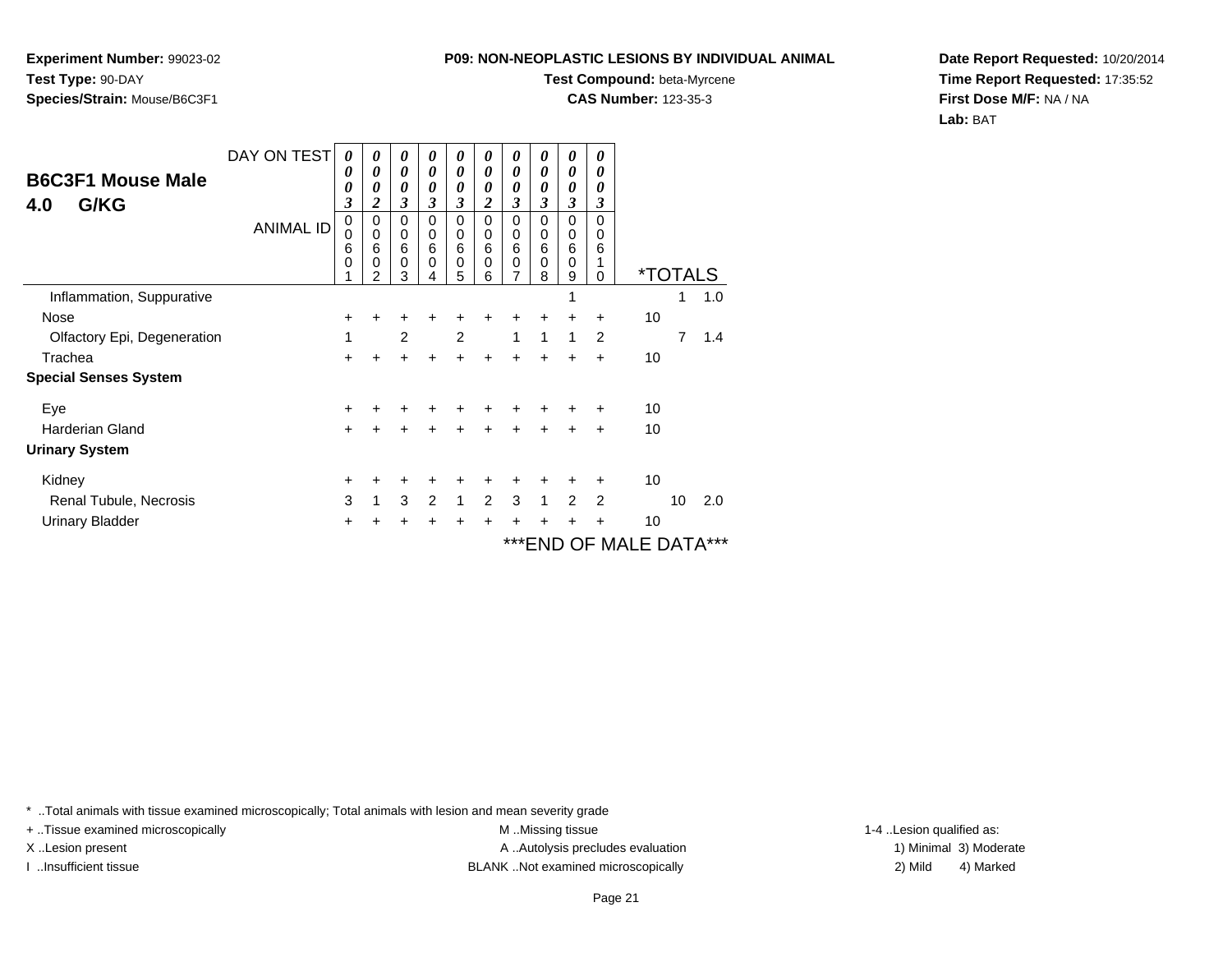**Experiment Number:** 99023-02**Test Type:** 90-DAY**Species/Strain:** Mouse/B6C3F1

## **Test Compound:** beta-Myrcene

**CAS Number:** 123-35-3

**Date Report Requested:** 10/20/2014**Time Report Requested:** 17:35:52**First Dose M/F:** NA / NA**Lab:** BAT

| DAY ON TEST                           | $\boldsymbol{\theta}$ | 0                        | 0                | 0                          | 0                          | 0                          | 0                        | 0                | 0                          | 0                  |                       |   |     |
|---------------------------------------|-----------------------|--------------------------|------------------|----------------------------|----------------------------|----------------------------|--------------------------|------------------|----------------------------|--------------------|-----------------------|---|-----|
| <b>B6C3F1 Mouse Female</b>            | 0<br>9                | 0<br>$\boldsymbol{g}$    | 0<br>9           | $\boldsymbol{\theta}$<br>9 | $\boldsymbol{\theta}$<br>9 | $\boldsymbol{\theta}$<br>9 | 0<br>9                   | 0<br>9           | $\boldsymbol{\theta}$<br>9 | 0<br>9             |                       |   |     |
| 0 G/KG                                | $\mathfrak{z}$        | $\overline{\mathbf{3}}$  | 3                | $\mathfrak{z}$             | $\mathfrak{z}$             | $\mathfrak{z}$             | 3                        | $\mathfrak{z}$   | $\mathfrak{z}$             | $\mathfrak{z}$     |                       |   |     |
| <b>ANIMAL ID</b>                      | $\mathbf 0$<br>0      | $\mathbf 0$<br>$\Omega$  | $\mathbf 0$<br>0 | $\mathbf 0$<br>$\Omega$    | $\mathbf 0$<br>0           | $\mathbf 0$<br>0           | $\mathbf 0$<br>0         | $\mathbf 0$<br>0 | $\mathbf 0$<br>0           | $\mathbf 0$<br>0   |                       |   |     |
|                                       | 1<br>5<br>1           | 1<br>5<br>$\mathfrak{p}$ | 1<br>5<br>3      | 1<br>5<br>4                | 1<br>5<br>5                | 1<br>5<br>6                | 1<br>5<br>$\overline{7}$ | 1<br>5<br>8      | 1<br>5<br>9                | 1<br>6<br>$\Omega$ | <i><b>*TOTALS</b></i> |   |     |
| <b>Alimentary System</b>              |                       |                          |                  |                            |                            |                            |                          |                  |                            |                    |                       |   |     |
| Esophagus                             | +                     | +                        | +                | +                          | ٠                          | +                          | +                        | +                | ٠                          | +                  | 10                    |   |     |
| Gallbladder                           | $\pm$                 | $\ddot{}$                | $\ddot{}$        | $\ddot{}$                  | $\ddot{}$                  | $\ddot{}$                  | $\ddot{}$                | $\ddot{}$        | $\ddot{}$                  | $\ddot{}$          | 10                    |   |     |
| Intestine Large, Cecum                | $\ddot{}$             | $\ddot{}$                | $\ddot{}$        | +                          | $\ddot{}$                  | $\ddot{}$                  | +                        | $\ddot{}$        | $\ddot{}$                  | +                  | 10                    |   |     |
| Intestine Large, Colon                | $\ddot{}$             | $\ddot{}$                | +                | $\ddot{}$                  | $\ddot{}$                  | +                          | +                        | +                | $\ddot{}$                  | $\ddot{}$          | 10                    |   |     |
| Intestine Large, Rectum               | $\ddot{}$             | $\ddot{}$                | $\pm$            | $\ddot{}$                  | $\ddot{}$                  | $\ddot{}$                  | $\ddot{}$                | $\ddot{}$        | $\pm$                      | $\ddot{}$          | 10                    |   |     |
| Intestine Small, Duodenum             | $\ddot{}$             | +                        | $\ddot{}$        | $\ddot{}$                  | $\ddot{}$                  | $\ddot{}$                  | $\ddot{}$                | $\ddot{}$        | $\ddot{}$                  | +                  | 10                    |   |     |
| Intestine Small, Ileum                | $\ddot{}$             | $\pm$                    | +                | $\ddot{}$                  | $\ddot{}$                  | $\ddot{}$                  | +                        | +                | $\ddot{}$                  | $\ddot{}$          | 10                    |   |     |
| Intestine Small, Jejunum              | $\ddot{}$             | $\ddot{}$                | +                | $\ddot{}$                  | $\ddot{}$                  | $\ddot{}$                  | +                        | $\ddot{}$        | $\pm$                      | $\ddot{}$          | 10                    |   |     |
| Liver                                 | $\ddot{}$             | $\ddot{}$                | $\ddot{}$        | $\ddot{}$                  | $\ddot{}$                  | $\ddot{}$                  | $\ddot{}$                | $\ddot{}$        | $\ddot{}$                  | $\ddot{}$          | 10                    |   |     |
| Infiltration Cellular, Mixed Cell     | 1                     | 1                        | $\overline{2}$   |                            | 1                          | $\mathbf{1}$               | 2                        | 2                | 1                          | 1                  |                       | 9 | 1.3 |
| Oral Mucosa                           | $\ddot{}$             | $\ddot{}$                | $\pm$            | $\ddot{}$                  | $\ddot{}$                  | $\ddot{}$                  | $\ddot{}$                | $\ddot{}$        | $\ddot{}$                  | $\ddot{}$          | 10                    |   |     |
| Pancreas                              | +                     | +                        | +                | $\ddot{}$                  | $\ddot{}$                  | $\ddot{}$                  | $\ddot{}$                | $\ddot{}$        | $\ddot{}$                  | $\ddot{}$          | 10                    |   |     |
| Salivary Glands                       | $\ddot{}$             | $\ddot{}$                | $\ddot{}$        | $\ddot{}$                  | $\ddot{}$                  | $\ddot{}$                  | $\ddot{}$                | $\ddot{}$        | $\ddot{}$                  | $\ddot{}$          | 10                    |   |     |
| Infiltration Cellular, Mononuclear CI |                       |                          |                  |                            |                            |                            |                          |                  | 1                          |                    |                       | 1 | 1.0 |
| Stomach, Forestomach                  | $\ddot{}$             | +                        | +                | ٠                          |                            | ٠                          | +                        | +                | $\ddot{}$                  | $\ddot{}$          | 10                    |   |     |
| Stomach, Glandular                    | $\ddot{}$             | +                        | +                | +                          |                            | $\ddot{}$                  | $\ddot{}$                | $\ddot{}$        | $\ddot{}$                  | $\ddot{}$          | 10                    |   |     |
| <b>Cardiovascular System</b>          |                       |                          |                  |                            |                            |                            |                          |                  |                            |                    |                       |   |     |
| <b>Blood Vessel</b>                   | +                     |                          |                  |                            |                            |                            | ٠                        | +                |                            | +                  | 10                    |   |     |
| Heart                                 | +                     |                          |                  |                            |                            |                            | +                        | +                | +                          | +                  | 10                    |   |     |
| <b>Endocrine System</b>               |                       |                          |                  |                            |                            |                            |                          |                  |                            |                    |                       |   |     |

\* ..Total animals with tissue examined microscopically; Total animals with lesion and mean severity grade

+ ..Tissue examined microscopically examined microscopically examined as: M ..Missing tissue 1-4 ..Lesion qualified as: X..Lesion present **A ..Autolysis precludes evaluation** A ..Autolysis precludes evaluation 1) Minimal 3) Moderate

I ..Insufficient tissue BLANK ..Not examined microscopically 2) Mild 4) Marked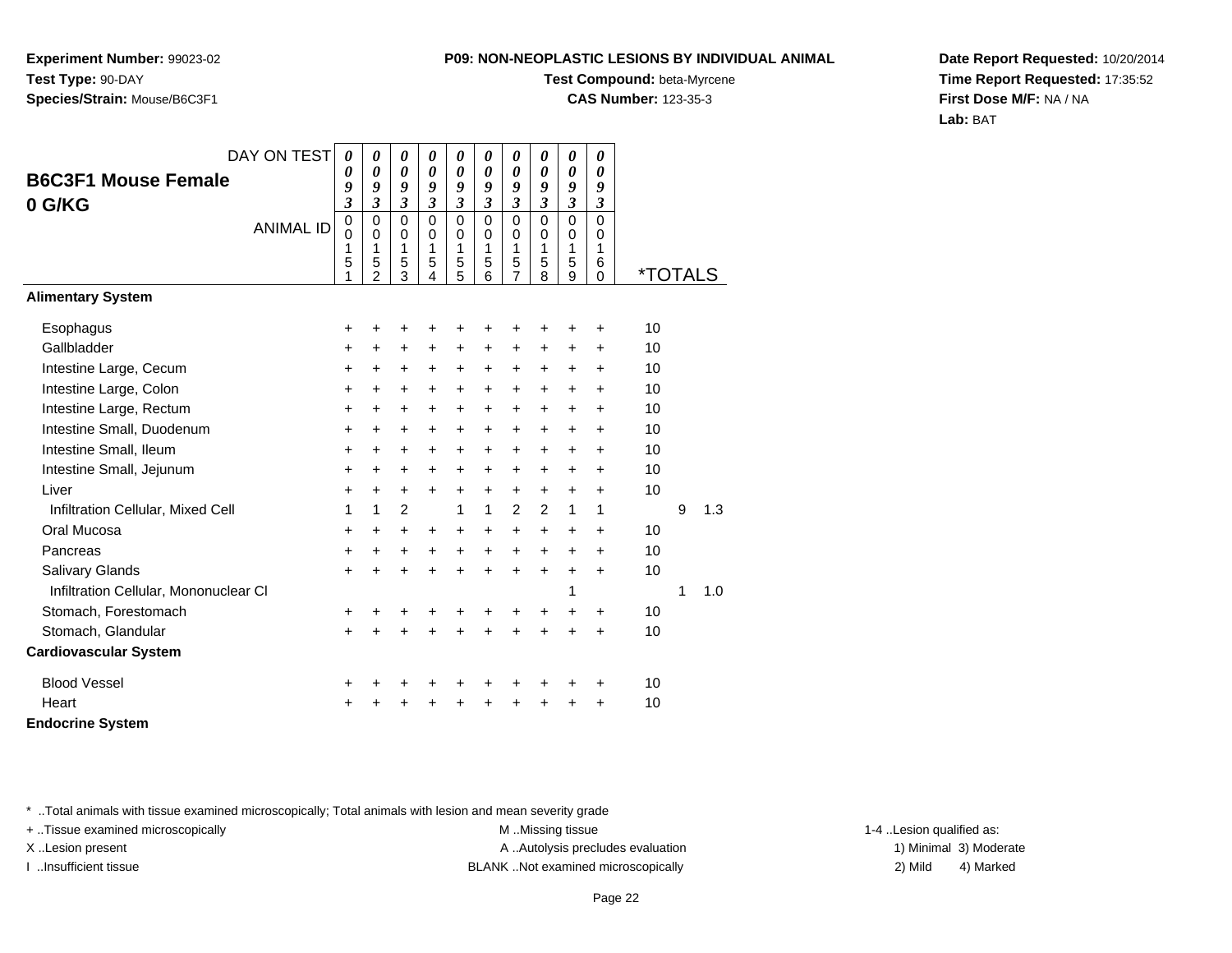**Experiment Number:** 99023-02**Test Type:** 90-DAY**Species/Strain:** Mouse/B6C3F1

#### **Test Compound:** beta-Myrcene

**CAS Number:** 123-35-3

**Date Report Requested:** 10/20/2014**Time Report Requested:** 17:35:52**First Dose M/F:** NA / NA**Lab:** BAT

| DAY ON TEST                 | 0                       | 0                                          | 0                                            | 0                                       | $\boldsymbol{\theta}$                     | $\boldsymbol{\theta}$           | $\boldsymbol{\theta}$                                  | 0                       | 0                                                        | $\pmb{\theta}$                  |                       |    |     |
|-----------------------------|-------------------------|--------------------------------------------|----------------------------------------------|-----------------------------------------|-------------------------------------------|---------------------------------|--------------------------------------------------------|-------------------------|----------------------------------------------------------|---------------------------------|-----------------------|----|-----|
| <b>B6C3F1 Mouse Female</b>  | 0<br>9                  | 0<br>9                                     | $\boldsymbol{\theta}$<br>9                   | $\boldsymbol{\theta}$<br>9              | $\boldsymbol{\theta}$<br>9                | $\pmb{\theta}$<br>9             | $\boldsymbol{\theta}$<br>9                             | $\pmb{\theta}$<br>9     | $\pmb{\theta}$<br>9                                      | 0<br>9                          |                       |    |     |
| 0 G/KG                      | $\overline{\mathbf{3}}$ | $\mathfrak{z}$                             | $\mathfrak{z}$                               | $\mathfrak{z}$                          | $\mathfrak{z}$                            | $\mathfrak{z}$                  | $\overline{\mathbf{3}}$                                | $\overline{\mathbf{3}}$ | $\overline{\mathbf{3}}$                                  | $\mathfrak{z}$                  |                       |    |     |
| <b>ANIMAL ID</b>            | 0<br>0<br>1<br>5<br>1   | $\pmb{0}$<br>0<br>1<br>5<br>$\overline{c}$ | 0<br>$\mathbf 0$<br>1<br>5<br>$\overline{3}$ | $\pmb{0}$<br>$\mathbf 0$<br>1<br>5<br>4 | $\mathbf 0$<br>$\mathbf 0$<br>1<br>5<br>5 | 0<br>$\mathbf 0$<br>1<br>5<br>6 | $\mathbf 0$<br>$\mathbf 0$<br>1<br>5<br>$\overline{7}$ | 0<br>0<br>1<br>5<br>8   | $\mathbf 0$<br>$\mathbf 0$<br>1<br>5<br>$\boldsymbol{9}$ | $\mathbf 0$<br>0<br>1<br>6<br>0 | <i><b>*TOTALS</b></i> |    |     |
| <b>Adrenal Cortex</b>       | +                       | $+$                                        | $\ddot{}$                                    | +                                       | $\ddot{}$                                 | $\ddot{}$                       | $\ddot{}$                                              | $\ddot{}$               | $\ddot{}$                                                | $\ddot{}$                       | 10                    |    |     |
| Capsule, Hyperplasia        | 1                       | $\overline{2}$                             | 1                                            | $\overline{2}$                          | $\overline{2}$                            | $\overline{2}$                  | 1                                                      | $\overline{2}$          | 1                                                        | 1                               |                       | 10 | 1.5 |
| Adrenal Medulla             | +                       | +                                          | +                                            | +                                       | $\ddot{}$                                 | +                               | +                                                      | +                       | +                                                        | +                               | 10                    |    |     |
| Parathyroid Gland           | $\ddot{}$               | $\ddot{}$                                  | +                                            | $\ddot{}$                               | $\ddot{}$                                 | $\ddot{}$                       | +                                                      | +                       | +                                                        | $\ddot{}$                       | 10                    |    |     |
| <b>Pituitary Gland</b>      | +                       | +                                          | +                                            | $\ddot{}$                               | $\ddot{}$                                 | $\ddot{}$                       | $\ddot{}$                                              | $\ddot{}$               | +                                                        | $\ddot{}$                       | 10                    |    |     |
| <b>Thyroid Gland</b>        | $\ddot{}$               | ÷                                          | $\ddot{}$                                    | $\ddot{}$                               | $\ddot{}$                                 | $\ddot{}$                       | $\ddot{}$                                              | $\ddot{}$               | ÷                                                        | $\ddot{}$                       | 10                    |    |     |
| <b>General Body System</b>  |                         |                                            |                                              |                                         |                                           |                                 |                                                        |                         |                                                          |                                 |                       |    |     |
| <b>NONE</b>                 |                         |                                            |                                              |                                         |                                           |                                 |                                                        |                         |                                                          |                                 |                       |    |     |
| <b>Genital System</b>       |                         |                                            |                                              |                                         |                                           |                                 |                                                        |                         |                                                          |                                 |                       |    |     |
| <b>Clitoral Gland</b>       | +                       | +                                          | +                                            | +                                       | +                                         | +                               | +                                                      | +                       | +                                                        | +                               | 10                    |    |     |
| Ovary                       | +                       | +                                          | +                                            | $\ddot{}$                               | +                                         | $\ddot{}$                       | $\ddot{}$                                              | $\ddot{}$               | $\ddot{}$                                                | $\ddot{}$                       | 10                    |    |     |
| <b>Uterus</b>               | $\ddot{}$               | ÷                                          | $\ddot{}$                                    | $\ddot{}$                               | $\ddot{}$                                 | $\ddot{}$                       | $\ddot{}$                                              | $\ddot{}$               | $\ddot{}$                                                | $\ddot{}$                       | 10                    |    |     |
| <b>Hematopoietic System</b> |                         |                                            |                                              |                                         |                                           |                                 |                                                        |                         |                                                          |                                 |                       |    |     |
| <b>Bone Marrow</b>          | +                       | +                                          | +                                            | +                                       | +                                         | +                               | +                                                      | +                       | +                                                        | +                               | 10                    |    |     |
| Lymph Node, Mandibular      | $\ddot{}$               | +                                          | +                                            | +                                       | +                                         | $\pm$                           | +                                                      | +                       | +                                                        | +                               | 10                    |    |     |
| Lymph Node, Mesenteric      | +                       | $\ddot{}$                                  | +                                            | $\ddot{}$                               | $\ddot{}$                                 | $\ddot{}$                       | $\ddot{}$                                              | $\ddot{}$               | $\ddot{}$                                                | $\ddot{}$                       | 10                    |    |     |
| Spleen                      | +                       | $\ddot{}$                                  | +                                            | $\ddot{}$                               | $\ddot{}$                                 | $+$                             | $\ddot{}$                                              | $+$                     | $\ddot{}$                                                | $\ddot{}$                       | 10                    |    |     |
| Thymus                      | +                       | $\ddot{}$                                  | $\ddot{}$                                    | $\ddot{}$                               | $\ddot{}$                                 | $+$                             | $\ddot{}$                                              | $\ddot{}$               | $\ddot{}$                                                | $\ddot{}$                       | 10                    |    |     |
| Cyst                        | 1                       |                                            |                                              |                                         |                                           |                                 |                                                        |                         |                                                          |                                 |                       | 1  | 1.0 |
| <b>Integumentary System</b> |                         |                                            |                                              |                                         |                                           |                                 |                                                        |                         |                                                          |                                 |                       |    |     |
| <b>Mammary Gland</b>        | +                       |                                            | +                                            | +                                       | +                                         |                                 | +                                                      | +                       | +                                                        | +                               | 10                    |    |     |

\* ..Total animals with tissue examined microscopically; Total animals with lesion and mean severity grade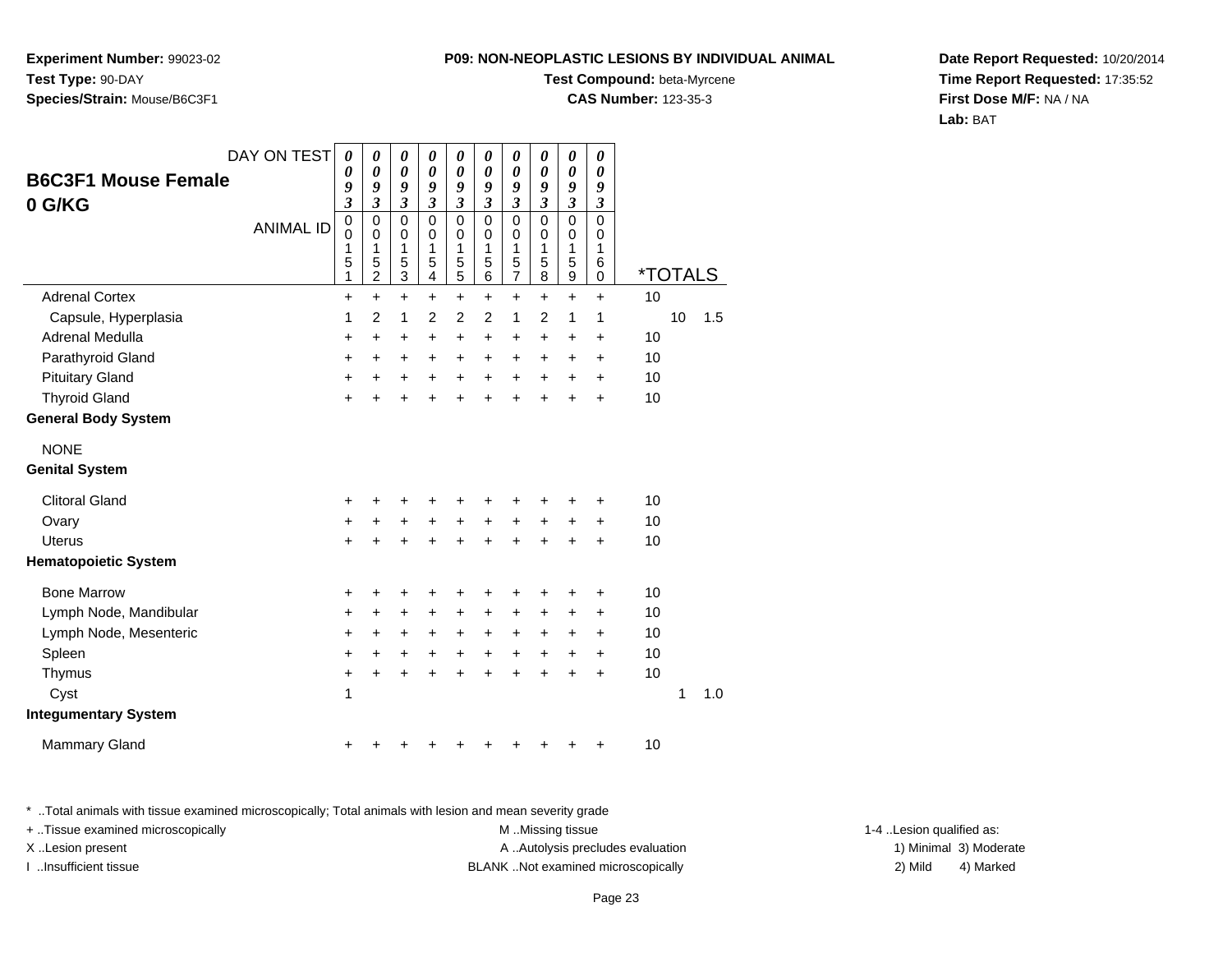**Experiment Number:** 99023-02**Test Type:** 90-DAY**Species/Strain:** Mouse/B6C3F1

### **Test Compound:** beta-Myrcene

**CAS Number:** 123-35-3

**Date Report Requested:** 10/20/2014**Time Report Requested:** 17:35:52**First Dose M/F:** NA / NA**Lab:** BAT

|                                          | DAY ON TEST      | $\boldsymbol{\theta}$           | 0                                                      | 0                     | $\boldsymbol{\theta}$                     | 0                               | 0                                                      | 0                                                  | 0                               | $\pmb{\theta}$                            | 0                     |                       |   |     |
|------------------------------------------|------------------|---------------------------------|--------------------------------------------------------|-----------------------|-------------------------------------------|---------------------------------|--------------------------------------------------------|----------------------------------------------------|---------------------------------|-------------------------------------------|-----------------------|-----------------------|---|-----|
| <b>B6C3F1 Mouse Female</b><br>0 G/KG     |                  | 0<br>9<br>3                     | 0<br>9<br>$\boldsymbol{\beta}$                         | 0<br>9<br>3           | 0<br>9<br>$\boldsymbol{\beta}$            | 0<br>9<br>$\boldsymbol{\beta}$  | 0<br>9<br>$\boldsymbol{\beta}$                         | $\boldsymbol{\theta}$<br>9<br>$\boldsymbol{\beta}$ | 0<br>9<br>$\boldsymbol{\beta}$  | 0<br>9<br>3                               | 0<br>9<br>3           |                       |   |     |
|                                          | <b>ANIMAL ID</b> | $\mathbf 0$<br>0<br>1<br>5<br>1 | $\mathbf 0$<br>$\mathbf 0$<br>1<br>5<br>$\overline{c}$ | 0<br>0<br>1<br>5<br>3 | $\mathbf 0$<br>$\mathbf 0$<br>1<br>5<br>4 | $\mathbf 0$<br>0<br>1<br>5<br>5 | $\mathbf 0$<br>$\mathbf 0$<br>1<br>$\sqrt{5}$<br>$\,6$ | $\Omega$<br>0<br>1<br>5<br>$\overline{7}$          | $\mathbf 0$<br>0<br>1<br>5<br>8 | $\mathbf 0$<br>$\mathbf 0$<br>1<br>5<br>9 | 0<br>0<br>1<br>6<br>0 | <i><b>*TOTALS</b></i> |   |     |
| <b>Mammary Gland</b>                     |                  | +                               | $\ddot{}$                                              | $\ddot{}$             | $\ddot{}$                                 | +                               | +                                                      | +                                                  | +                               | +                                         | +                     | 10                    |   |     |
| <b>Skin</b>                              |                  | $\ddot{}$                       | +                                                      | +                     | +                                         |                                 | ÷                                                      | +                                                  | $\ddot{}$                       | $\ddot{}$                                 | $\ddot{}$             | 10                    |   |     |
| <b>Musculoskeletal System</b>            |                  |                                 |                                                        |                       |                                           |                                 |                                                        |                                                    |                                 |                                           |                       |                       |   |     |
| Bone<br><b>Nervous System</b>            |                  | $\ddot{}$                       |                                                        |                       |                                           |                                 |                                                        |                                                    |                                 |                                           | +                     | 10                    |   |     |
| <b>Brain</b><br>Peripheral Nerve         |                  | $\ddot{}$                       | +                                                      |                       | $\ddot{}$                                 |                                 |                                                        |                                                    |                                 |                                           | ٠                     | 10<br>1               |   |     |
| <b>Respiratory System</b>                |                  |                                 |                                                        |                       |                                           |                                 |                                                        |                                                    |                                 |                                           |                       |                       |   |     |
| Lung<br>Arteriole, Inflammation, Chronic |                  | +<br>1                          | +                                                      | ٠                     |                                           |                                 |                                                        |                                                    |                                 |                                           | ÷                     | 10                    | 1 | 1.0 |
| <b>Nose</b>                              |                  | +                               | +                                                      |                       |                                           |                                 |                                                        |                                                    |                                 |                                           | +                     | 10                    |   |     |
| Olfactory Epi, Degeneration              |                  | 1                               |                                                        |                       |                                           |                                 |                                                        |                                                    |                                 |                                           |                       |                       | 1 | 1.0 |
| Trachea                                  |                  | $\ddot{}$                       | +                                                      |                       |                                           |                                 |                                                        |                                                    |                                 |                                           | +                     | 10                    |   |     |
| <b>Special Senses System</b>             |                  |                                 |                                                        |                       |                                           |                                 |                                                        |                                                    |                                 |                                           |                       |                       |   |     |
| Ear                                      |                  |                                 | $\ddot{}$                                              |                       | $\ddot{}$                                 |                                 |                                                        |                                                    |                                 |                                           |                       | $\overline{2}$        |   |     |
| Eye                                      |                  | +                               | +                                                      | +                     | +                                         |                                 |                                                        |                                                    |                                 |                                           | +                     | 10                    |   |     |
| Harderian Gland                          |                  | $+$                             | $\ddot{}$                                              | +                     | $\ddot{}$                                 |                                 | $\ddot{}$                                              | $\ddot{}$                                          | $\ddot{}$                       | $\ddot{}$                                 | $\ddot{}$             | 10                    |   |     |
| <b>Urinary System</b>                    |                  |                                 |                                                        |                       |                                           |                                 |                                                        |                                                    |                                 |                                           |                       |                       |   |     |
| Kidney                                   |                  | +                               |                                                        |                       |                                           |                                 |                                                        |                                                    |                                 |                                           | ٠                     | 10                    |   |     |
| Inflammation, Chronic                    |                  | 1                               |                                                        |                       |                                           |                                 |                                                        |                                                    |                                 |                                           |                       |                       | 1 | 1.0 |

\* ..Total animals with tissue examined microscopically; Total animals with lesion and mean severity grade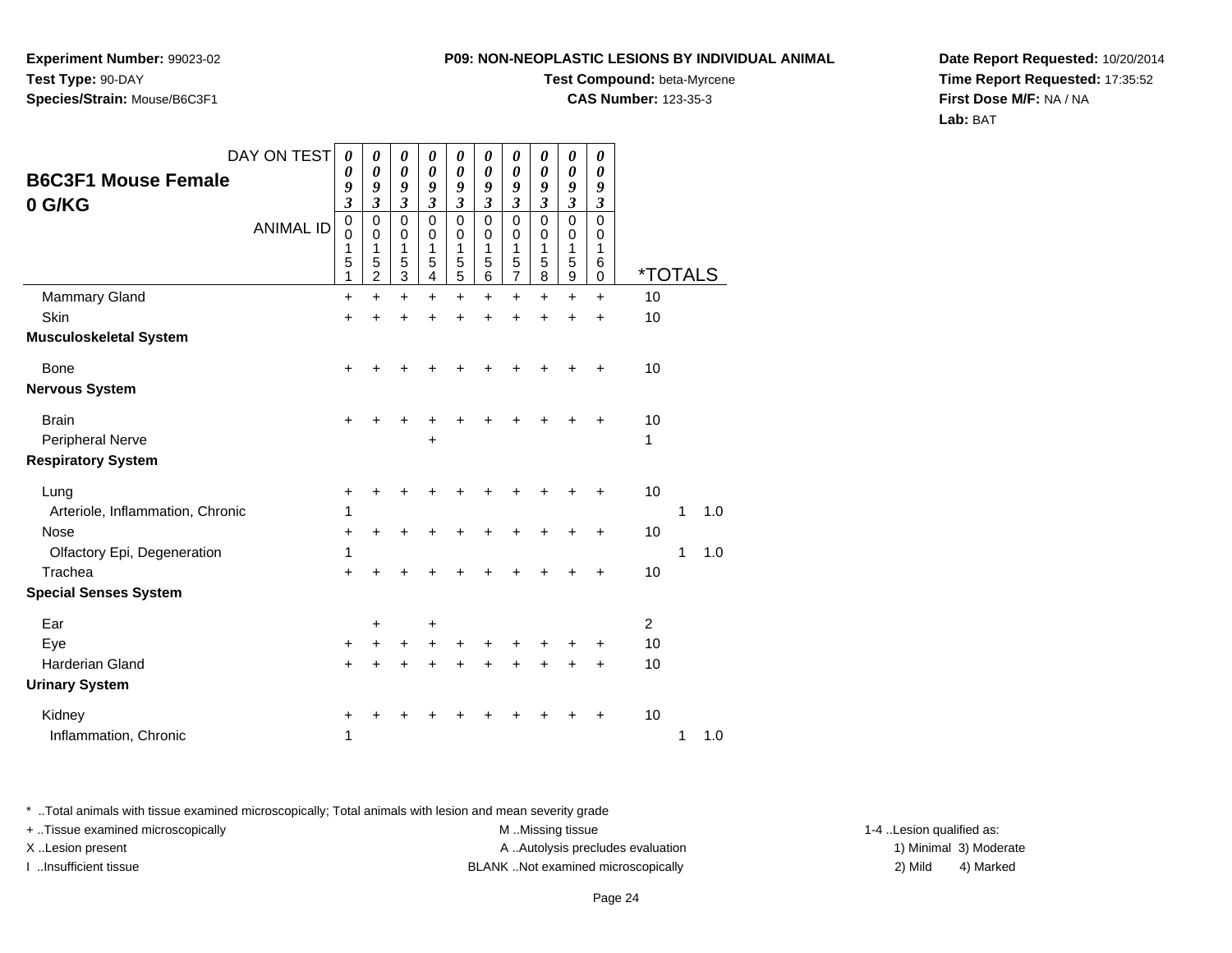**Experiment Number:** 99023-02**Test Type:** 90-DAY**Species/Strain:** Mouse/B6C3F1

# **Test Compound:** beta-Myrcene

**CAS Number:** 123-35-3

**Date Report Requested:** 10/20/2014**Time Report Requested:** 17:35:52**First Dose M/F:** NA / NA**Lab:** BAT

| <b>B6C3F1 Mouse Female</b> | DAY ON TEST      | 0<br>0<br>O | $\boldsymbol{\theta}$<br>0<br>9 | $\boldsymbol{\theta}$<br>0<br>9 | 0<br>0<br>Q | 0<br>0<br>9           | $\boldsymbol{\theta}$<br>0<br>9 | $\boldsymbol{\theta}$<br>0<br>9 | $\boldsymbol{\theta}$<br>0<br>9 | $\theta$<br>0<br>9 | 0<br>0<br>q |              |
|----------------------------|------------------|-------------|---------------------------------|---------------------------------|-------------|-----------------------|---------------------------------|---------------------------------|---------------------------------|--------------------|-------------|--------------|
| 0 G/KG                     | <b>ANIMAL ID</b> | J<br>0<br>5 | 3<br>0<br>0<br>5<br>◠           | 3<br>0<br>0<br>5<br>3           | 0<br>0<br>5 | 3<br>0<br>0<br>5<br>5 | U<br>0<br>5<br>ี                | 0<br>0<br>5                     | 5<br>я                          | 0<br>0<br>5<br>9   | 0<br>0<br>6 | ГОТALS<br>∗⊤ |
| <b>Urinary Bladder</b>     |                  |             |                                 |                                 |             |                       |                                 |                                 |                                 |                    |             | 10           |

\* ..Total animals with tissue examined microscopically; Total animals with lesion and mean severity grade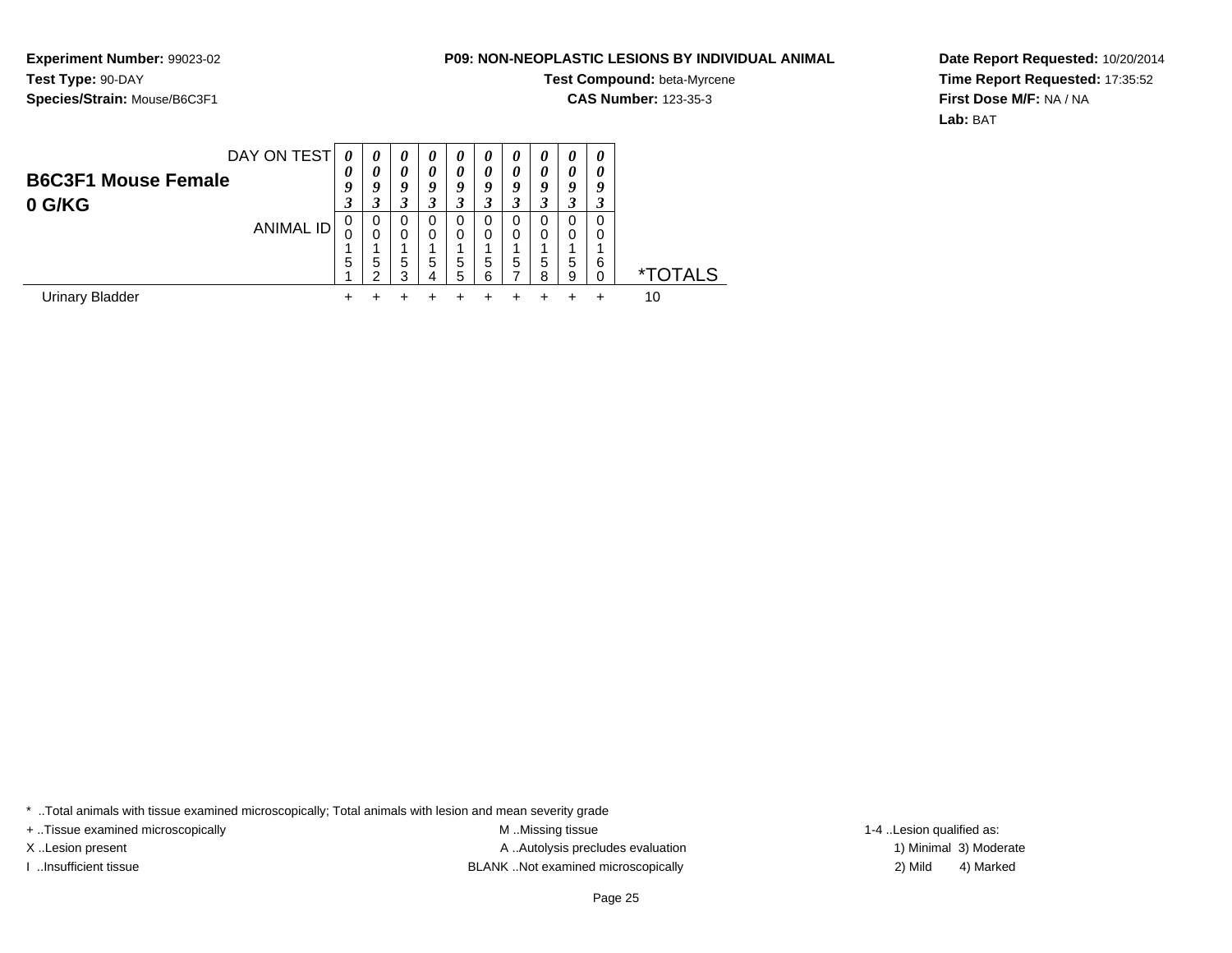**Experiment Number:** 99023-02**Test Type:** 90-DAY**Species/Strain:** Mouse/B6C3F1

## **Test Compound:** beta-Myrcene

**CAS Number:** 123-35-3

**Date Report Requested:** 10/20/2014**Time Report Requested:** 17:35:52**First Dose M/F:** NA / NA**Lab:** BAT

| <b>B6C3F1 Mouse Female</b>   | DAY ON TEST      | $\boldsymbol{\theta}$<br>0                           | 0<br>$\boldsymbol{\theta}$                                                     | 0<br>$\boldsymbol{\theta}$                                      | 0<br>0                                                              | 0<br>0                                                    | 0<br>0                                          | $\boldsymbol{\theta}$<br>0                                                       | 0<br>$\boldsymbol{\theta}$         | 0<br>0                                                                     | 0<br>0                                              |                       |
|------------------------------|------------------|------------------------------------------------------|--------------------------------------------------------------------------------|-----------------------------------------------------------------|---------------------------------------------------------------------|-----------------------------------------------------------|-------------------------------------------------|----------------------------------------------------------------------------------|------------------------------------|----------------------------------------------------------------------------|-----------------------------------------------------|-----------------------|
| G/KG<br>0.25                 |                  | 9<br>$\overline{\mathbf{3}}$                         | 9<br>3                                                                         | 9<br>$\mathfrak{z}$                                             | 9<br>$\mathfrak{z}$                                                 | 9<br>$\overline{\mathbf{3}}$                              | 9<br>$\overline{\mathbf{3}}$                    | 9<br>$\mathfrak{z}$                                                              | 9<br>$\mathfrak{z}$                | $\boldsymbol{g}$<br>$\mathfrak{z}$                                         | 9<br>$\mathfrak{z}$                                 |                       |
|                              | <b>ANIMAL ID</b> | $\pmb{0}$<br>$\mathbf 0$<br>$\overline{c}$<br>5<br>1 | $\pmb{0}$<br>$\mathbf 0$<br>$\overline{2}$<br>$\overline{5}$<br>$\overline{2}$ | $\mathbf 0$<br>$\mathbf 0$<br>$\sqrt{2}$<br>$\overline{5}$<br>3 | $\mathbf 0$<br>$\mathbf 0$<br>$\overline{2}$<br>$\overline{5}$<br>4 | $\pmb{0}$<br>$\pmb{0}$<br>$\frac{2}{5}$<br>$\overline{5}$ | 0<br>0<br>$\overline{2}$<br>$\overline{5}$<br>6 | $\mathbf 0$<br>$\pmb{0}$<br>$\boldsymbol{2}$<br>$\overline{5}$<br>$\overline{7}$ | 0<br>0<br>$\overline{2}$<br>5<br>8 | $\mathbf 0$<br>$\pmb{0}$<br>$\overline{2}$<br>$\sqrt{5}$<br>$\overline{9}$ | $\mathbf 0$<br>0<br>$\overline{c}$<br>6<br>$\Omega$ | <i><b>*TOTALS</b></i> |
| <b>Alimentary System</b>     |                  |                                                      |                                                                                |                                                                 |                                                                     |                                                           |                                                 |                                                                                  |                                    |                                                                            |                                                     |                       |
| Liver                        |                  | ÷                                                    | +                                                                              | +                                                               | +                                                                   | +                                                         | +                                               | +                                                                                | +                                  | +                                                                          | +                                                   | 10                    |
| Pancreas                     |                  | $\ddot{}$                                            | $+$                                                                            | $+$                                                             | $+$                                                                 | $\ddot{}$                                                 | $\ddot{}$                                       | $\ddot{}$                                                                        | $\ddot{}$                          | $\ddot{}$                                                                  | $\ddot{}$                                           | 10                    |
| Stomach, Forestomach         |                  | $+$                                                  | $\ddot{}$                                                                      | $\ddot{}$                                                       | $\ddot{}$                                                           | $\ddot{}$                                                 | $\ddot{}$                                       | $\ddot{}$                                                                        | $\ddot{}$                          | $\ddot{}$                                                                  | $\ddot{}$                                           | 10                    |
| <b>Cardiovascular System</b> |                  |                                                      |                                                                                |                                                                 |                                                                     |                                                           |                                                 |                                                                                  |                                    |                                                                            |                                                     |                       |
| <b>NONE</b>                  |                  |                                                      |                                                                                |                                                                 |                                                                     |                                                           |                                                 |                                                                                  |                                    |                                                                            |                                                     |                       |
| <b>Endocrine System</b>      |                  |                                                      |                                                                                |                                                                 |                                                                     |                                                           |                                                 |                                                                                  |                                    |                                                                            |                                                     |                       |
| <b>NONE</b>                  |                  |                                                      |                                                                                |                                                                 |                                                                     |                                                           |                                                 |                                                                                  |                                    |                                                                            |                                                     |                       |
| <b>General Body System</b>   |                  |                                                      |                                                                                |                                                                 |                                                                     |                                                           |                                                 |                                                                                  |                                    |                                                                            |                                                     |                       |
| <b>NONE</b>                  |                  |                                                      |                                                                                |                                                                 |                                                                     |                                                           |                                                 |                                                                                  |                                    |                                                                            |                                                     |                       |
| <b>Genital System</b>        |                  |                                                      |                                                                                |                                                                 |                                                                     |                                                           |                                                 |                                                                                  |                                    |                                                                            |                                                     |                       |
| <b>NONE</b>                  |                  |                                                      |                                                                                |                                                                 |                                                                     |                                                           |                                                 |                                                                                  |                                    |                                                                            |                                                     |                       |
| <b>Hematopoietic System</b>  |                  |                                                      |                                                                                |                                                                 |                                                                     |                                                           |                                                 |                                                                                  |                                    |                                                                            |                                                     |                       |
| <b>Bone Marrow</b>           |                  | $\ddot{}$                                            | +                                                                              | +                                                               | +                                                                   | +                                                         | +                                               | +                                                                                | +                                  | +                                                                          | +                                                   | 10                    |
| Lymph Node, Mandibular       |                  | $\ddot{}$                                            | $\ddot{}$                                                                      | +                                                               | +                                                                   | +                                                         | +                                               | +                                                                                | +                                  | +                                                                          | +                                                   | 10                    |
| Lymph Node, Mesenteric       |                  | $\ddot{}$                                            | $\ddot{}$                                                                      | $\ddot{}$                                                       | $\ddot{}$                                                           | $\ddot{}$                                                 | $\ddot{}$                                       | $\ddot{}$                                                                        | $\ddot{}$                          | $\ddot{}$                                                                  | $\ddot{}$                                           | 10                    |
| Spleen                       |                  | $\ddot{}$                                            | $\ddot{}$                                                                      | $\ddot{}$                                                       | $\ddot{}$                                                           | $\ddot{}$                                                 | $\ddot{}$                                       | $\ddot{}$                                                                        | $\ddot{}$                          | $\ddot{}$                                                                  | $\ddot{}$                                           | 10                    |
| Thymus                       |                  | $\ddot{}$                                            | $\ddot{}$                                                                      | $\ddot{}$                                                       | $\ddot{}$                                                           | $\ddot{}$                                                 | $\ddot{}$                                       | $\ddot{}$                                                                        | $\ddot{}$                          | $\ddot{}$                                                                  | $\ddot{}$                                           | 10                    |
| <b>Integumentary System</b>  |                  |                                                      |                                                                                |                                                                 |                                                                     |                                                           |                                                 |                                                                                  |                                    |                                                                            |                                                     |                       |
|                              |                  |                                                      |                                                                                |                                                                 |                                                                     |                                                           |                                                 |                                                                                  |                                    |                                                                            |                                                     |                       |

\* ..Total animals with tissue examined microscopically; Total animals with lesion and mean severity grade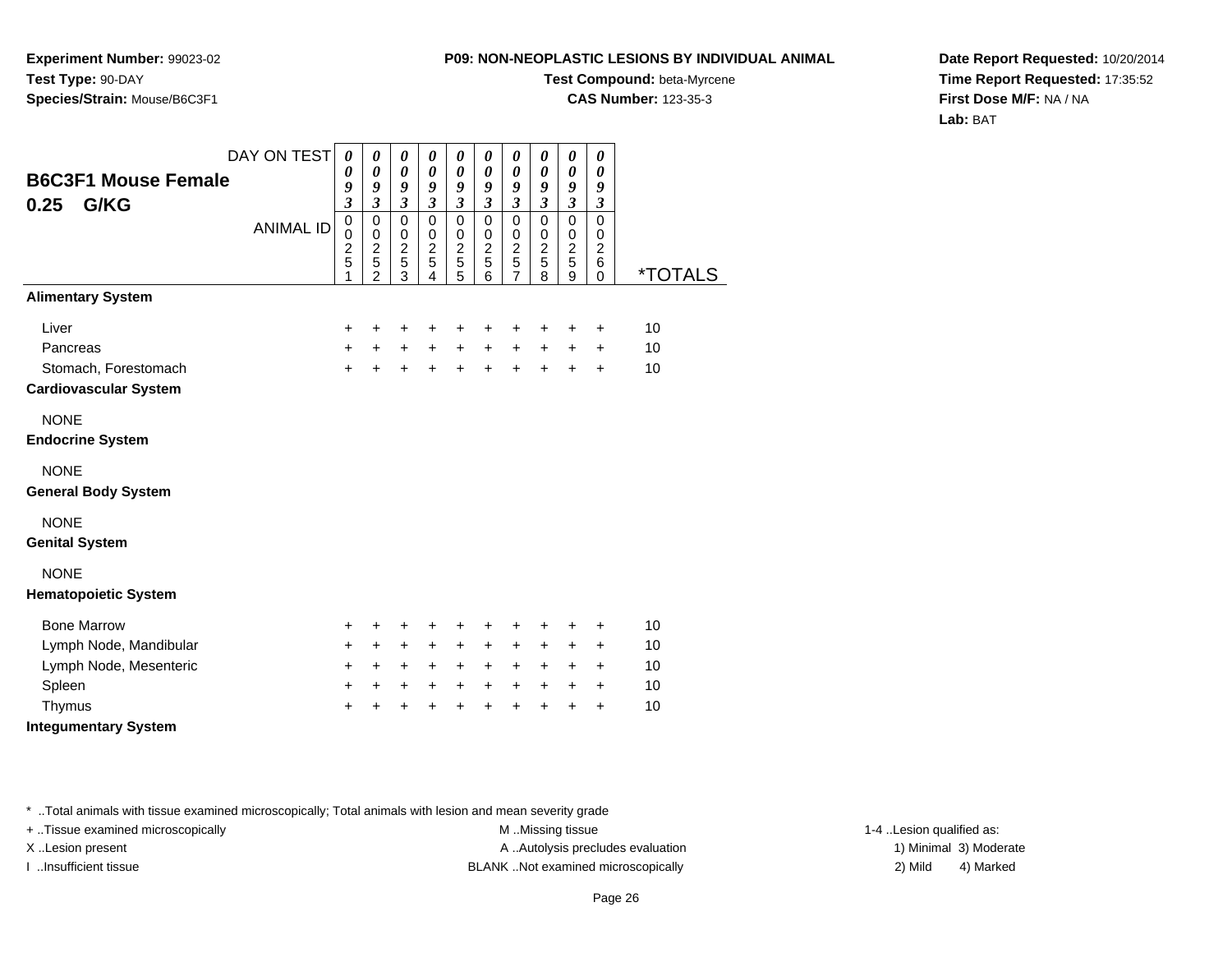**Experiment Number:** 99023-02**Test Type:** 90-DAY**Species/Strain:** Mouse/B6C3F1

# **Test Compound:** beta-Myrcene

**CAS Number:** 123-35-3

**Date Report Requested:** 10/20/2014**Time Report Requested:** 17:35:52**First Dose M/F:** NA / NA**Lab:** BAT

|                                              | DAY ON TEST      | $\boldsymbol{\theta}$                      | 0                                              | $\boldsymbol{\theta}$                          | $\boldsymbol{\theta}$                                                | 0                                                | $\boldsymbol{\theta}$                            | $\boldsymbol{\theta}$                            | $\boldsymbol{\theta}$                            | $\boldsymbol{\theta}$                                                | 0                                          |                       |
|----------------------------------------------|------------------|--------------------------------------------|------------------------------------------------|------------------------------------------------|----------------------------------------------------------------------|--------------------------------------------------|--------------------------------------------------|--------------------------------------------------|--------------------------------------------------|----------------------------------------------------------------------|--------------------------------------------|-----------------------|
| <b>B6C3F1 Mouse Female</b><br>G/KG<br>0.25   | <b>ANIMAL ID</b> | 0<br>9<br>$\boldsymbol{\mathfrak{z}}$<br>0 | 0<br>9<br>$\overline{\mathbf{3}}$<br>0         | $\boldsymbol{\theta}$<br>9<br>3<br>$\mathbf 0$ | $\boldsymbol{\theta}$<br>9<br>$\overline{\mathbf{3}}$<br>$\mathbf 0$ | 0<br>9<br>$\overline{\mathbf{3}}$<br>$\mathbf 0$ | 0<br>9<br>$\overline{\mathbf{3}}$<br>$\mathbf 0$ | 0<br>9<br>$\overline{\mathbf{3}}$<br>$\mathbf 0$ | 0<br>9<br>$\overline{\mathbf{3}}$<br>$\mathbf 0$ | $\boldsymbol{\theta}$<br>9<br>$\overline{\mathbf{3}}$<br>$\mathbf 0$ | 0<br>9<br>$\boldsymbol{\beta}$<br>$\Omega$ |                       |
|                                              |                  | 0<br>$\frac{2}{5}$                         | $\mathbf 0$<br>$\frac{2}{5}$<br>$\overline{2}$ | $\boldsymbol{0}$<br>$\frac{2}{5}$<br>3         | $\mathbf 0$<br>$\frac{2}{5}$<br>4                                    | $\pmb{0}$<br>$\frac{2}{5}$<br>5                  | 0<br>$\boldsymbol{2}$<br>5<br>6                  | $\pmb{0}$<br>$rac{2}{5}$<br>$\overline{7}$       | $\pmb{0}$<br>$\frac{2}{5}$<br>8                  | $\pmb{0}$<br>$\frac{2}{5}$<br>9                                      | 0<br>$\overline{c}$<br>6<br>$\Omega$       | <i><b>*TOTALS</b></i> |
| <b>NONE</b><br><b>Musculoskeletal System</b> |                  |                                            |                                                |                                                |                                                                      |                                                  |                                                  |                                                  |                                                  |                                                                      |                                            |                       |
| <b>NONE</b><br><b>Nervous System</b>         |                  |                                            |                                                |                                                |                                                                      |                                                  |                                                  |                                                  |                                                  |                                                                      |                                            |                       |
| <b>NONE</b><br><b>Respiratory System</b>     |                  |                                            |                                                |                                                |                                                                      |                                                  |                                                  |                                                  |                                                  |                                                                      |                                            |                       |
| <b>Nose</b><br><b>Special Senses System</b>  |                  | $\ddot{}$                                  | $\ddot{}$                                      | $\ddot{}$                                      | $+$                                                                  | $+$                                              | $+$                                              | $+$                                              | $+$                                              | $\ddot{}$                                                            | $\ddot{}$                                  | 10                    |
| <b>NONE</b><br><b>Urinary System</b>         |                  |                                            |                                                |                                                |                                                                      |                                                  |                                                  |                                                  |                                                  |                                                                      |                                            |                       |
| Kidney                                       |                  | +                                          |                                                |                                                |                                                                      |                                                  |                                                  |                                                  |                                                  |                                                                      |                                            | 10                    |

\* ..Total animals with tissue examined microscopically; Total animals with lesion and mean severity grade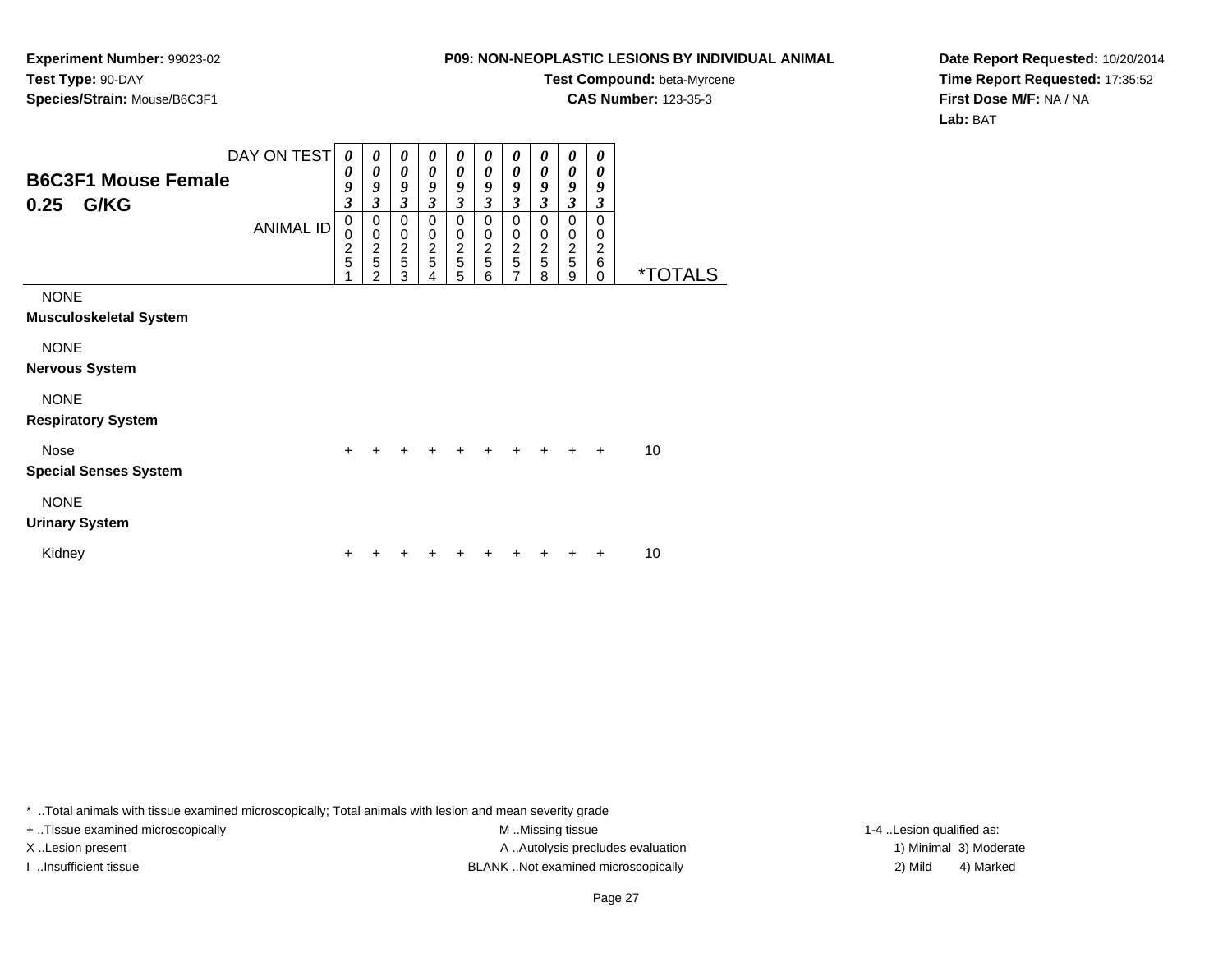**Experiment Number:** 99023-02**Test Type:** 90-DAY**Species/Strain:** Mouse/B6C3F1

## **Test Compound:** beta-Myrcene

**CAS Number:** 123-35-3

**Date Report Requested:** 10/20/2014**Time Report Requested:** 17:35:52**First Dose M/F:** NA / NA**Lab:** BAT

| <b>B6C3F1 Mouse Female</b><br>G/KG<br>0.5                                       | DAY ON TEST      | $\boldsymbol{\theta}$<br>0<br>9<br>$\overline{\mathbf{3}}$ | 0<br>0<br>9<br>$\overline{\mathbf{3}}$                 | 0<br>$\boldsymbol{\theta}$<br>9<br>$\mathfrak{z}$ | 0<br>0<br>9<br>$\mathfrak{z}$                                              | 0<br>$\boldsymbol{\theta}$<br>9<br>$\overline{\mathbf{3}}$                 | 0<br>0<br>9<br>$\mathfrak{z}$                               | 0<br>$\boldsymbol{\theta}$<br>9<br>$\overline{\mathbf{3}}$ | 0<br>0<br>9<br>$\mathfrak{z}$                           | 0<br>$\boldsymbol{\theta}$<br>9<br>$\overline{\mathbf{3}}$               | 0<br>0<br>9<br>$\overline{\mathbf{3}}$ |                       |                |     |
|---------------------------------------------------------------------------------|------------------|------------------------------------------------------------|--------------------------------------------------------|---------------------------------------------------|----------------------------------------------------------------------------|----------------------------------------------------------------------------|-------------------------------------------------------------|------------------------------------------------------------|---------------------------------------------------------|--------------------------------------------------------------------------|----------------------------------------|-----------------------|----------------|-----|
|                                                                                 | <b>ANIMAL ID</b> | $\mathbf 0$<br>$\mathbf 0$<br>3<br>5<br>1                  | $\mathbf 0$<br>$\mathbf 0$<br>3<br>5<br>$\overline{2}$ | $\mathbf 0$<br>$\mathbf 0$<br>3<br>5<br>3         | $\mathbf 0$<br>$\mathbf 0$<br>$\ensuremath{\mathsf{3}}$<br>$\sqrt{5}$<br>4 | $\mathbf 0$<br>$\mathbf 0$<br>$\ensuremath{\mathsf{3}}$<br>$\sqrt{5}$<br>5 | $\pmb{0}$<br>$\pmb{0}$<br>$\overline{3}$<br>$\sqrt{5}$<br>6 | $\mathbf 0$<br>0<br>$\overline{3}$<br>5<br>7               | $\mathbf 0$<br>0<br>$\ensuremath{\mathsf{3}}$<br>5<br>8 | $\pmb{0}$<br>$\mathbf 0$<br>$\ensuremath{\mathsf{3}}$<br>$\sqrt{5}$<br>9 | $\Omega$<br>0<br>3<br>6<br>0           | <i><b>*TOTALS</b></i> |                |     |
| <b>Alimentary System</b>                                                        |                  |                                                            |                                                        |                                                   |                                                                            |                                                                            |                                                             |                                                            |                                                         |                                                                          |                                        |                       |                |     |
| Liver<br><b>Clear Cell Focus</b>                                                |                  | +                                                          |                                                        |                                                   |                                                                            |                                                                            |                                                             |                                                            | +                                                       | +<br>Χ                                                                   | $\ddot{}$                              | 10                    | 1              |     |
| Infiltration Cellular, Mixed Cell<br>Oral Mucosa                                |                  | 1                                                          | 1                                                      | $\overline{2}$                                    | 2<br>+                                                                     |                                                                            | $\mathbf{1}$                                                | $\mathbf{1}$<br>+                                          | $\mathbf{1}$                                            | $\mathbf{1}$                                                             | $\mathbf 1$                            | 2                     | 9              | 1.2 |
| Gingival, Inflammation<br>Pancreas                                              |                  | +                                                          | +                                                      | $\ddot{}$                                         | 1<br>+                                                                     | +                                                                          | $\ddot{}$                                                   | 1<br>+                                                     | +                                                       | +                                                                        | +                                      | 10                    | $\overline{2}$ | 1.0 |
| Stomach, Forestomach<br>Epithelium, Hyperplasia<br><b>Cardiovascular System</b> |                  | $\ddot{}$                                                  | +<br>$\overline{2}$                                    | $\ddot{}$                                         | $\ddot{}$                                                                  | $\ddot{}$                                                                  | $\ddot{}$                                                   | $\ddot{}$                                                  | $\ddot{}$                                               | $\ddot{}$                                                                | +                                      | 10                    | 1              | 2.0 |
| <b>NONE</b><br><b>Endocrine System</b>                                          |                  |                                                            |                                                        |                                                   |                                                                            |                                                                            |                                                             |                                                            |                                                         |                                                                          |                                        |                       |                |     |
| <b>NONE</b><br><b>General Body System</b>                                       |                  |                                                            |                                                        |                                                   |                                                                            |                                                                            |                                                             |                                                            |                                                         |                                                                          |                                        |                       |                |     |
| <b>NONE</b><br><b>Genital System</b>                                            |                  |                                                            |                                                        |                                                   |                                                                            |                                                                            |                                                             |                                                            |                                                         |                                                                          |                                        |                       |                |     |
| <b>NONE</b><br><b>Hematopoietic System</b>                                      |                  |                                                            |                                                        |                                                   |                                                                            |                                                                            |                                                             |                                                            |                                                         |                                                                          |                                        |                       |                |     |
| <b>Bone Marrow</b>                                                              |                  |                                                            |                                                        |                                                   |                                                                            |                                                                            |                                                             |                                                            |                                                         |                                                                          | +                                      | 10                    |                |     |

\* ..Total animals with tissue examined microscopically; Total animals with lesion and mean severity grade

+ ..Tissue examined microscopically examined microscopically examined as: M ..Missing tissue 1-4 ..Lesion qualified as: X..Lesion present **A ..Autolysis precludes evaluation** A ..Autolysis precludes evaluation 1) Minimal 3) Moderate I ..Insufficient tissue BLANK ..Not examined microscopically 2) Mild 4) Marked

Page 28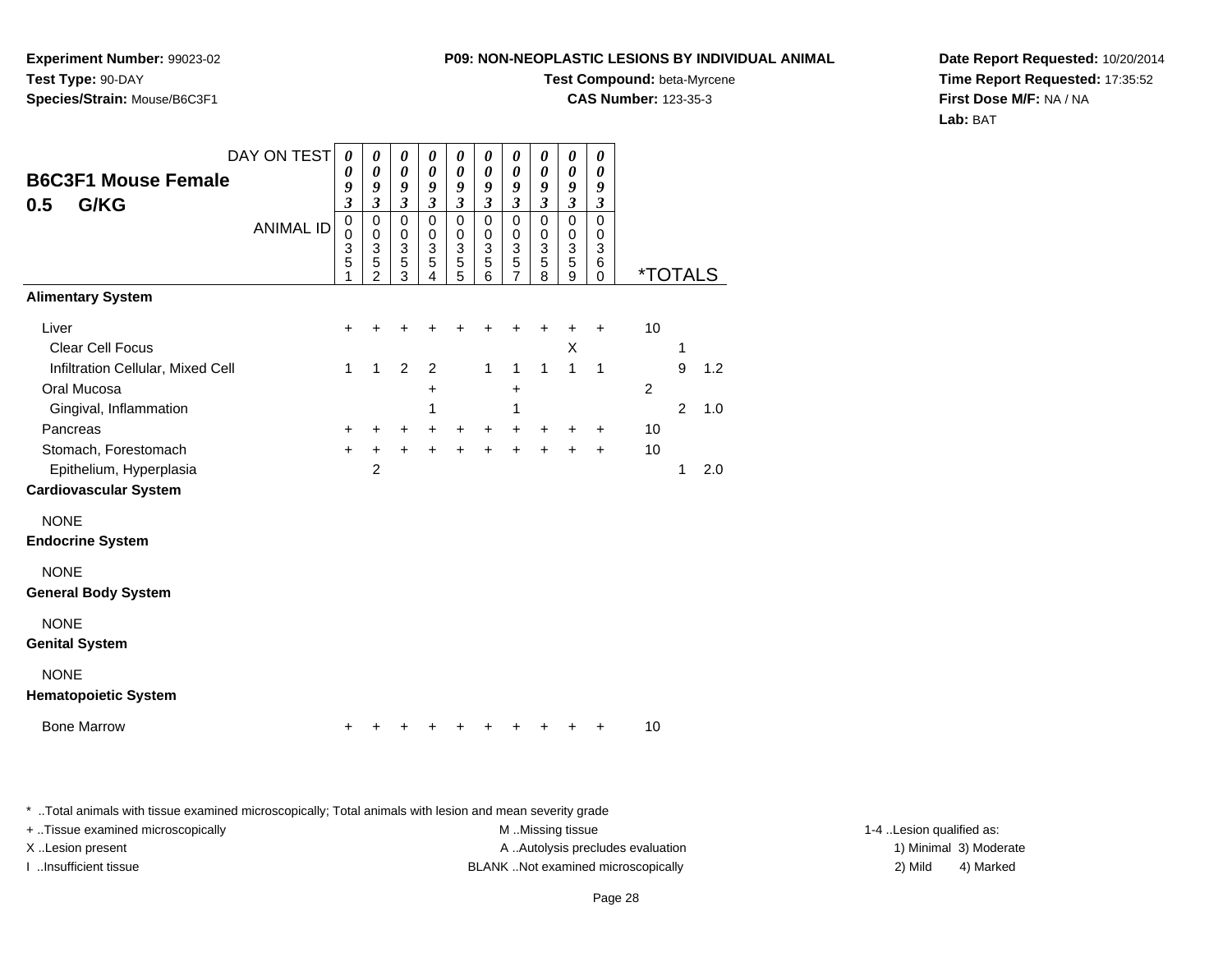**Experiment Number:** 99023-02**Test Type:** 90-DAY**Species/Strain:** Mouse/B6C3F1

#### **Test Compound:** beta-Myrcene

**CAS Number:** 123-35-3

**Date Report Requested:** 10/20/2014**Time Report Requested:** 17:35:52**First Dose M/F:** NA / NA**Lab:** BAT

| <b>B6C3F1 Mouse Female</b><br>G/KG<br>0.5                                                                     | DAY ON TEST<br><b>ANIMAL ID</b> | $\boldsymbol{\theta}$<br>$\boldsymbol{\theta}$<br>9<br>$\overline{\mathbf{3}}$<br>$\mathbf 0$<br>$\mathbf 0$<br>3<br>5<br>1 | 0<br>$\boldsymbol{\theta}$<br>9<br>$\mathfrak{z}$<br>$\pmb{0}$<br>$\mathbf 0$<br>$\mathbf{3}$<br>$\overline{5}$<br>$\overline{2}$ | 0<br>$\boldsymbol{\theta}$<br>9<br>$\mathfrak{z}$<br>$\mathbf 0$<br>$\pmb{0}$<br>$\begin{array}{c} 3 \\ 5 \\ 3 \end{array}$ | 0<br>$\boldsymbol{\theta}$<br>$\boldsymbol{g}$<br>$\mathfrak{z}$<br>$\mathbf 0$<br>$\pmb{0}$<br>$\mathbf{3}$<br>5<br>$\overline{4}$ | $\pmb{\theta}$<br>$\boldsymbol{\theta}$<br>9<br>$\mathfrak{z}$<br>0<br>$\pmb{0}$<br>$\ensuremath{\mathsf{3}}$<br>$\mathbf 5$<br>$\overline{5}$ | 0<br>0<br>9<br>$\mathfrak{z}$<br>$\mathbf 0$<br>$\pmb{0}$<br>$\ensuremath{\mathsf{3}}$<br>5<br>$6\phantom{a}$ | $\pmb{\theta}$<br>$\pmb{\theta}$<br>9<br>$\boldsymbol{\mathfrak{z}}$<br>$\mathbf 0$<br>$\mathsf 0$<br>$\begin{array}{c} 3 \\ 5 \\ 7 \end{array}$ | 0<br>0<br>9<br>$\mathfrak{z}$<br>0<br>0<br>3<br>5<br>8 | 0<br>0<br>9<br>$\mathfrak{z}$<br>0<br>0<br>$\ensuremath{\mathsf{3}}$<br>5<br>9 | 0<br>0<br>9<br>$\boldsymbol{\beta}$<br>$\mathbf 0$<br>$\mathbf 0$<br>3<br>6<br>0 | <i><b>*TOTALS</b></i> |                     |            |
|---------------------------------------------------------------------------------------------------------------|---------------------------------|-----------------------------------------------------------------------------------------------------------------------------|-----------------------------------------------------------------------------------------------------------------------------------|-----------------------------------------------------------------------------------------------------------------------------|-------------------------------------------------------------------------------------------------------------------------------------|------------------------------------------------------------------------------------------------------------------------------------------------|---------------------------------------------------------------------------------------------------------------|--------------------------------------------------------------------------------------------------------------------------------------------------|--------------------------------------------------------|--------------------------------------------------------------------------------|----------------------------------------------------------------------------------|-----------------------|---------------------|------------|
| Lymph Node, Mandibular                                                                                        |                                 | $\ddot{}$                                                                                                                   | $\ddot{}$                                                                                                                         | $\ddot{}$                                                                                                                   | $\ddot{}$                                                                                                                           | $\ddot{}$                                                                                                                                      | $\ddot{}$                                                                                                     | $\ddot{}$                                                                                                                                        | $\ddot{}$                                              | $\ddot{}$                                                                      | $\ddot{}$                                                                        | 10                    |                     |            |
| Lymph Node, Mesenteric                                                                                        |                                 | +                                                                                                                           | $\ddot{}$                                                                                                                         | $\ddot{}$                                                                                                                   | $\ddot{}$                                                                                                                           | $\ddot{}$                                                                                                                                      | $\ddot{}$                                                                                                     | $\ddot{}$                                                                                                                                        | $+$                                                    | +                                                                              | $\ddot{}$                                                                        | 10                    |                     |            |
| Spleen                                                                                                        |                                 | $\ddot{}$                                                                                                                   | $\ddot{}$                                                                                                                         | $\ddot{}$                                                                                                                   | $\ddot{}$                                                                                                                           | $\ddot{}$                                                                                                                                      | $\ddot{}$                                                                                                     | $+$                                                                                                                                              | $+$                                                    | $\ddot{}$                                                                      | $\ddot{}$                                                                        | 10                    |                     |            |
| Thymus                                                                                                        |                                 | $\ddot{}$                                                                                                                   |                                                                                                                                   | $\ddot{}$                                                                                                                   | ÷                                                                                                                                   | $\ddot{}$                                                                                                                                      | $\ddot{}$                                                                                                     | $+$                                                                                                                                              | $\ddot{}$                                              | $\ddot{}$                                                                      | $\ddot{}$                                                                        | 10                    |                     |            |
| <b>Integumentary System</b>                                                                                   |                                 |                                                                                                                             |                                                                                                                                   |                                                                                                                             |                                                                                                                                     |                                                                                                                                                |                                                                                                               |                                                                                                                                                  |                                                        |                                                                                |                                                                                  |                       |                     |            |
| <b>NONE</b><br><b>Musculoskeletal System</b>                                                                  |                                 |                                                                                                                             |                                                                                                                                   |                                                                                                                             |                                                                                                                                     |                                                                                                                                                |                                                                                                               |                                                                                                                                                  |                                                        |                                                                                |                                                                                  |                       |                     |            |
| <b>NONE</b><br><b>Nervous System</b>                                                                          |                                 |                                                                                                                             |                                                                                                                                   |                                                                                                                             |                                                                                                                                     |                                                                                                                                                |                                                                                                               |                                                                                                                                                  |                                                        |                                                                                |                                                                                  |                       |                     |            |
| <b>NONE</b><br><b>Respiratory System</b>                                                                      |                                 |                                                                                                                             |                                                                                                                                   |                                                                                                                             |                                                                                                                                     |                                                                                                                                                |                                                                                                               |                                                                                                                                                  |                                                        |                                                                                |                                                                                  |                       |                     |            |
| <b>Nose</b><br>Respirat Epith, Inflammation<br>Respirat Epith, Mineralization<br><b>Special Senses System</b> |                                 | +                                                                                                                           |                                                                                                                                   | 1                                                                                                                           |                                                                                                                                     |                                                                                                                                                |                                                                                                               |                                                                                                                                                  | 1<br>1                                                 |                                                                                |                                                                                  | 10                    | $\overline{2}$<br>1 | 1.0<br>1.0 |
| <b>NONE</b><br><b>Urinary System</b>                                                                          |                                 |                                                                                                                             |                                                                                                                                   |                                                                                                                             |                                                                                                                                     |                                                                                                                                                |                                                                                                               |                                                                                                                                                  |                                                        |                                                                                |                                                                                  |                       |                     |            |
| Kidney                                                                                                        |                                 |                                                                                                                             |                                                                                                                                   |                                                                                                                             |                                                                                                                                     |                                                                                                                                                |                                                                                                               |                                                                                                                                                  |                                                        |                                                                                |                                                                                  | 10                    |                     |            |

\* ..Total animals with tissue examined microscopically; Total animals with lesion and mean severity grade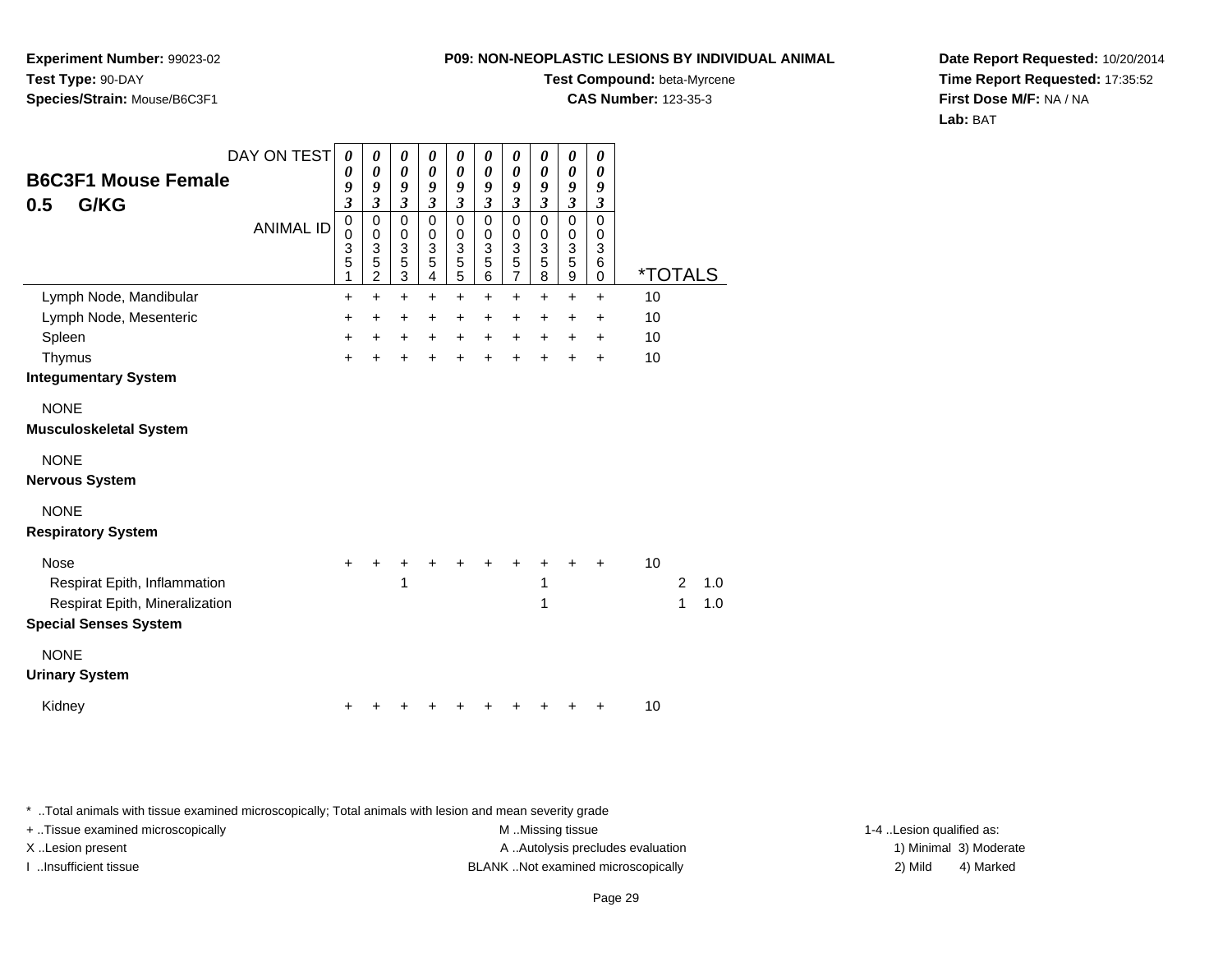**Experiment Number:** 99023-02**Test Type:** 90-DAY**Species/Strain:** Mouse/B6C3F1

#### **Test Compound:** beta-Myrcene

**CAS Number:** 123-35-3

**Date Report Requested:** 10/20/2014**Time Report Requested:** 17:35:53**First Dose M/F:** NA / NA**Lab:** BAT

| DAY ON TEST                       | 0                             | 0                                            | 0                       | 0                                         | 0                                            | 0                               | 0                               | $\boldsymbol{\theta}$                        | 0                                            | 0                                   |                       |   |     |
|-----------------------------------|-------------------------------|----------------------------------------------|-------------------------|-------------------------------------------|----------------------------------------------|---------------------------------|---------------------------------|----------------------------------------------|----------------------------------------------|-------------------------------------|-----------------------|---|-----|
| <b>B6C3F1 Mouse Female</b>        | 0<br>9                        | 0<br>9                                       | 0<br>9                  | $\boldsymbol{\theta}$<br>$\boldsymbol{g}$ | 0<br>9                                       | $\boldsymbol{\theta}$<br>9      | 0<br>9                          | 0<br>9                                       | 0<br>9                                       | $\boldsymbol{\theta}$<br>9          |                       |   |     |
| G/KG<br>1.0                       | $\overline{\mathbf{3}}$       | $\overline{\mathbf{3}}$                      | $\overline{\mathbf{3}}$ | 3                                         | $\overline{\mathbf{3}}$                      | $\mathfrak{z}$                  | $\overline{\mathbf{3}}$         | $\mathfrak{z}$                               | $\mathfrak{z}$                               | $\overline{\mathbf{3}}$             |                       |   |     |
| <b>ANIMAL ID</b>                  | $\pmb{0}$<br>0<br>4<br>5<br>1 | 0<br>$\mathbf 0$<br>4<br>5<br>$\overline{2}$ | 0<br>0<br>4<br>5<br>3   | $\Omega$<br>0<br>4<br>5<br>4              | $\mathbf 0$<br>0<br>$\overline{4}$<br>5<br>5 | $\mathbf 0$<br>0<br>4<br>5<br>6 | $\mathbf 0$<br>0<br>4<br>5<br>7 | $\mathbf 0$<br>0<br>$\overline{4}$<br>5<br>8 | $\mathbf 0$<br>0<br>$\overline{4}$<br>5<br>9 | $\Omega$<br>0<br>4<br>6<br>$\Omega$ | <i><b>*TOTALS</b></i> |   |     |
| <b>Alimentary System</b>          |                               |                                              |                         |                                           |                                              |                                 |                                 |                                              |                                              |                                     |                       |   |     |
| Esophagus                         | ٠                             | ٠                                            | +                       |                                           |                                              | ٠                               | +                               | ٠                                            | ٠                                            | +                                   | 10                    |   |     |
| Gallbladder                       | M                             | $\ddot{}$                                    | +                       | +                                         | +                                            | +                               | +                               | +                                            | +                                            | +                                   | 9                     |   |     |
| Intestine Large, Cecum            | +                             | +                                            | +                       | +                                         | $\ddot{}$                                    | $\ddot{}$                       | $\ddot{}$                       | $\ddot{}$                                    | $\ddot{}$                                    | +                                   | 10                    |   |     |
| Intestine Large, Colon            | $\ddot{}$                     | $\ddot{}$                                    | +                       | $\ddot{}$                                 | $\ddot{}$                                    | $\ddot{}$                       | +                               | $\ddot{}$                                    | +                                            | $\ddot{}$                           | 10                    |   |     |
| Intestine Large, Rectum           | +                             | +                                            | +                       | +                                         | +                                            | +                               | +                               | +                                            | +                                            | +                                   | 10                    |   |     |
| Intestine Small, Duodenum         | $\ddot{}$                     | $\ddot{}$                                    | +                       | $\ddot{}$                                 | $\ddot{}$                                    | $\ddot{}$                       | $\ddot{}$                       | $\ddot{}$                                    | $\ddot{}$                                    | $\ddot{}$                           | 10                    |   |     |
| Intestine Small, Ileum            | $\pm$                         | $\ddot{}$                                    | $\ddot{}$               | $\ddot{}$                                 | $\ddot{}$                                    | $\ddot{}$                       | +                               | $\ddot{}$                                    | $\pm$                                        | $\ddot{}$                           | 10                    |   |     |
| Intestine Small, Jejunum          | +                             | $\ddot{}$                                    | $\ddot{}$               | $\ddot{}$                                 | +                                            | +                               | $\ddot{}$                       | $\ddot{}$                                    | $\ddot{}$                                    | $\ddot{}$                           | 10                    |   |     |
| Liver                             | $\ddot{}$                     | $\ddot{}$                                    | $\ddot{}$               | $\ddot{}$                                 | $\ddot{}$                                    | $\ddot{}$                       | $\ddot{}$                       | $\ddot{}$                                    | $\ddot{}$                                    | $\ddot{}$                           | 10                    |   |     |
| Centrilobular, Hypertrophy        | 1                             |                                              |                         |                                           |                                              | 1                               |                                 |                                              |                                              |                                     |                       | 2 | 1.0 |
| Infiltration Cellular, Mixed Cell | 1                             | 1                                            | 2                       | 1                                         |                                              | 1                               | 1                               | 1                                            | 1                                            | $\overline{c}$                      |                       | 9 | 1.2 |
| Oral Mucosa                       | $\pm$                         | +                                            | +                       | $\ddot{}$                                 | ÷                                            | $\ddot{}$                       | +                               | +                                            | +                                            | $\ddot{}$                           | 10                    |   |     |
| Pancreas                          | $\pm$                         | $\pm$                                        | +                       | $\ddot{}$                                 | +                                            | +                               | +                               | +                                            | $\ddot{}$                                    | $\ddot{}$                           | 10                    |   |     |
| Salivary Glands                   | $\ddot{}$                     | $\ddot{}$                                    | $\ddot{}$               | $\ddot{}$                                 | $\ddot{}$                                    | $\ddot{}$                       | $\ddot{}$                       | $\ddot{}$                                    | $\ddot{}$                                    | $\ddot{}$                           | 10                    |   |     |
| Stomach, Forestomach              | $\ddot{}$                     | $\ddot{}$                                    | $\ddot{}$               | $\ddot{}$                                 | $\ddot{}$                                    | $\ddot{}$                       | $\ddot{}$                       | $\ddot{}$                                    | $\ddot{}$                                    | $\ddot{}$                           | 10                    |   |     |
| Epithelium, Hyperplasia           |                               | 3                                            |                         | 1                                         |                                              |                                 |                                 |                                              |                                              |                                     |                       | 2 | 2.0 |
| Stomach, Glandular                | +                             | $\ddot{}$                                    | +                       |                                           |                                              |                                 |                                 |                                              |                                              | +                                   | 10                    |   |     |
| <b>Cardiovascular System</b>      |                               |                                              |                         |                                           |                                              |                                 |                                 |                                              |                                              |                                     |                       |   |     |
| <b>Blood Vessel</b>               | +                             |                                              |                         |                                           |                                              |                                 |                                 |                                              |                                              | +                                   | 10                    |   |     |
| Heart                             | +                             |                                              | +                       |                                           |                                              | +                               | +                               | +                                            | +                                            | +                                   | 10                    |   |     |

\* ..Total animals with tissue examined microscopically; Total animals with lesion and mean severity grade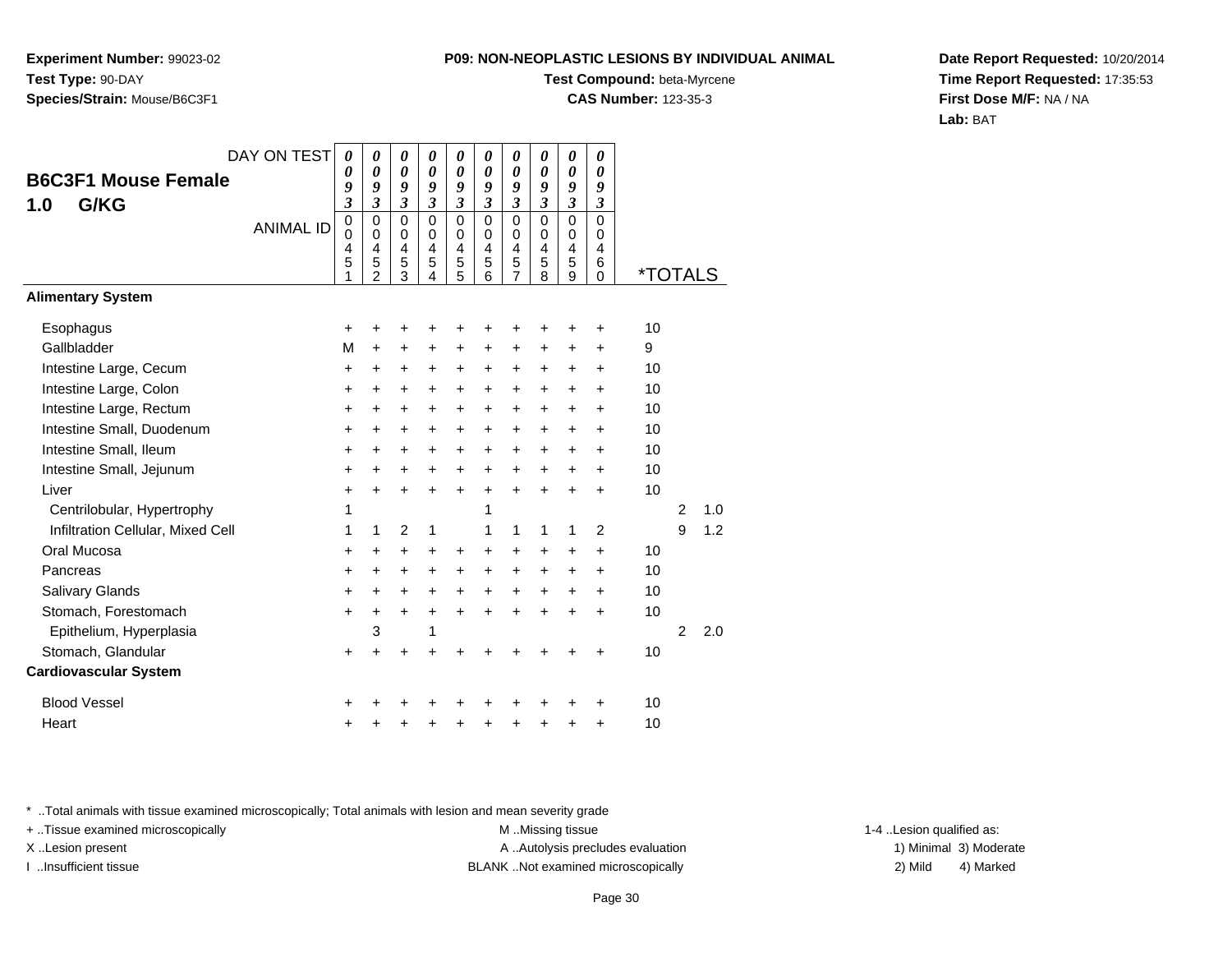**Experiment Number:** 99023-02**Test Type:** 90-DAY**Species/Strain:** Mouse/B6C3F1

# **Test Compound:** beta-Myrcene

**CAS Number:** 123-35-3

**Date Report Requested:** 10/20/2014**Time Report Requested:** 17:35:53**First Dose M/F:** NA / NA**Lab:** BAT

| <b>B6C3F1 Mouse Female</b><br>G/KG<br>1.0 | DAY ON TEST      | 0<br>0<br>9<br>$\mathfrak{z}$           | 0<br>$\boldsymbol{\theta}$<br>9<br>$\overline{\mathbf{3}}$ | 0<br>$\boldsymbol{\theta}$<br>9<br>$\mathfrak{z}$ | 0<br>0<br>9<br>$\overline{\mathbf{3}}$                | 0<br>$\boldsymbol{\theta}$<br>9<br>$\mathfrak{z}$ | 0<br>$\boldsymbol{\theta}$<br>9<br>$\overline{\mathbf{3}}$ | 0<br>$\boldsymbol{\theta}$<br>9<br>$\mathfrak{z}$      | $\boldsymbol{\theta}$<br>$\boldsymbol{\theta}$<br>9<br>$\overline{\mathbf{3}}$ | $\boldsymbol{\theta}$<br>$\boldsymbol{\theta}$<br>9<br>$\overline{\mathbf{3}}$ | $\boldsymbol{\theta}$<br>0<br>9<br>$\mathfrak{z}$ |                       |    |     |
|-------------------------------------------|------------------|-----------------------------------------|------------------------------------------------------------|---------------------------------------------------|-------------------------------------------------------|---------------------------------------------------|------------------------------------------------------------|--------------------------------------------------------|--------------------------------------------------------------------------------|--------------------------------------------------------------------------------|---------------------------------------------------|-----------------------|----|-----|
|                                           | <b>ANIMAL ID</b> | $\pmb{0}$<br>$\mathbf 0$<br>4<br>5<br>1 | $\pmb{0}$<br>$\pmb{0}$<br>4<br>$\frac{5}{2}$               | $\mathbf 0$<br>0<br>4<br>5<br>$\overline{3}$      | $\mathbf 0$<br>0<br>4<br>5<br>$\overline{\mathbf{4}}$ | $\mathbf 0$<br>$\mathbf 0$<br>4<br>$\frac{5}{5}$  | $\mathbf 0$<br>0<br>4<br>5<br>6                            | $\mathbf 0$<br>$\mathbf 0$<br>4<br>5<br>$\overline{7}$ | $\mathbf 0$<br>$\mathbf 0$<br>4<br>5<br>8                                      | $\mathsf 0$<br>0<br>4<br>5<br>$\overline{9}$                                   | $\Omega$<br>$\Omega$<br>4<br>6<br>$\Omega$        | <i><b>*TOTALS</b></i> |    |     |
| <b>Endocrine System</b>                   |                  |                                         |                                                            |                                                   |                                                       |                                                   |                                                            |                                                        |                                                                                |                                                                                |                                                   |                       |    |     |
| <b>Adrenal Cortex</b>                     |                  | +                                       | +                                                          | +                                                 | +                                                     | +                                                 | +                                                          | +                                                      | +                                                                              | +                                                                              | +                                                 | 10                    |    |     |
| Capsule, Hyperplasia                      |                  | 1                                       | $\overline{2}$                                             | $\overline{2}$                                    | $\overline{2}$                                        | $\mathbf{1}$                                      | $\mathbf{1}$                                               | $\mathbf{1}$                                           | $\mathbf{1}$                                                                   | 1                                                                              | 1                                                 |                       | 10 | 1.3 |
| Adrenal Medulla                           |                  | +                                       | $\ddot{}$                                                  | $\ddot{}$                                         | $\ddot{}$                                             | $\ddot{}$                                         | $\ddot{}$                                                  | $\ddot{}$                                              | $\ddot{}$                                                                      | $\ddot{}$                                                                      | $\ddot{}$                                         | 10                    |    |     |
| Parathyroid Gland                         |                  | $\ddot{}$                               | $+$                                                        | M                                                 | $\ddot{}$                                             | $+$                                               | M                                                          | $\ddot{}$                                              | $\ddot{}$                                                                      | $\ddot{}$                                                                      | $\ddot{}$                                         | 8                     |    |     |
| Cyst                                      |                  | 1                                       |                                                            |                                                   |                                                       |                                                   |                                                            |                                                        |                                                                                |                                                                                |                                                   |                       | 1  | 1.0 |
| <b>Pituitary Gland</b>                    |                  | +                                       | +                                                          | +                                                 | +                                                     | +                                                 | +                                                          | +                                                      | +                                                                              | +                                                                              | +                                                 | 10                    |    |     |
| <b>Thyroid Gland</b>                      |                  | $\ddot{}$                               | $\ddot{}$                                                  | $\ddot{}$                                         | $\ddot{}$                                             | $\ddot{}$                                         | $\ddot{}$                                                  | $\ddot{}$                                              | $\ddot{}$                                                                      | $\ddot{}$                                                                      | $\ddot{}$                                         | 10                    |    |     |
| Inflammation, Granulomatous               |                  |                                         |                                                            |                                                   |                                                       |                                                   |                                                            |                                                        |                                                                                | 1                                                                              |                                                   |                       | 1  | 1.0 |
| <b>General Body System</b>                |                  |                                         |                                                            |                                                   |                                                       |                                                   |                                                            |                                                        |                                                                                |                                                                                |                                                   |                       |    |     |
| <b>NONE</b>                               |                  |                                         |                                                            |                                                   |                                                       |                                                   |                                                            |                                                        |                                                                                |                                                                                |                                                   |                       |    |     |
| <b>Genital System</b>                     |                  |                                         |                                                            |                                                   |                                                       |                                                   |                                                            |                                                        |                                                                                |                                                                                |                                                   |                       |    |     |
| <b>Clitoral Gland</b>                     |                  | +                                       | +                                                          | +                                                 | ٠                                                     | +                                                 | +                                                          | +                                                      | ٠                                                                              | +                                                                              | ٠                                                 | 10                    |    |     |
| Ovary                                     |                  | +                                       | $+$                                                        | $\ddot{}$                                         | $\ddot{}$                                             | $\ddot{}$                                         | $\ddot{}$                                                  | $\ddot{}$                                              | $\ddot{}$                                                                      | $\ddot{}$                                                                      | $\ddot{}$                                         | 10                    |    |     |
| <b>Uterus</b>                             |                  | +                                       | +                                                          | +                                                 | +                                                     | +                                                 | +                                                          | +                                                      | +                                                                              | +                                                                              | $\ddot{}$                                         | 10                    |    |     |
| <b>Hematopoietic System</b>               |                  |                                         |                                                            |                                                   |                                                       |                                                   |                                                            |                                                        |                                                                                |                                                                                |                                                   |                       |    |     |
| <b>Bone Marrow</b>                        |                  | +                                       | +                                                          | +                                                 | +                                                     | +                                                 | +                                                          | +                                                      | +                                                                              | +                                                                              | +                                                 | 10                    |    |     |
| Lymph Node, Mandibular                    |                  | $\ddot{}$                               | $+$                                                        | $\ddot{}$                                         | $\ddot{}$                                             | $\ddot{}$                                         | +                                                          | $\ddot{}$                                              | $\ddot{}$                                                                      | $\ddot{}$                                                                      | $\ddot{}$                                         | 10                    |    |     |
| Lymph Node, Mesenteric                    |                  | +                                       | $\ddot{}$                                                  | $\ddot{}$                                         | $\ddot{}$                                             | +                                                 | +                                                          | $\ddot{}$                                              | $\ddot{}$                                                                      | +                                                                              | $\ddot{}$                                         | 10                    |    |     |
| Spleen                                    |                  | +                                       | $\ddot{}$                                                  | +                                                 | $\ddot{}$                                             | $\ddot{}$                                         | $\ddot{}$                                                  | $\ddot{}$                                              | $\ddot{}$                                                                      | $\ddot{}$                                                                      | $\ddot{}$                                         | 10                    |    |     |
| Thymus                                    |                  | $\ddot{}$                               | +                                                          | +                                                 | $\ddot{}$                                             | $\ddot{}$                                         | $\ddot{}$                                                  | $\ddot{}$                                              | $\ddot{}$                                                                      | $\ddot{}$                                                                      | $\ddot{}$                                         | 10                    |    |     |

\* ..Total animals with tissue examined microscopically; Total animals with lesion and mean severity grade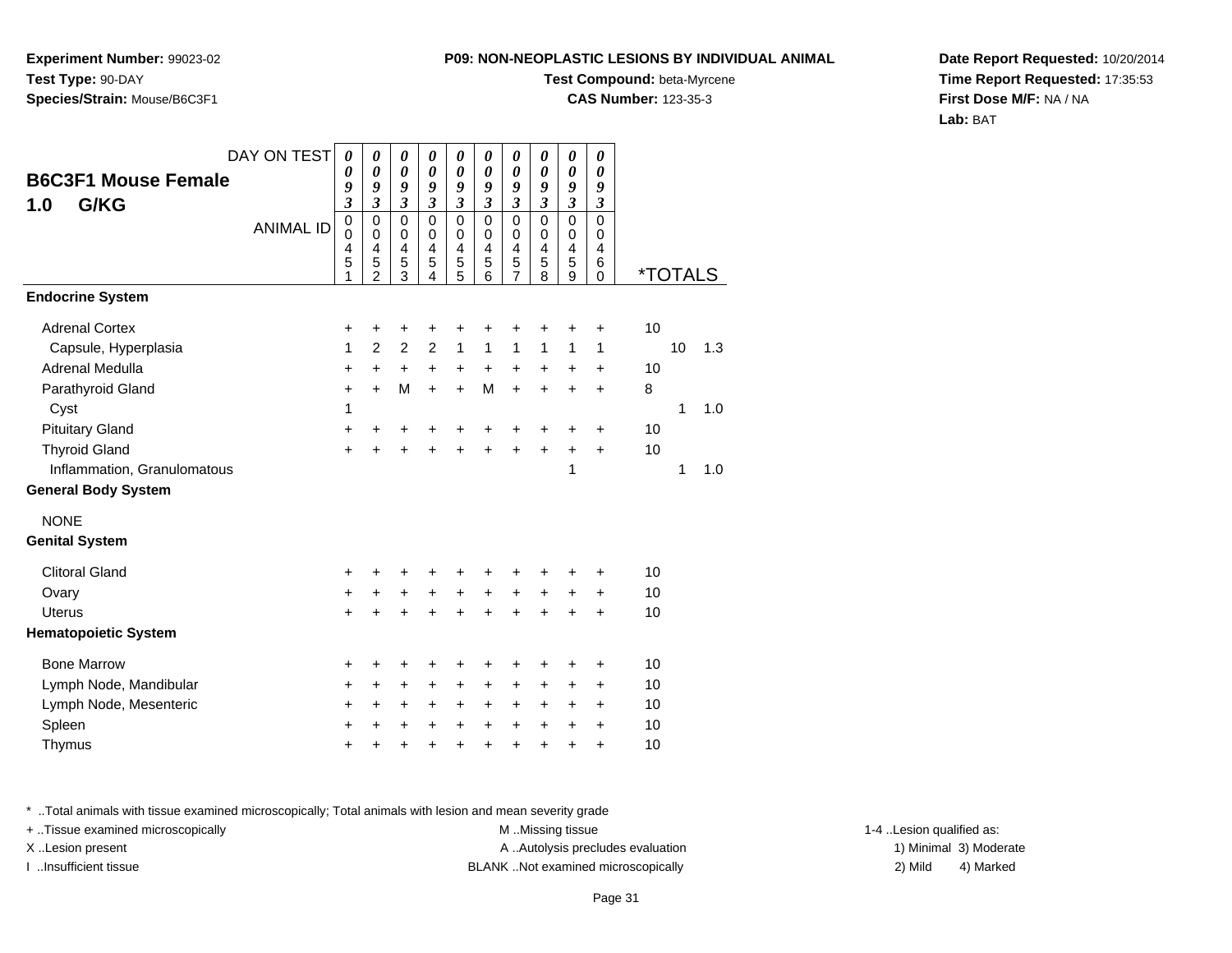**Experiment Number:** 99023-02**Test Type:** 90-DAY**Species/Strain:** Mouse/B6C3F1

#### **Test Compound:** beta-Myrcene

**CAS Number:** 123-35-3

**Date Report Requested:** 10/20/2014**Time Report Requested:** 17:35:53**First Dose M/F:** NA / NA**Lab:** BAT

| DAY ON TEST<br><b>B6C3F1 Mouse Female</b><br>G/KG<br>1.0 |                  | 0<br>0<br>9<br>$\boldsymbol{\beta}$ | 0<br>0<br>9<br>$\mathfrak{z}$        | 0<br>0<br>9<br>3      | 0<br>0<br>9<br>$\boldsymbol{\beta}$          | 0<br>0<br>9<br>3      | 0<br>0<br>9<br>$\boldsymbol{\beta}$ | 0<br>0<br>9<br>3                | 0<br>0<br>9<br>3                  | 0<br>0<br>9<br>3      | 0<br>0<br>9<br>3      |                       |                |     |  |
|----------------------------------------------------------|------------------|-------------------------------------|--------------------------------------|-----------------------|----------------------------------------------|-----------------------|-------------------------------------|---------------------------------|-----------------------------------|-----------------------|-----------------------|-----------------------|----------------|-----|--|
|                                                          | <b>ANIMAL ID</b> | 0<br>0<br>4<br>5<br>1               | 0<br>0<br>4<br>5<br>$\boldsymbol{2}$ | 0<br>0<br>4<br>5<br>3 | 0<br>0<br>$\overline{\mathcal{L}}$<br>5<br>4 | 0<br>0<br>4<br>5<br>5 | 0<br>0<br>4<br>5<br>6               | $\mathbf 0$<br>0<br>4<br>5<br>7 | 0<br>0<br>$\frac{4}{5}$<br>$\bf8$ | 0<br>0<br>4<br>5<br>9 | 0<br>0<br>4<br>6<br>0 | <i><b>*TOTALS</b></i> |                |     |  |
| Thymus                                                   |                  | +                                   | $\ddot{}$                            | $\ddot{}$             | $\ddot{}$                                    | $\ddot{}$             | $\ddot{}$                           | $\ddot{}$                       | +                                 | +                     | $\ddot{}$             | 10                    |                |     |  |
| Cyst                                                     |                  | 1                                   |                                      | 1                     |                                              |                       |                                     |                                 |                                   |                       |                       |                       | $\overline{c}$ | 1.0 |  |
| <b>Integumentary System</b>                              |                  |                                     |                                      |                       |                                              |                       |                                     |                                 |                                   |                       |                       |                       |                |     |  |
| <b>Mammary Gland</b>                                     |                  | $\ddot{}$                           | +                                    | +                     | +                                            |                       | +                                   | ٠                               | ٠                                 | +                     | +                     | 10                    |                |     |  |
| Skin                                                     |                  | $\ddot{}$                           | $\ddot{}$                            | $\ddot{}$             |                                              |                       | ÷                                   | ÷                               | $\ddot{}$                         | $\ddot{}$             | $\ddot{}$             | 10                    |                |     |  |
| <b>Musculoskeletal System</b>                            |                  |                                     |                                      |                       |                                              |                       |                                     |                                 |                                   |                       |                       |                       |                |     |  |
| Bone                                                     |                  | +                                   | +                                    | +                     | +                                            |                       | +                                   | ٠                               | +                                 | ÷                     | ÷                     | 10                    |                |     |  |
| <b>Nervous System</b>                                    |                  |                                     |                                      |                       |                                              |                       |                                     |                                 |                                   |                       |                       |                       |                |     |  |
| <b>Brain</b>                                             |                  | $\ddot{}$                           | +                                    | +                     |                                              |                       | +                                   | ÷                               |                                   | +                     | +                     | 10                    |                |     |  |
| <b>Respiratory System</b>                                |                  |                                     |                                      |                       |                                              |                       |                                     |                                 |                                   |                       |                       |                       |                |     |  |
| Lung                                                     |                  | $\ddot{}$                           | ÷                                    | +                     | +                                            |                       | +                                   | ٠                               | ٠                                 | +                     | ٠                     | 10                    |                |     |  |
| <b>Nose</b>                                              |                  | $\ddot{}$                           | $\ddot{}$                            | +                     | $\ddot{}$                                    | $\ddot{}$             | $\ddot{}$                           | $+$                             | $+$                               | $\ddot{}$             | $\ddot{}$             | 10                    |                |     |  |
| Olfactory Epi, Degeneration                              |                  |                                     |                                      |                       |                                              |                       |                                     |                                 |                                   |                       |                       |                       | 1              | 1.0 |  |
| Trachea                                                  |                  | $\ddot{}$                           | +                                    |                       |                                              |                       |                                     |                                 |                                   |                       | +                     | 10                    |                |     |  |
| <b>Special Senses System</b>                             |                  |                                     |                                      |                       |                                              |                       |                                     |                                 |                                   |                       |                       |                       |                |     |  |
| Eye                                                      |                  | $\ddot{}$                           | +                                    | +                     | +                                            |                       | +                                   | +                               | +                                 | +                     | +                     | 10                    |                |     |  |
| Harderian Gland                                          |                  | $\ddot{}$                           | +                                    | +                     |                                              |                       | +                                   | +                               | +                                 | +                     | $\ddot{}$             | 10                    |                |     |  |
| <b>Urinary System</b>                                    |                  |                                     |                                      |                       |                                              |                       |                                     |                                 |                                   |                       |                       |                       |                |     |  |
| Kidney                                                   |                  | +                                   |                                      |                       |                                              |                       | +                                   | +                               | +                                 | +                     | +                     | 10                    |                |     |  |

\* ..Total animals with tissue examined microscopically; Total animals with lesion and mean severity grade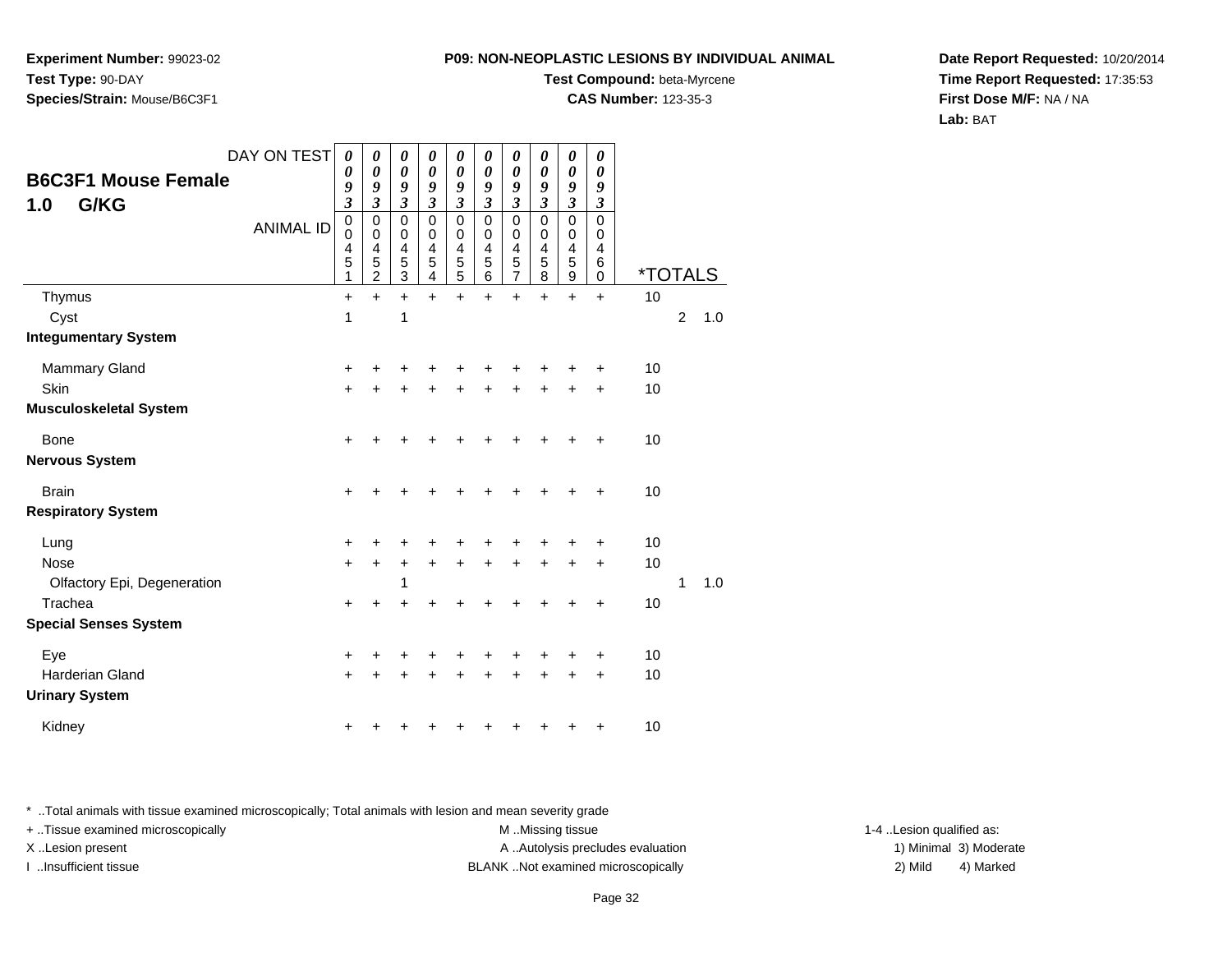**Experiment Number:** 99023-02**Test Type:** 90-DAY**Species/Strain:** Mouse/B6C3F1

### **Test Compound:** beta-Myrcene

**CAS Number:** 123-35-3

**Date Report Requested:** 10/20/2014**Time Report Requested:** 17:35:53**First Dose M/F:** NA / NA**Lab:** BAT

| DAY ON TEST<br><b>B6C3F1 Mouse Female</b><br>G/KG<br>1.0 | $\theta$<br>$\boldsymbol{\theta}$<br>9 | $\boldsymbol{\theta}$<br>0<br>9 | $\boldsymbol{\theta}$<br>$\theta$<br>9<br>3 | $\boldsymbol{\theta}$<br>0<br>Q | $\theta$<br>$\theta$<br>9<br>3 | 0<br>0<br>Q             | 0<br>0<br>9<br>-<br>$\cdot$ | 0<br>0<br>o      | 0<br>0<br>9<br>3      | 0<br>0<br>Y      |                     |
|----------------------------------------------------------|----------------------------------------|---------------------------------|---------------------------------------------|---------------------------------|--------------------------------|-------------------------|-----------------------------|------------------|-----------------------|------------------|---------------------|
| ANIMAL ID                                                | 0<br>4<br>5                            | 0<br>0<br>4<br>5<br>◠           | 0<br>0<br>4<br>5<br>2                       | 0<br>0<br>4<br>5                | 0<br>$\Omega$<br>4<br>5<br>5   | 0<br>0<br>4<br>5<br>ี่ค | 0<br>0<br>4<br>5<br>–       | 0<br>0<br>5<br>8 | 0<br>0<br>4<br>5<br>9 | 0<br>0<br>4<br>6 | <b>FOTALS</b><br>×. |
| Urinary Bladder                                          |                                        |                                 |                                             |                                 |                                |                         |                             |                  |                       |                  | 10                  |

\* ..Total animals with tissue examined microscopically; Total animals with lesion and mean severity grade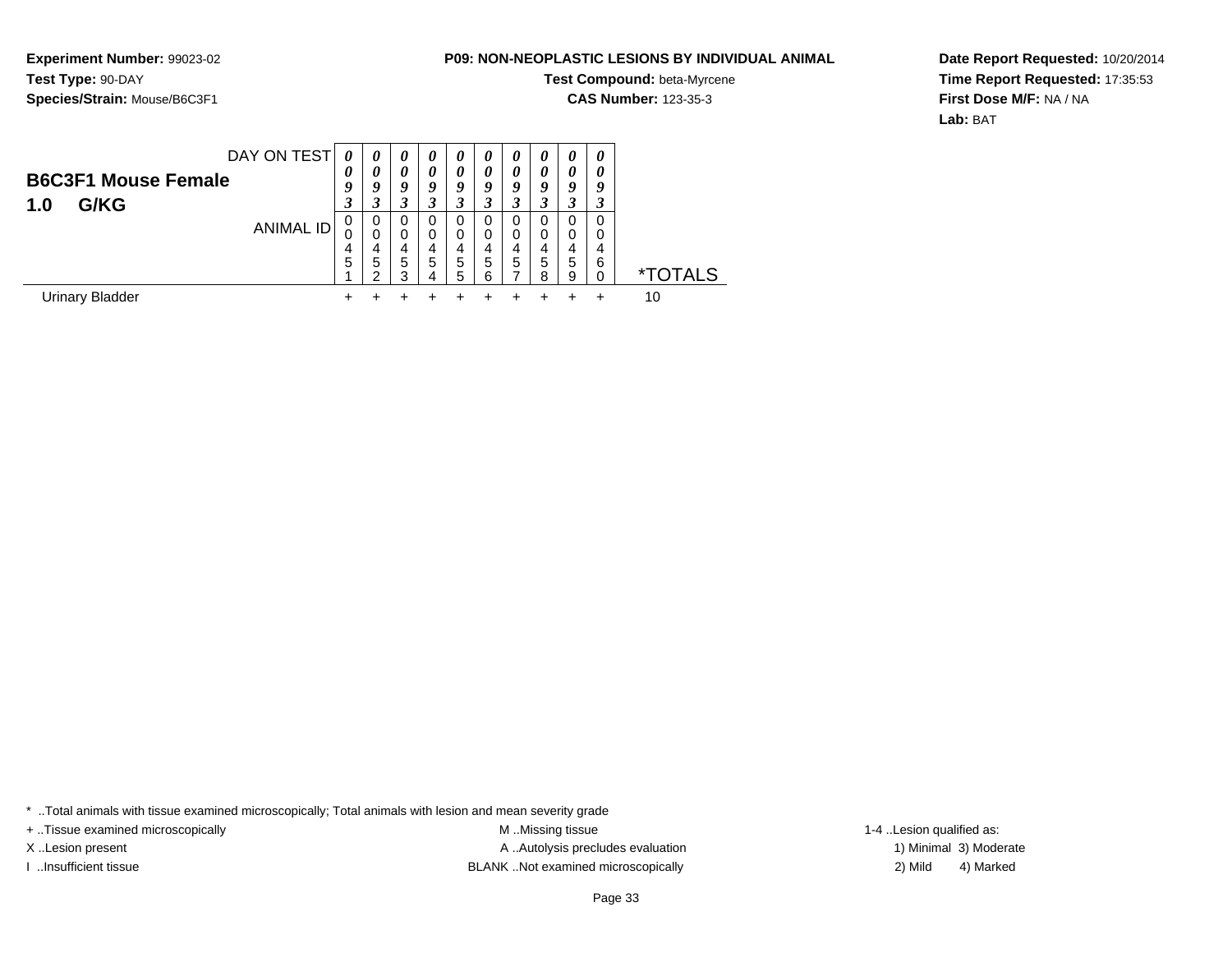**Experiment Number:** 99023-02**Test Type:** 90-DAY**Species/Strain:** Mouse/B6C3F1

#### **Test Compound:** beta-Myrcene

**CAS Number:** 123-35-3

**Date Report Requested:** 10/20/2014**Time Report Requested:** 17:35:53**First Dose M/F:** NA / NA**Lab:** BAT

| DAY ON TEST                                          | 0                               | 0                               | 0                               | 0                               | 0                            | 0                               | 0                     | 0                               | 0                               | 0                                   |                       |                |     |
|------------------------------------------------------|---------------------------------|---------------------------------|---------------------------------|---------------------------------|------------------------------|---------------------------------|-----------------------|---------------------------------|---------------------------------|-------------------------------------|-----------------------|----------------|-----|
| <b>B6C3F1 Mouse Female</b>                           | 0<br>0                          | 0<br>$\boldsymbol{2}$           | 0<br>0                          | 0<br>$\overline{2}$             | 0<br>$\boldsymbol{2}$        | 0<br>$\boldsymbol{2}$           | 0<br>9                | 0<br>9                          | 0<br>0                          | 0<br>0                              |                       |                |     |
| G/KG<br>2.0                                          | 3                               | 3                               | 4                               | 3                               | 3                            | 3                               | 3                     | $\mathfrak{z}$                  | 5                               | 8                                   |                       |                |     |
| <b>ANIMAL ID</b>                                     | $\mathbf 0$<br>0<br>5<br>5<br>1 | $\mathbf 0$<br>0<br>5<br>5<br>2 | $\mathbf 0$<br>0<br>5<br>5<br>3 | $\mathbf 0$<br>0<br>5<br>5<br>4 | $\Omega$<br>0<br>5<br>5<br>5 | $\mathbf 0$<br>0<br>5<br>5<br>6 | 0<br>0<br>5<br>5<br>7 | $\mathbf 0$<br>0<br>5<br>5<br>8 | $\mathbf 0$<br>0<br>5<br>5<br>9 | $\Omega$<br>0<br>5<br>6<br>$\Omega$ | <i><b>*TOTALS</b></i> |                |     |
| <b>Alimentary System</b>                             |                                 |                                 |                                 |                                 |                              |                                 |                       |                                 |                                 |                                     |                       |                |     |
| Esophagus                                            |                                 |                                 |                                 |                                 |                              | +                               |                       |                                 |                                 | +                                   | 10                    |                |     |
| Epithelium, Muscularis, Inflammation,<br>Suppurative |                                 |                                 |                                 |                                 |                              | $\overline{2}$                  |                       |                                 |                                 |                                     |                       | 1              | 2.0 |
| Gallbladder                                          | +                               |                                 |                                 | +                               | A                            | A                               | +                     | +                               |                                 | +                                   | 8                     |                |     |
| Intestine Large, Cecum                               | +                               | +                               | +                               | $\ddot{}$                       | A                            | +                               | $\ddot{}$             | +                               | $\ddot{}$                       | A                                   | 8                     |                |     |
| Intestine Large, Colon                               | +                               | A                               | +                               | +                               | +                            | +                               | $\ddot{}$             | $\ddot{}$                       | A                               | A                                   | $\overline{7}$        |                |     |
| Intestine Large, Rectum                              | $\ddot{}$                       | $\ddot{}$                       | +                               | $\ddot{}$                       | $\ddot{}$                    | $\ddot{}$                       | +                     | $\ddot{}$                       | +                               | $\ddot{}$                           | 10                    |                |     |
| Intestine Small, Duodenum                            | +                               | A                               | $\ddot{}$                       | $\ddot{}$                       | $\ddot{}$                    | $\ddot{}$                       | $\ddot{}$             | $\ddot{}$                       | A                               | $\ddot{}$                           | 8                     |                |     |
| Intestine Small, Ileum                               | $\ddot{}$                       | A                               | A                               | $\ddot{}$                       | A                            | $\ddot{}$                       | $\ddot{}$             | $\ddot{}$                       | $\ddot{}$                       | A                                   | 6                     |                |     |
| Intestine Small, Jejunum                             | $\ddot{}$                       | A                               | A                               | $\ddot{}$                       | A                            | $\ddot{}$                       | $\ddot{}$             | $\ddot{}$                       | +                               | A                                   | 6                     |                |     |
| Liver                                                | $\ddot{}$                       | $\ddot{}$                       | $\ddot{}$                       | +                               | +                            | +                               | $\ddot{}$             | $\ddot{}$                       | ÷                               | $\ddot{}$                           | 10                    |                |     |
| Centrilobular, Hypertrophy                           |                                 |                                 |                                 | 1                               |                              | 1                               | 1                     | 1                               |                                 |                                     |                       | 4              | 1.0 |
| Centrilobular, Necrosis                              |                                 |                                 |                                 |                                 | 2                            | $\overline{c}$                  |                       |                                 | 2                               |                                     |                       | 3              | 2.0 |
| Infiltration Cellular, Mixed Cell                    |                                 |                                 | 1                               |                                 |                              |                                 | 1                     |                                 |                                 |                                     |                       | $\overline{2}$ | 1.0 |
| Oral Mucosa                                          | +                               |                                 |                                 | +                               | +                            | $\ddot{}$                       | $\ddot{}$             | +                               | +                               | +                                   | 10                    |                |     |
| Pancreas                                             | +                               | +                               | $\pm$                           | +                               | $\pm$                        | +                               | $\ddot{}$             | $\ddot{}$                       | +                               | +                                   | 10                    |                |     |
| Degeneration                                         |                                 |                                 |                                 | $\overline{2}$                  |                              | $\overline{2}$                  |                       |                                 | 2                               | $\overline{2}$                      |                       | 4              | 2.0 |
| <b>Salivary Glands</b>                               | +                               |                                 |                                 | +                               | +                            | +                               | +                     | +                               | +                               | +                                   | 10                    |                |     |
| Stomach, Forestomach                                 | +                               |                                 |                                 | +                               | +                            | +                               | $\pm$                 | +                               | +                               | +                                   | 10                    |                |     |
| Epithelium, Hyperplasia                              |                                 |                                 |                                 |                                 | 1                            | 2                               |                       |                                 | $\overline{2}$                  | 3                                   |                       | 4              | 2.0 |
| Inflammation                                         | 1                               | 2                               | $\overline{2}$                  | $\overline{2}$                  | 1                            | $\overline{2}$                  |                       |                                 | 3                               | 1                                   |                       | 8              | 1.8 |

\* ..Total animals with tissue examined microscopically; Total animals with lesion and mean severity grade

+ ..Tissue examined microscopically examined microscopically examined as:  $M$  ..Missing tissue 1-4 ..Lesion qualified as:

X..Lesion present **A ..Autolysis precludes evaluation** A ..Autolysis precludes evaluation 1) Minimal 3) Moderate

I ..Insufficient tissue BLANK ..Not examined microscopically 2) Mild 4) Marked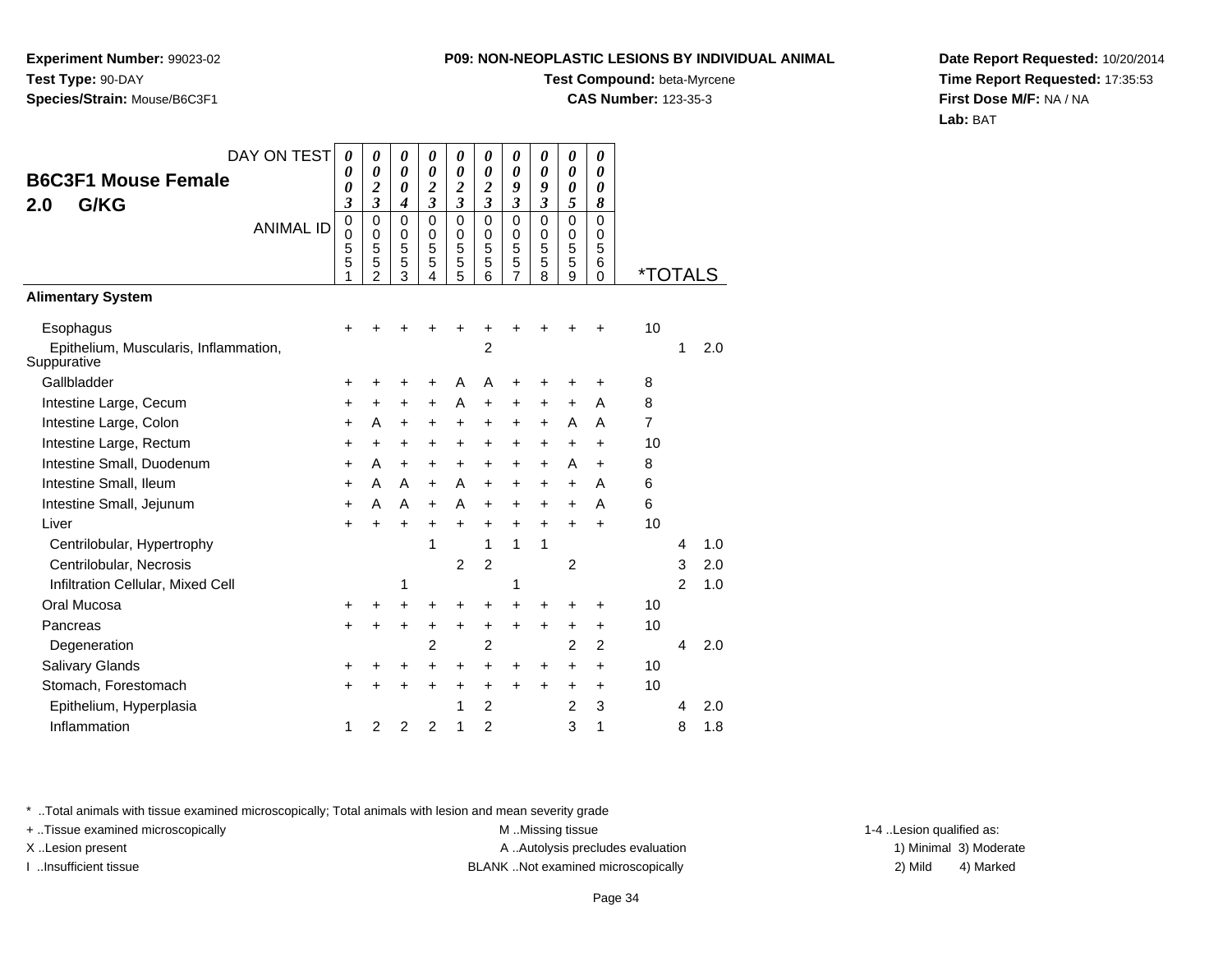**Experiment Number:** 99023-02**Test Type:** 90-DAY**Species/Strain:** Mouse/B6C3F1

#### **Test Compound:** beta-Myrcene

**CAS Number:** 123-35-3

**Date Report Requested:** 10/20/2014**Time Report Requested:** 17:35:53**First Dose M/F:** NA / NA**Lab:** BAT

| DAY ON TEST                       | $\boldsymbol{\theta}$                   | 0                                            | 0                                  | 0                                         | 0                               | 0                                         | 0                                            | 0                               | 0                                         | 0                               |                       |   |     |
|-----------------------------------|-----------------------------------------|----------------------------------------------|------------------------------------|-------------------------------------------|---------------------------------|-------------------------------------------|----------------------------------------------|---------------------------------|-------------------------------------------|---------------------------------|-----------------------|---|-----|
| <b>B6C3F1 Mouse Female</b>        | 0<br>0                                  | 0<br>2                                       | 0<br>0                             | $\boldsymbol{\theta}$<br>$\boldsymbol{2}$ | 0<br>$\overline{\mathbf{c}}$    | $\boldsymbol{\theta}$<br>$\boldsymbol{2}$ | 0<br>9                                       | 0<br>9                          | 0<br>0                                    | $\boldsymbol{\theta}$<br>0      |                       |   |     |
| G/KG<br>2.0                       | 3                                       | $\overline{\mathbf{3}}$                      | 4                                  | 3                                         | 3                               | 3                                         | $\overline{\mathbf{3}}$                      | $\overline{\mathbf{3}}$         | 5                                         | 8                               |                       |   |     |
| <b>ANIMAL ID</b>                  | $\pmb{0}$<br>$\mathbf 0$<br>5<br>5<br>1 | $\mathbf 0$<br>0<br>5<br>5<br>$\overline{2}$ | 0<br>0<br>5<br>5<br>$\overline{3}$ | $\Omega$<br>0<br>5<br>5<br>4              | $\mathbf 0$<br>0<br>5<br>5<br>5 | $\Omega$<br>0<br>5<br>5<br>6              | $\mathbf 0$<br>0<br>5<br>5<br>$\overline{7}$ | $\mathbf 0$<br>0<br>5<br>5<br>8 | $\mathbf 0$<br>0<br>5<br>5<br>$\mathsf g$ | $\mathbf 0$<br>0<br>5<br>6<br>0 | <i><b>*TOTALS</b></i> |   |     |
| Ulcer                             |                                         |                                              | 1                                  |                                           |                                 |                                           |                                              |                                 | 3                                         | 1                               |                       | 3 | 1.7 |
| Stomach, Glandular                | +                                       |                                              |                                    |                                           |                                 |                                           |                                              | +                               | $\ddot{}$                                 | $\ddot{}$                       | 10                    |   |     |
| Epithelium, Hyperplasia, Atypical |                                         |                                              |                                    |                                           |                                 |                                           | 1                                            |                                 |                                           |                                 |                       | 1 | 1.0 |
| Inflammation, Suppurative         |                                         |                                              |                                    |                                           |                                 | 1                                         |                                              |                                 |                                           |                                 |                       | 1 | 1.0 |
| <b>Cardiovascular System</b>      |                                         |                                              |                                    |                                           |                                 |                                           |                                              |                                 |                                           |                                 |                       |   |     |
| <b>Blood Vessel</b>               | +                                       |                                              |                                    |                                           |                                 |                                           |                                              | +                               | +                                         | +                               | 10                    |   |     |
| Heart                             | $\ddot{}$                               |                                              |                                    |                                           |                                 |                                           |                                              | $\ddot{}$                       | $\ddot{}$                                 | $\ddot{}$                       | 10                    |   |     |
| <b>Endocrine System</b>           |                                         |                                              |                                    |                                           |                                 |                                           |                                              |                                 |                                           |                                 |                       |   |     |
| <b>Adrenal Cortex</b>             | +                                       | +                                            | +                                  | +                                         | +                               |                                           | +                                            | +                               | +                                         | +                               | 10                    |   |     |
| Capsule, Hyperplasia              | 1                                       | $\mathbf{1}$                                 | 1                                  | 1                                         |                                 | 1                                         | $\mathbf{1}$                                 | 1                               | 1                                         | 1                               |                       | 9 | 1.0 |
| <b>Adrenal Medulla</b>            | $\ddot{}$                               | +                                            | +                                  | +                                         | +                               | $\ddot{}$                                 | $\ddot{}$                                    | $\ddot{}$                       | $\ddot{}$                                 | +                               | 10                    |   |     |
| Parathyroid Gland                 | +                                       | $\ddot{}$                                    | +                                  | +                                         | $\ddot{}$                       | M                                         | $+$                                          | M                               | $\ddot{}$                                 | +                               | 8                     |   |     |
| <b>Pituitary Gland</b>            | $\ddot{}$                               | $\ddot{}$                                    | $\ddot{}$                          | $\ddot{}$                                 | $\ddot{}$                       | $+$                                       | $+$                                          | $\ddot{}$                       | $\ddot{}$                                 | $\ddot{}$                       | 10                    |   |     |
| <b>Thyroid Gland</b>              | $\ddot{}$                               | +                                            | +                                  | +                                         | +                               |                                           | ÷                                            | $\ddot{}$                       | $\ddot{}$                                 | $\ddot{}$                       | 10                    |   |     |
| <b>General Body System</b>        |                                         |                                              |                                    |                                           |                                 |                                           |                                              |                                 |                                           |                                 |                       |   |     |
| <b>NONE</b>                       |                                         |                                              |                                    |                                           |                                 |                                           |                                              |                                 |                                           |                                 |                       |   |     |
| <b>Genital System</b>             |                                         |                                              |                                    |                                           |                                 |                                           |                                              |                                 |                                           |                                 |                       |   |     |
| <b>Clitoral Gland</b>             | ٠                                       | ٠                                            | M                                  | +                                         |                                 |                                           |                                              | ٠                               | +                                         | ٠                               | 9                     |   |     |
| Ovary                             | +                                       |                                              | +                                  | +                                         | +                               | $\div$                                    | $\ddot{}$                                    | +                               | +                                         | +                               | 10                    |   |     |
| <b>Uterus</b>                     | +                                       | +                                            | +                                  | +                                         | +                               | +                                         | +                                            | +                               | +                                         | +                               | 10                    |   |     |

\* ..Total animals with tissue examined microscopically; Total animals with lesion and mean severity grade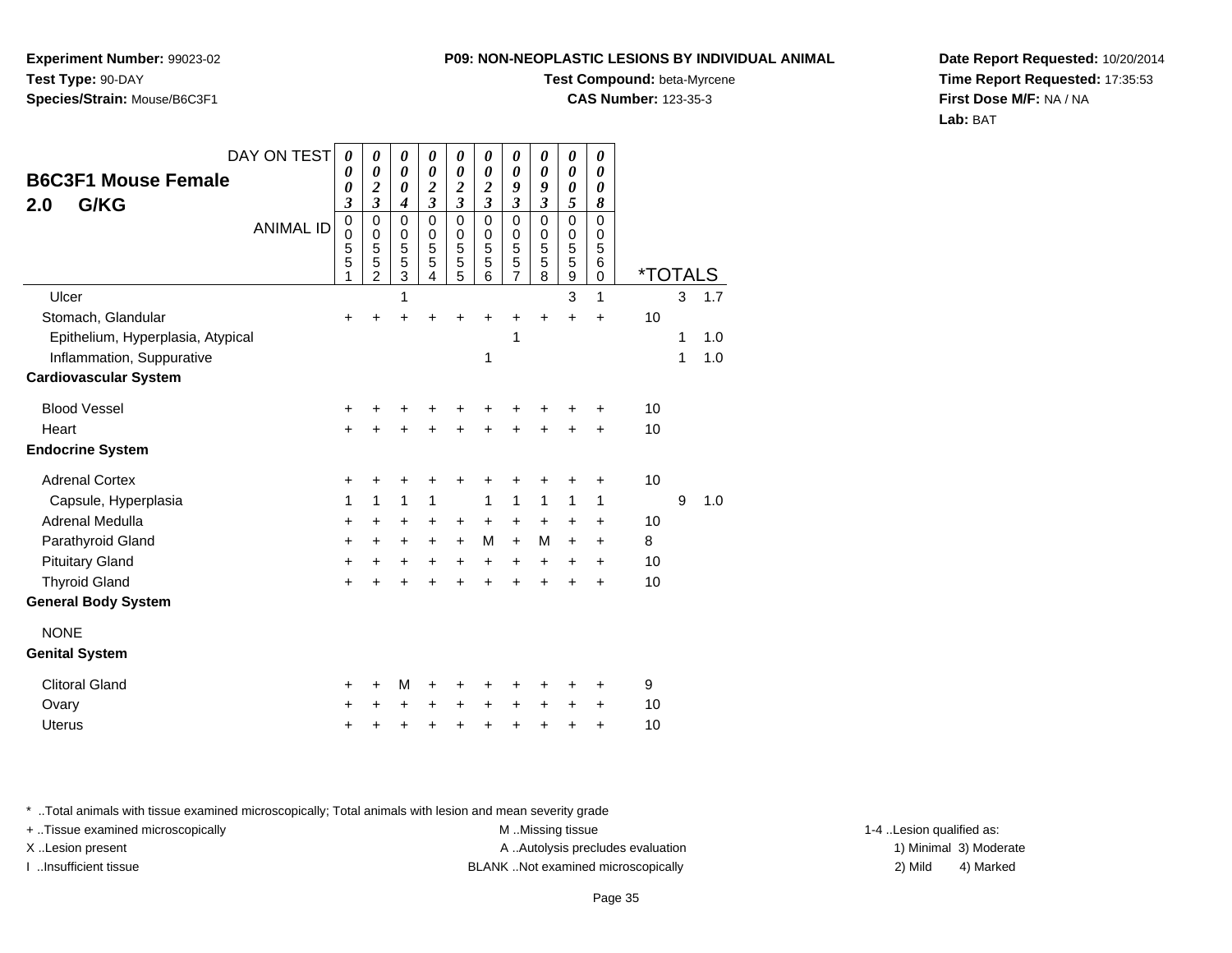**Experiment Number:** 99023-02**Test Type:** 90-DAY**Species/Strain:** Mouse/B6C3F1

#### **Test Compound:** beta-Myrcene

**CAS Number:** 123-35-3

**Date Report Requested:** 10/20/2014**Time Report Requested:** 17:35:53**First Dose M/F:** NA / NA**Lab:** BAT

| <b>B6C3F1 Mouse Female</b><br>G/KG<br>2.0      | DAY ON TEST      | 0<br>$\boldsymbol{\theta}$<br>0<br>$\overline{\mathbf{3}}$ | 0<br>0<br>$\overline{\mathbf{c}}$<br>$\overline{\mathbf{3}}$ | 0<br>$\boldsymbol{\theta}$<br>0<br>$\boldsymbol{4}$ | 0<br>0<br>$\boldsymbol{2}$<br>$\overline{\mathbf{3}}$ | $\boldsymbol{\theta}$<br>$\boldsymbol{\theta}$<br>$\boldsymbol{2}$<br>$\overline{\mathbf{3}}$ | $\boldsymbol{\theta}$<br>$\boldsymbol{\theta}$<br>$\boldsymbol{2}$<br>$\overline{\mathbf{3}}$ | 0<br>$\boldsymbol{\theta}$<br>9<br>$\mathfrak{z}$      | 0<br>$\boldsymbol{\theta}$<br>9<br>$\overline{\mathbf{3}}$ | $\boldsymbol{\theta}$<br>$\boldsymbol{\theta}$<br>$\boldsymbol{\theta}$<br>5 | $\boldsymbol{\theta}$<br>0<br>0<br>8    |                       |   |     |
|------------------------------------------------|------------------|------------------------------------------------------------|--------------------------------------------------------------|-----------------------------------------------------|-------------------------------------------------------|-----------------------------------------------------------------------------------------------|-----------------------------------------------------------------------------------------------|--------------------------------------------------------|------------------------------------------------------------|------------------------------------------------------------------------------|-----------------------------------------|-----------------------|---|-----|
|                                                | <b>ANIMAL ID</b> | $\mathbf 0$<br>0<br>5<br>5<br>1                            | 0<br>0<br>5<br>5<br>$\overline{2}$                           | $\mathbf 0$<br>0<br>5<br>5<br>3                     | $\mathbf 0$<br>0<br>5<br>5<br>4                       | $\mathbf 0$<br>$\mathbf 0$<br>5<br>5<br>5                                                     | $\Omega$<br>0<br>5<br>5<br>6                                                                  | $\mathbf 0$<br>$\mathbf 0$<br>5<br>5<br>$\overline{7}$ | $\Omega$<br>0<br>5<br>5<br>8                               | $\mathbf 0$<br>0<br>$\overline{5}$<br>5<br>9                                 | $\Omega$<br>0<br>5<br>$\,6$<br>$\Omega$ | <i><b>*TOTALS</b></i> |   |     |
| <b>Hematopoietic System</b>                    |                  |                                                            |                                                              |                                                     |                                                       |                                                                                               |                                                                                               |                                                        |                                                            |                                                                              |                                         |                       |   |     |
| <b>Bone Marrow</b><br>Atrophy                  |                  | $\ddot{}$                                                  | +<br>1                                                       | +                                                   | +<br>$\overline{2}$                                   | +<br>$\overline{2}$                                                                           | +<br>$\overline{c}$                                                                           | +                                                      |                                                            | +                                                                            | +                                       | 10                    | 4 | 1.8 |
| Lymph Node, Mandibular<br>Necrosis             |                  | +<br>1                                                     | T                                                            | $\ddot{}$                                           | $\ddot{}$<br>$\overline{2}$                           | M                                                                                             | $\ddot{}$<br>$\overline{c}$                                                                   | $\ddot{}$                                              | $\ddot{}$                                                  | +                                                                            | $\ddot{}$                               | 8                     | 3 | 1.7 |
| Lymph Node, Mesenteric                         |                  | +                                                          | $\ddot{}$                                                    | $\ddot{}$                                           | $\ddot{}$                                             | $\ddot{}$                                                                                     | $\ddot{}$                                                                                     | $\ddot{}$                                              | $\ddot{}$                                                  | +                                                                            | $\ddot{}$                               | 10                    |   |     |
| Necrosis<br>Spleen                             |                  | 1<br>+                                                     | +                                                            | $\ddot{}$                                           | 3<br>+                                                | $\ddot{}$                                                                                     | $\overline{2}$<br>$\ddot{}$                                                                   | $\ddot{}$                                              | $\ddot{}$                                                  | +                                                                            | $\ddot{}$                               | 10                    | 3 | 2.0 |
| Lymph Follic, Necrosis<br>Thymus               |                  | +                                                          | 4<br>+                                                       | $\ddot{}$                                           | 3<br>$\ddot{}$                                        | 3<br>$\ddot{}$                                                                                | $\overline{c}$<br>$\begin{array}{c} + \end{array}$                                            | $\ddot{}$                                              | +                                                          | $\overline{4}$<br>$\ddot{}$                                                  | 3<br>$\ddot{}$                          | 10                    | 6 | 3.2 |
| <b>Necrosis</b><br><b>Integumentary System</b> |                  | $\overline{\mathbf{4}}$                                    | 4                                                            | 3                                                   | $\overline{4}$                                        | $\overline{4}$                                                                                | $\overline{4}$                                                                                | $\overline{4}$                                         |                                                            | 4                                                                            | 4                                       |                       | 9 | 3.9 |
| <b>Mammary Gland</b>                           |                  | +                                                          | +                                                            | +                                                   | +                                                     | +                                                                                             | +                                                                                             | +                                                      |                                                            | +                                                                            | $\ddot{}$                               | 10                    |   |     |
| Skin<br><b>Musculoskeletal System</b>          |                  | +                                                          | +                                                            | +                                                   | +                                                     | $\ddot{}$                                                                                     | +                                                                                             | $\ddot{}$                                              | $\ddot{}$                                                  | $\ddot{}$                                                                    | $\ddot{}$                               | 10                    |   |     |
| <b>Bone</b><br><b>Nervous System</b>           |                  | $\ddot{}$                                                  | +                                                            | +                                                   | +                                                     | +                                                                                             | +                                                                                             | +                                                      | +                                                          | +                                                                            | $\ddot{}$                               | 10                    |   |     |
| <b>Brain</b><br><b>Respiratory System</b>      |                  | +                                                          |                                                              |                                                     |                                                       |                                                                                               |                                                                                               |                                                        |                                                            |                                                                              | +                                       | 10                    |   |     |
| Lung                                           |                  | +                                                          |                                                              |                                                     |                                                       |                                                                                               |                                                                                               |                                                        |                                                            |                                                                              | +                                       | 10                    |   |     |

\* ..Total animals with tissue examined microscopically; Total animals with lesion and mean severity grade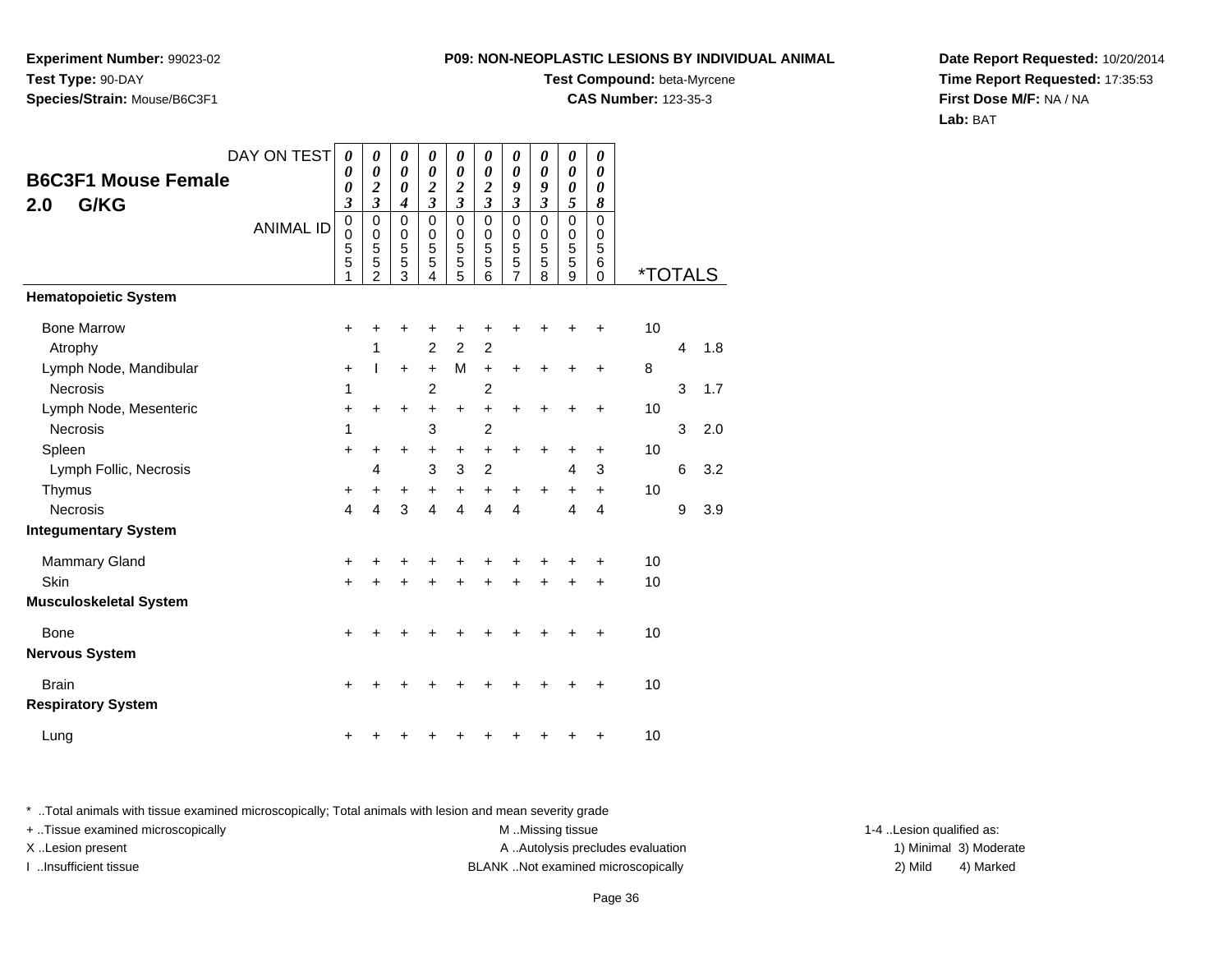**Experiment Number:** 99023-02**Test Type:** 90-DAY**Species/Strain:** Mouse/B6C3F1

#### **Test Compound:** beta-Myrcene

**CAS Number:** 123-35-3

**Date Report Requested:** 10/20/2014**Time Report Requested:** 17:35:53**First Dose M/F:** NA / NA**Lab:** BAT

|                                           | DAY ON TEST      | $\boldsymbol{\theta}$             | 0                                       | 0                               | 0                            | 0                               | 0                                                | 0                                                      | 0                                                     | 0                               | 0                                   |                       |                |     |
|-------------------------------------------|------------------|-----------------------------------|-----------------------------------------|---------------------------------|------------------------------|---------------------------------|--------------------------------------------------|--------------------------------------------------------|-------------------------------------------------------|---------------------------------|-------------------------------------|-----------------------|----------------|-----|
| <b>B6C3F1 Mouse Female</b><br>G/KG<br>2.0 |                  | 0<br>0<br>$\overline{\mathbf{3}}$ | 0<br>$\boldsymbol{2}$<br>$\mathfrak{z}$ | 0<br>0<br>$\boldsymbol{4}$      | 0<br>$\frac{2}{3}$           | 0<br>$\frac{2}{3}$              | 0<br>$\boldsymbol{2}$<br>$\overline{\mathbf{3}}$ | $\boldsymbol{\theta}$<br>9<br>3                        | $\boldsymbol{\theta}$<br>9<br>$\overline{\mathbf{3}}$ | 0<br>0<br>5                     | 0<br>0<br>8                         |                       |                |     |
|                                           | <b>ANIMAL ID</b> | 0<br>0<br>5<br>5                  | 0<br>$\mathbf 0$<br>5<br>5<br>2         | $\mathbf 0$<br>0<br>5<br>5<br>3 | $\Omega$<br>0<br>5<br>5<br>4 | $\mathbf 0$<br>0<br>5<br>5<br>5 | $\Omega$<br>$\mathbf 0$<br>5<br>5<br>6           | $\mathbf 0$<br>$\mathbf 0$<br>5<br>5<br>$\overline{7}$ | $\Omega$<br>$\mathbf 0$<br>5<br>5<br>8                | $\mathbf 0$<br>0<br>5<br>5<br>9 | $\Omega$<br>0<br>5<br>6<br>$\Omega$ | <i><b>*TOTALS</b></i> |                |     |
| Inflammation, Suppurative                 |                  |                                   | 1                                       |                                 |                              |                                 |                                                  |                                                        |                                                       |                                 |                                     |                       | 1              | 1.0 |
| Nose                                      |                  | +                                 | +                                       | +                               |                              | +                               |                                                  |                                                        |                                                       |                                 | ٠                                   | 10                    |                |     |
| Olfactory Epi, Degeneration               |                  | 3                                 | $\overline{2}$                          | 1                               | 3                            | 3                               | 2                                                | $\mathbf{3}$                                           |                                                       | 3                               | 3                                   |                       | 9              | 2.6 |
| Olfactory Epi, Inflammation               |                  |                                   |                                         |                                 |                              |                                 |                                                  | $\overline{2}$                                         |                                                       |                                 | $\overline{2}$                      |                       | $\overline{2}$ | 2.0 |
| Olfactory Epi, Metaplasia                 |                  |                                   |                                         |                                 |                              |                                 |                                                  |                                                        |                                                       |                                 | 2                                   |                       | 1              | 2.0 |
| Respirat Epith, Inflammation              |                  |                                   |                                         |                                 |                              |                                 |                                                  |                                                        |                                                       | 2                               |                                     |                       | 1              | 2.0 |
| Trachea                                   |                  | $\ddot{}$                         |                                         |                                 |                              |                                 |                                                  |                                                        |                                                       |                                 | ÷                                   | 10                    |                |     |
| <b>Special Senses System</b>              |                  |                                   |                                         |                                 |                              |                                 |                                                  |                                                        |                                                       |                                 |                                     |                       |                |     |
| Eye                                       |                  | +                                 |                                         |                                 |                              |                                 |                                                  |                                                        |                                                       |                                 |                                     | 10                    |                |     |
| <b>Harderian Gland</b>                    |                  | $\ddot{}$                         |                                         | $\ddot{}$                       |                              |                                 |                                                  | $\ddot{}$                                              |                                                       |                                 | +                                   | 10                    |                |     |
| <b>Urinary System</b>                     |                  |                                   |                                         |                                 |                              |                                 |                                                  |                                                        |                                                       |                                 |                                     |                       |                |     |
| Kidney                                    |                  | +                                 | +                                       | +                               |                              |                                 |                                                  |                                                        |                                                       |                                 | ÷                                   | 10                    |                |     |
| Renal Tubule, Necrosis                    |                  | 3                                 | $\overline{2}$                          | 1                               | 2                            | 1                               | 1                                                |                                                        |                                                       | 3                               | 3                                   |                       | 8              | 2.0 |
| Renal Tubule, Regeneration                |                  |                                   |                                         |                                 |                              |                                 |                                                  |                                                        |                                                       |                                 |                                     |                       | 1              | 1.0 |
| <b>Urinary Bladder</b>                    |                  |                                   |                                         |                                 |                              |                                 |                                                  |                                                        |                                                       |                                 | ٠                                   | 10                    |                |     |

\* ..Total animals with tissue examined microscopically; Total animals with lesion and mean severity grade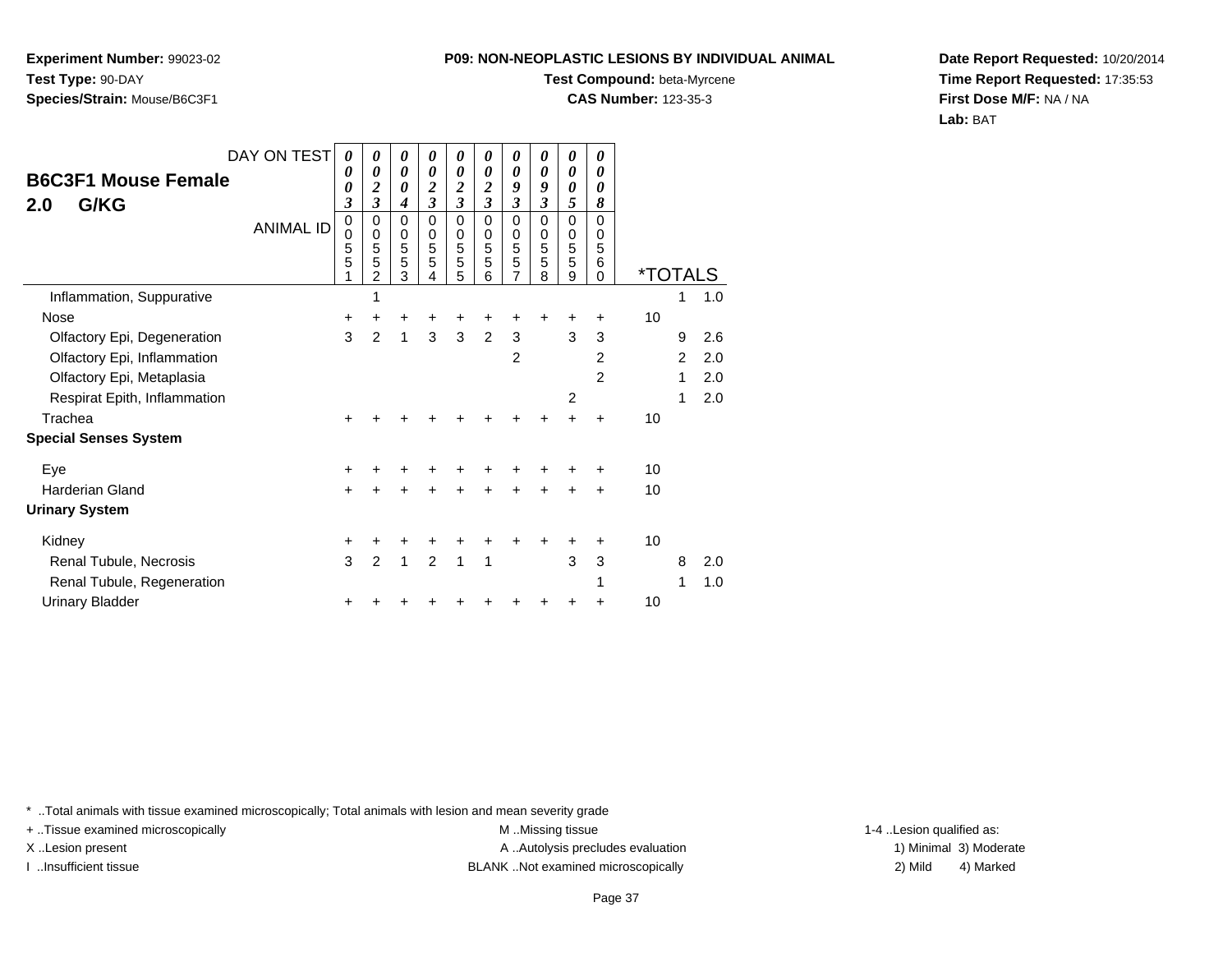**Experiment Number:** 99023-02**Test Type:** 90-DAY**Species/Strain:** Mouse/B6C3F1

### **Test Compound:** beta-Myrcene

**CAS Number:** 123-35-3

**Date Report Requested:** 10/20/2014**Time Report Requested:** 17:35:53**First Dose M/F:** NA / NA**Lab:** BAT

| DAY ON TEST                  | 0                                         | 0                                                      | 0                                            | 0                                  | 0                               | $\boldsymbol{\theta}$                                   | 0                                            | 0                                   | 0                               | 0                                         |                       |   |     |
|------------------------------|-------------------------------------------|--------------------------------------------------------|----------------------------------------------|------------------------------------|---------------------------------|---------------------------------------------------------|----------------------------------------------|-------------------------------------|---------------------------------|-------------------------------------------|-----------------------|---|-----|
| <b>B6C3F1 Mouse Female</b>   | 0<br>0                                    | 0<br>0                                                 | 0<br>0                                       | 0<br>0                             | $\boldsymbol{\theta}$<br>0      | $\boldsymbol{\theta}$<br>$\boldsymbol{\theta}$          | 0<br>0                                       | $\boldsymbol{\theta}$<br>0          | 0<br>0                          | 0<br>$\boldsymbol{\theta}$                |                       |   |     |
| G/KG<br>4.0                  | $\overline{\mathbf{c}}$                   | $\overline{\mathbf{c}}$                                | $\overline{\mathbf{c}}$                      | 3                                  | $\boldsymbol{2}$                | $\boldsymbol{2}$                                        | $\overline{2}$                               | $\overline{\mathbf{3}}$             | $\overline{\mathbf{c}}$         | $\boldsymbol{2}$                          |                       |   |     |
| <b>ANIMAL ID</b>             | $\mathbf 0$<br>$\mathbf 0$<br>6<br>5<br>1 | $\mathbf 0$<br>$\mathbf 0$<br>6<br>5<br>$\overline{2}$ | $\mathbf 0$<br>0<br>6<br>5<br>$\overline{3}$ | $\overline{0}$<br>0<br>6<br>5<br>4 | 0<br>$\mathbf 0$<br>6<br>5<br>5 | $\mathbf 0$<br>$\mathbf 0$<br>$6\phantom{1}6$<br>5<br>6 | 0<br>$\mathbf 0$<br>6<br>5<br>$\overline{7}$ | 0<br>0<br>$6\phantom{1}6$<br>5<br>8 | $\mathbf 0$<br>0<br>6<br>5<br>9 | $\mathbf 0$<br>0<br>6<br>6<br>$\mathbf 0$ | <i><b>*TOTALS</b></i> |   |     |
| <b>Alimentary System</b>     |                                           |                                                        |                                              |                                    |                                 |                                                         |                                              |                                     |                                 |                                           |                       |   |     |
| Esophagus                    | $\ddot{}$                                 | +                                                      | +                                            | +                                  | +                               |                                                         | +                                            | +                                   | +                               | +                                         | 10                    |   |     |
| Gallbladder                  | +                                         | +                                                      | $\ddot{}$                                    | A                                  | $\ddot{}$                       | $\ddot{}$                                               | $\ddot{}$                                    | $\ddot{}$                           | +                               | $\ddot{}$                                 | 9                     |   |     |
| Intestine Large, Cecum       | +                                         | $\pm$                                                  | $\pm$                                        | $\ddot{}$                          | $\ddot{}$                       | $\ddot{}$                                               | $\ddot{}$                                    | +                                   | +                               | $\ddot{}$                                 | 10                    |   |     |
| Intestine Large, Colon       | $\ddot{}$                                 | $\ddot{}$                                              | $\ddot{}$                                    | A                                  | $\ddot{}$                       | A                                                       | $\ddot{}$                                    | $\ddot{}$                           | +                               | $\ddot{}$                                 | 8                     |   |     |
| Intestine Large, Rectum      | +                                         | +                                                      | +                                            | +                                  | +                               | $\ddot{}$                                               | $\ddot{}$                                    | +                                   | +                               | +                                         | 10                    |   |     |
| Intestine Small, Duodenum    | +                                         | $\pm$                                                  | $\pm$                                        | A                                  | $\ddot{}$                       | $\ddot{}$                                               | +                                            | $\ddot{}$                           | +                               | +                                         | 9                     |   |     |
| Intestine Small, Ileum       | +                                         | +                                                      | +                                            | A                                  | +                               | +                                                       | +                                            | +                                   | +                               | +                                         | 9                     |   |     |
| Intestine Small, Jejunum     | $\ddot{}$                                 | $\ddot{}$                                              | $\ddot{}$                                    | A                                  | $\ddot{}$                       | $\ddot{}$                                               | $\ddot{}$                                    | $\ddot{}$                           | +                               | $\ddot{}$                                 | 9                     |   |     |
| Liver                        | +                                         | +                                                      | +                                            | +                                  | $\ddot{}$                       | $\ddot{}$                                               | $\ddot{}$                                    | +                                   | +                               | +                                         | 10                    |   |     |
| Centrilobular, Necrosis      | 1                                         |                                                        | 3                                            | 3                                  | 1                               |                                                         | $\mathbf{1}$                                 | 4                                   | $\overline{2}$                  | 3                                         |                       | 8 | 2.3 |
| Oral Mucosa                  | +                                         | +                                                      | +                                            | $\ddot{}$                          | +                               | +                                                       | $\ddot{}$                                    | $\ddot{}$                           | $\ddot{}$                       | $\ddot{}$                                 | 10                    |   |     |
| Pancreas                     | +                                         | +                                                      | +                                            | +                                  | +                               | +                                                       | +                                            | +                                   | +                               | $\ddot{}$                                 | 10                    |   |     |
| Degeneration                 | 1                                         | 1                                                      | 1                                            | 1                                  |                                 | 2                                                       | $\mathbf{1}$                                 | 1                                   | 1                               | 1                                         |                       | 9 | 1.1 |
| Salivary Glands              | $\ddot{}$                                 | $\ddot{}$                                              | +                                            | +                                  | +                               | $+$                                                     | $\ddot{}$                                    | $\ddot{}$                           | +                               | $\ddot{}$                                 | 10                    |   |     |
| Stomach, Forestomach         | $\ddot{}$                                 | $\ddot{}$                                              | $\ddot{}$                                    | +                                  | +                               | $\ddot{}$                                               | $\ddot{}$                                    | $\ddot{}$                           | $\ddot{}$                       | $\ddot{}$                                 | 10                    |   |     |
| Epithelium, Hyperplasia      |                                           |                                                        |                                              |                                    |                                 |                                                         |                                              | 1                                   |                                 |                                           |                       | 1 | 1.0 |
| Inflammation                 |                                           | $\overline{2}$                                         | $\overline{2}$                               | 1                                  | 1                               |                                                         |                                              | 3                                   | $\overline{2}$                  |                                           |                       | 6 | 1.8 |
| Mineralization               |                                           |                                                        |                                              |                                    |                                 |                                                         |                                              | 2                                   |                                 |                                           |                       | 1 | 2.0 |
| Stomach, Glandular           | +                                         |                                                        |                                              |                                    |                                 |                                                         |                                              | 4                                   | $\ddot{}$                       | +                                         | 10                    |   |     |
| <b>Cardiovascular System</b> |                                           |                                                        |                                              |                                    |                                 |                                                         |                                              |                                     |                                 |                                           |                       |   |     |
| <b>Blood Vessel</b>          | +                                         |                                                        |                                              |                                    |                                 |                                                         |                                              |                                     | +                               | +                                         | 10                    |   |     |

\* ..Total animals with tissue examined microscopically; Total animals with lesion and mean severity grade

+ ..Tissue examined microscopically examined microscopically examined as:  $M$  ..Missing tissue 1-4 ..Lesion qualified as: X..Lesion present **A ..Autolysis precludes evaluation** A ..Autolysis precludes evaluation 1) Minimal 3) Moderate

I ..Insufficient tissue BLANK ..Not examined microscopically 2) Mild 4) Marked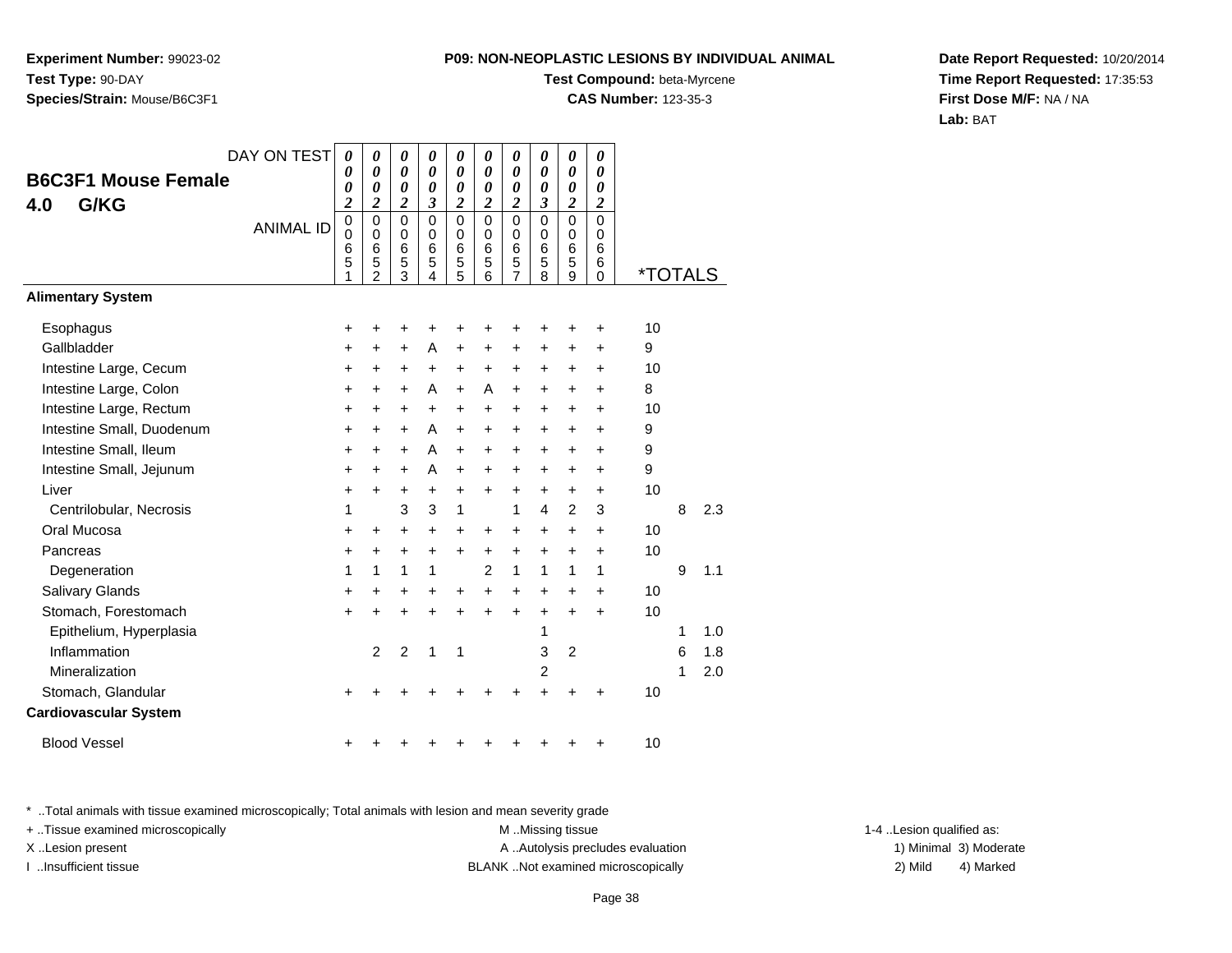**Experiment Number:** 99023-02**Test Type:** 90-DAY**Species/Strain:** Mouse/B6C3F1

#### **Test Compound:** beta-Myrcene

**CAS Number:** 123-35-3

**Date Report Requested:** 10/20/2014**Time Report Requested:** 17:35:53**First Dose M/F:** NA / NA**Lab:** BAT

| <b>B6C3F1 Mouse Female</b><br>G/KG<br>4.0<br>Heart<br><b>Endocrine System</b> | DAY ON TEST<br><b>ANIMAL ID</b> | $\boldsymbol{\theta}$<br>$\boldsymbol{\theta}$<br>$\boldsymbol{\theta}$<br>$\boldsymbol{2}$<br>$\mathbf 0$<br>$\mathbf 0$<br>$\,6$<br>5<br>1<br>$\ddot{}$ | 0<br>0<br>0<br>$\boldsymbol{2}$<br>$\mathbf 0$<br>0<br>6<br>5<br>$\overline{2}$<br>$\ddot{}$ | 0<br>0<br>0<br>$\overline{\mathbf{c}}$<br>$\mathbf 0$<br>0<br>6<br>5<br>3<br>$\ddot{}$ | 0<br>$\boldsymbol{\theta}$<br>$\boldsymbol{\theta}$<br>3<br>$\Omega$<br>0<br>6<br>5<br>4<br>$\ddot{}$ | $\boldsymbol{\theta}$<br>0<br>$\boldsymbol{\theta}$<br>$\overline{\mathbf{c}}$<br>$\mathbf 0$<br>0<br>6<br>5<br>5<br>$\ddot{}$ | 0<br>0<br>0<br>$\overline{\mathbf{c}}$<br>$\mathbf 0$<br>$\mathbf 0$<br>6<br>5<br>6<br>$+$ | 0<br>0<br>0<br>$\overline{\mathbf{c}}$<br>$\mathbf 0$<br>0<br>6<br>5<br>7<br>$\ddot{}$ | 0<br>0<br>$\boldsymbol{\theta}$<br>$\boldsymbol{\beta}$<br>$\mathbf 0$<br>0<br>6<br>5<br>8<br>$\ddot{}$ | 0<br>0<br>0<br>$\boldsymbol{2}$<br>$\mathbf 0$<br>0<br>$6\phantom{1}6$<br>5<br>9<br>$\ddot{}$ | 0<br>$\boldsymbol{\theta}$<br>$\boldsymbol{\theta}$<br>$\boldsymbol{2}$<br>$\mathbf 0$<br>0<br>6<br>6<br>0<br>$\ddot{}$ | <i><b>*TOTALS</b></i><br>10 |                |     |
|-------------------------------------------------------------------------------|---------------------------------|-----------------------------------------------------------------------------------------------------------------------------------------------------------|----------------------------------------------------------------------------------------------|----------------------------------------------------------------------------------------|-------------------------------------------------------------------------------------------------------|--------------------------------------------------------------------------------------------------------------------------------|--------------------------------------------------------------------------------------------|----------------------------------------------------------------------------------------|---------------------------------------------------------------------------------------------------------|-----------------------------------------------------------------------------------------------|-------------------------------------------------------------------------------------------------------------------------|-----------------------------|----------------|-----|
| <b>Adrenal Cortex</b>                                                         |                                 | +                                                                                                                                                         | +                                                                                            | +                                                                                      | +                                                                                                     | +                                                                                                                              | +                                                                                          | +                                                                                      | +                                                                                                       | +                                                                                             | +                                                                                                                       | 10                          |                |     |
| Capsule, Hyperplasia<br>Adrenal Medulla                                       |                                 | 1<br>$\ddot{}$                                                                                                                                            | 1<br>$\ddot{}$                                                                               | +                                                                                      | +                                                                                                     | 1<br>$\ddot{}$                                                                                                                 | 1<br>$\ddot{}$                                                                             | 1<br>$\ddot{}$                                                                         | 1<br>+                                                                                                  | $\ddot{}$                                                                                     | 1<br>$\ddot{}$                                                                                                          | 10                          | $\overline{7}$ | 1.0 |
| Parathyroid Gland                                                             |                                 | M                                                                                                                                                         | М                                                                                            | $\ddot{}$                                                                              | М                                                                                                     | $\ddot{}$                                                                                                                      | $\ddot{}$                                                                                  | $\ddot{}$                                                                              | $\ddot{}$                                                                                               | М                                                                                             | м                                                                                                                       | 5                           |                |     |
| <b>Pituitary Gland</b>                                                        |                                 | $\ddot{}$                                                                                                                                                 | $\ddot{}$                                                                                    | +                                                                                      | $\ddot{}$                                                                                             | $\ddot{}$                                                                                                                      | $+$                                                                                        | $\ddot{}$                                                                              | $\ddot{}$                                                                                               | $\ddot{}$                                                                                     | $\ddot{}$                                                                                                               | 10                          |                |     |
| <b>Thyroid Gland</b><br><b>General Body System</b>                            |                                 | $\ddot{}$                                                                                                                                                 | $\ddot{}$                                                                                    | $\ddot{}$                                                                              | $\ddot{}$                                                                                             | $\ddot{}$                                                                                                                      | $\ddot{}$                                                                                  | $\ddot{}$                                                                              | +                                                                                                       | +                                                                                             | $\ddot{}$                                                                                                               | 10                          |                |     |
| <b>NONE</b>                                                                   |                                 |                                                                                                                                                           |                                                                                              |                                                                                        |                                                                                                       |                                                                                                                                |                                                                                            |                                                                                        |                                                                                                         |                                                                                               |                                                                                                                         |                             |                |     |
| <b>Genital System</b>                                                         |                                 |                                                                                                                                                           |                                                                                              |                                                                                        |                                                                                                       |                                                                                                                                |                                                                                            |                                                                                        |                                                                                                         |                                                                                               |                                                                                                                         |                             |                |     |
| <b>Clitoral Gland</b>                                                         |                                 | $\ddot{}$                                                                                                                                                 |                                                                                              | +                                                                                      | +                                                                                                     |                                                                                                                                |                                                                                            |                                                                                        | +                                                                                                       | +                                                                                             | ٠                                                                                                                       | 10                          |                |     |
| Ovary                                                                         |                                 | +                                                                                                                                                         | $\ddot{}$                                                                                    | $\ddot{}$                                                                              | $\ddot{}$                                                                                             | $\ddot{}$                                                                                                                      | $\ddot{}$                                                                                  | $\ddot{}$                                                                              | $\ddot{}$                                                                                               | +                                                                                             | $\ddot{}$                                                                                                               | 10                          |                |     |
| <b>Uterus</b>                                                                 |                                 | $\ddot{}$                                                                                                                                                 | ÷                                                                                            | ÷                                                                                      | $\ddot{}$                                                                                             | $\ddot{}$                                                                                                                      | $\ddot{}$                                                                                  | $\ddot{}$                                                                              | $\ddot{}$                                                                                               | $\ddot{}$                                                                                     | $\ddot{}$                                                                                                               | 10                          |                |     |
| <b>Hematopoietic System</b>                                                   |                                 |                                                                                                                                                           |                                                                                              |                                                                                        |                                                                                                       |                                                                                                                                |                                                                                            |                                                                                        |                                                                                                         |                                                                                               |                                                                                                                         |                             |                |     |
| <b>Bone Marrow</b>                                                            |                                 | +                                                                                                                                                         | ٠                                                                                            | +                                                                                      | +                                                                                                     | +                                                                                                                              | ٠                                                                                          | +                                                                                      | ٠                                                                                                       | +                                                                                             | +                                                                                                                       | 10                          |                |     |
| Lymph Node, Mandibular                                                        |                                 | +                                                                                                                                                         | +                                                                                            | +                                                                                      | +                                                                                                     | +                                                                                                                              | +                                                                                          | +                                                                                      | +                                                                                                       | +                                                                                             | $\ddot{}$                                                                                                               | 10                          |                |     |
| <b>Necrosis</b>                                                               |                                 | 3                                                                                                                                                         | $\mathbf{1}$                                                                                 | $\mathbf{1}$                                                                           | $\overline{2}$                                                                                        | $\overline{2}$                                                                                                                 | $\overline{c}$                                                                             | $\mathbf{1}$                                                                           | $\overline{c}$                                                                                          | $\overline{c}$                                                                                | 2                                                                                                                       |                             | 10             | 1.8 |
| Lymph Node, Mesenteric                                                        |                                 | $\ddot{}$                                                                                                                                                 | $\ddot{}$                                                                                    | +                                                                                      | $\ddot{}$                                                                                             | $\ddot{}$                                                                                                                      | $\ddot{}$                                                                                  | $\ddot{}$                                                                              | $\ddot{}$                                                                                               | $\ddot{}$                                                                                     | $\ddot{}$                                                                                                               | 10                          |                |     |
| Necrosis                                                                      |                                 | $\overline{2}$                                                                                                                                            | 1                                                                                            | $\overline{2}$                                                                         | $\overline{2}$                                                                                        | $\overline{2}$                                                                                                                 | 1                                                                                          | 3                                                                                      | 3                                                                                                       | 3                                                                                             | 2                                                                                                                       |                             | 10             | 2.1 |
| Spleen                                                                        |                                 | +                                                                                                                                                         | +                                                                                            | +                                                                                      | +                                                                                                     | $\ddot{}$                                                                                                                      | $\ddot{}$                                                                                  | +                                                                                      | +                                                                                                       | +                                                                                             | $\ddot{}$                                                                                                               | 10                          |                |     |

\* ..Total animals with tissue examined microscopically; Total animals with lesion and mean severity grade

+ ..Tissue examined microscopically M ...Missing tissue 1-4 ... M ...Missing tissue

X..Lesion present **A ..Autolysis precludes evaluation** A ..Autolysis precludes evaluation 1) Minimal 3) Moderate I ..Insufficient tissue BLANK ..Not examined microscopically 2) Mild 4) Marked

1-4 ..Lesion qualified as: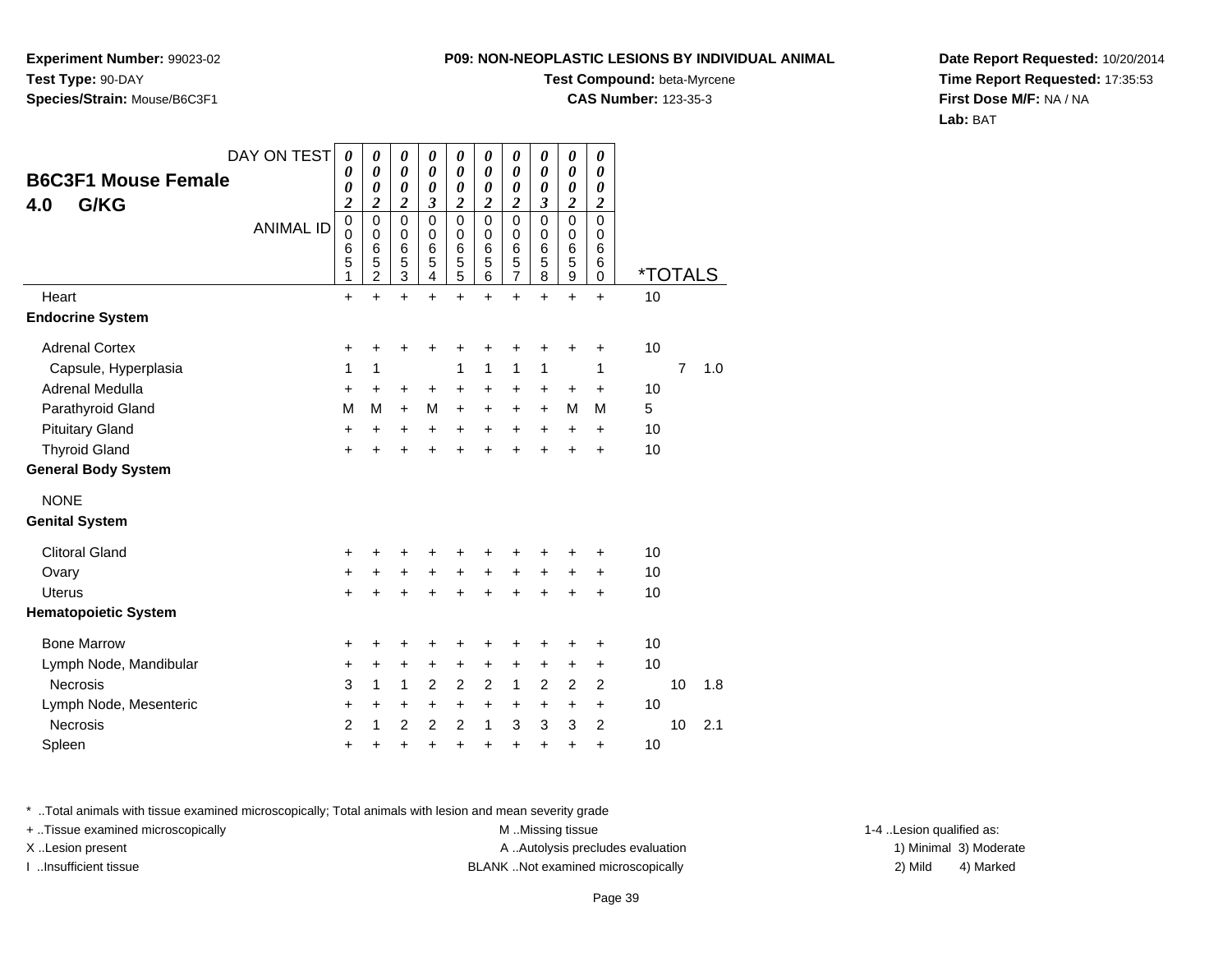**Experiment Number:** 99023-02**Test Type:** 90-DAY**Species/Strain:** Mouse/B6C3F1

#### **Test Compound:** beta-Myrcene

**CAS Number:** 123-35-3

**Date Report Requested:** 10/20/2014**Time Report Requested:** 17:35:53**First Dose M/F:** NA / NA**Lab:** BAT

| DAY ON TEST                     | 0<br>0                                                   | 0<br>0                                            | 0<br>$\boldsymbol{\theta}$           | $\boldsymbol{\theta}$<br>$\boldsymbol{\theta}$ | 0<br>0                                                            | 0<br>0                               | 0<br>0                                                 | 0<br>$\boldsymbol{\theta}$                              | 0<br>0                                                            | $\boldsymbol{\theta}$<br>$\boldsymbol{\theta}$                |         |                |     |
|---------------------------------|----------------------------------------------------------|---------------------------------------------------|--------------------------------------|------------------------------------------------|-------------------------------------------------------------------|--------------------------------------|--------------------------------------------------------|---------------------------------------------------------|-------------------------------------------------------------------|---------------------------------------------------------------|---------|----------------|-----|
| <b>B6C3F1 Mouse Female</b>      | 0                                                        | 0                                                 | 0                                    | 0                                              | 0                                                                 | 0                                    | 0                                                      | 0                                                       | 0                                                                 | 0                                                             |         |                |     |
| G/KG<br>4.0<br><b>ANIMAL ID</b> | $\overline{\mathbf{c}}$<br>$\pmb{0}$<br>0<br>6<br>5<br>1 | 2<br>$\mathbf 0$<br>0<br>6<br>5<br>$\overline{c}$ | 2<br>$\mathbf 0$<br>0<br>6<br>5<br>3 | 3<br>$\mathbf 0$<br>$\mathbf 0$<br>6<br>5<br>4 | $\boldsymbol{2}$<br>$\mathbf 0$<br>$\mathbf 0$<br>$\,6$<br>5<br>5 | 2<br>$\mathbf 0$<br>0<br>6<br>5<br>6 | $\boldsymbol{2}$<br>0<br>0<br>6<br>5<br>$\overline{7}$ | $\boldsymbol{\beta}$<br>$\mathbf 0$<br>0<br>6<br>5<br>8 | $\boldsymbol{2}$<br>$\mathbf 0$<br>0<br>$6\phantom{1}6$<br>5<br>9 | $\boldsymbol{2}$<br>$\mathbf 0$<br>0<br>6<br>6<br>$\mathbf 0$ | *TOTALS |                |     |
| Spleen                          | $\ddot{}$                                                | $\ddot{}$                                         | $\ddot{}$                            | $\ddot{}$                                      | $+$                                                               | $\ddot{}$                            | $\ddot{}$                                              | $\ddot{}$                                               | $\ddot{}$                                                         | $\ddot{}$                                                     | 10      |                |     |
| Lymph Follic, Necrosis          |                                                          | 1                                                 | 1                                    |                                                |                                                                   | $\overline{2}$                       | $\overline{c}$                                         | 3                                                       | 1                                                                 | $\overline{2}$                                                |         | $\overline{7}$ | 1.7 |
| Thymus                          | +                                                        | +                                                 | +                                    | +                                              | +                                                                 | $\ddot{}$                            | $\boldsymbol{+}$                                       | +                                                       | +                                                                 | +                                                             | 10      |                |     |
| <b>Necrosis</b>                 | 3                                                        | $\overline{2}$                                    | 3                                    | $\overline{4}$                                 | $\overline{2}$                                                    | $\overline{2}$                       | 3                                                      | 3                                                       | $\overline{2}$                                                    | 3                                                             |         | 10             | 2.7 |
| <b>Integumentary System</b>     |                                                          |                                                   |                                      |                                                |                                                                   |                                      |                                                        |                                                         |                                                                   |                                                               |         |                |     |
| <b>Mammary Gland</b>            | +                                                        |                                                   |                                      |                                                |                                                                   |                                      |                                                        |                                                         | +                                                                 | +                                                             | 10      |                |     |
| Skin                            | $\ddot{}$                                                |                                                   | +                                    |                                                | +                                                                 | ÷                                    | +                                                      | +                                                       | +                                                                 | $\ddot{}$                                                     | 10      |                |     |
| <b>Musculoskeletal System</b>   |                                                          |                                                   |                                      |                                                |                                                                   |                                      |                                                        |                                                         |                                                                   |                                                               |         |                |     |
| <b>Bone</b>                     | +                                                        |                                                   |                                      |                                                |                                                                   |                                      |                                                        | +                                                       | +                                                                 | +                                                             | 10      |                |     |
| <b>Nervous System</b>           |                                                          |                                                   |                                      |                                                |                                                                   |                                      |                                                        |                                                         |                                                                   |                                                               |         |                |     |
| <b>Brain</b>                    | +                                                        |                                                   |                                      |                                                |                                                                   |                                      |                                                        |                                                         | +                                                                 | +                                                             | 10      |                |     |
| Spinal Cord                     |                                                          |                                                   | +                                    |                                                |                                                                   |                                      |                                                        |                                                         |                                                                   |                                                               | 1       |                |     |
| <b>Respiratory System</b>       |                                                          |                                                   |                                      |                                                |                                                                   |                                      |                                                        |                                                         |                                                                   |                                                               |         |                |     |
| Lung                            | +                                                        |                                                   |                                      |                                                |                                                                   |                                      | +                                                      | +                                                       | +                                                                 | +                                                             | 10      |                |     |
| <b>Nose</b>                     | +                                                        | +                                                 | +                                    | $\ddot{}$                                      | $\ddot{}$                                                         | $\ddot{}$                            | $\ddot{}$                                              | +                                                       | +                                                                 | $\ddot{}$                                                     | 10      |                |     |
| Olfactory Epi, Degeneration     | 1                                                        | $\mathbf{1}$                                      | $\mathbf{1}$                         | $\overline{2}$                                 | $\overline{c}$                                                    | $\mathbf{1}$                         | $\mathbf{1}$                                           | $\overline{2}$                                          | 2                                                                 | $\overline{2}$                                                |         | 10             | 1.5 |
| Respirat Epith, Inflammation    |                                                          |                                                   |                                      |                                                | 1                                                                 |                                      |                                                        |                                                         |                                                                   |                                                               |         | 1              | 1.0 |
| Trachea                         | +                                                        |                                                   |                                      |                                                |                                                                   |                                      |                                                        |                                                         |                                                                   | ÷                                                             | 10      |                |     |
| <b>Special Senses System</b>    |                                                          |                                                   |                                      |                                                |                                                                   |                                      |                                                        |                                                         |                                                                   |                                                               |         |                |     |
| Eye                             | +                                                        |                                                   |                                      |                                                |                                                                   |                                      |                                                        | +                                                       | +                                                                 | +                                                             | 10      |                |     |

\* ..Total animals with tissue examined microscopically; Total animals with lesion and mean severity grade